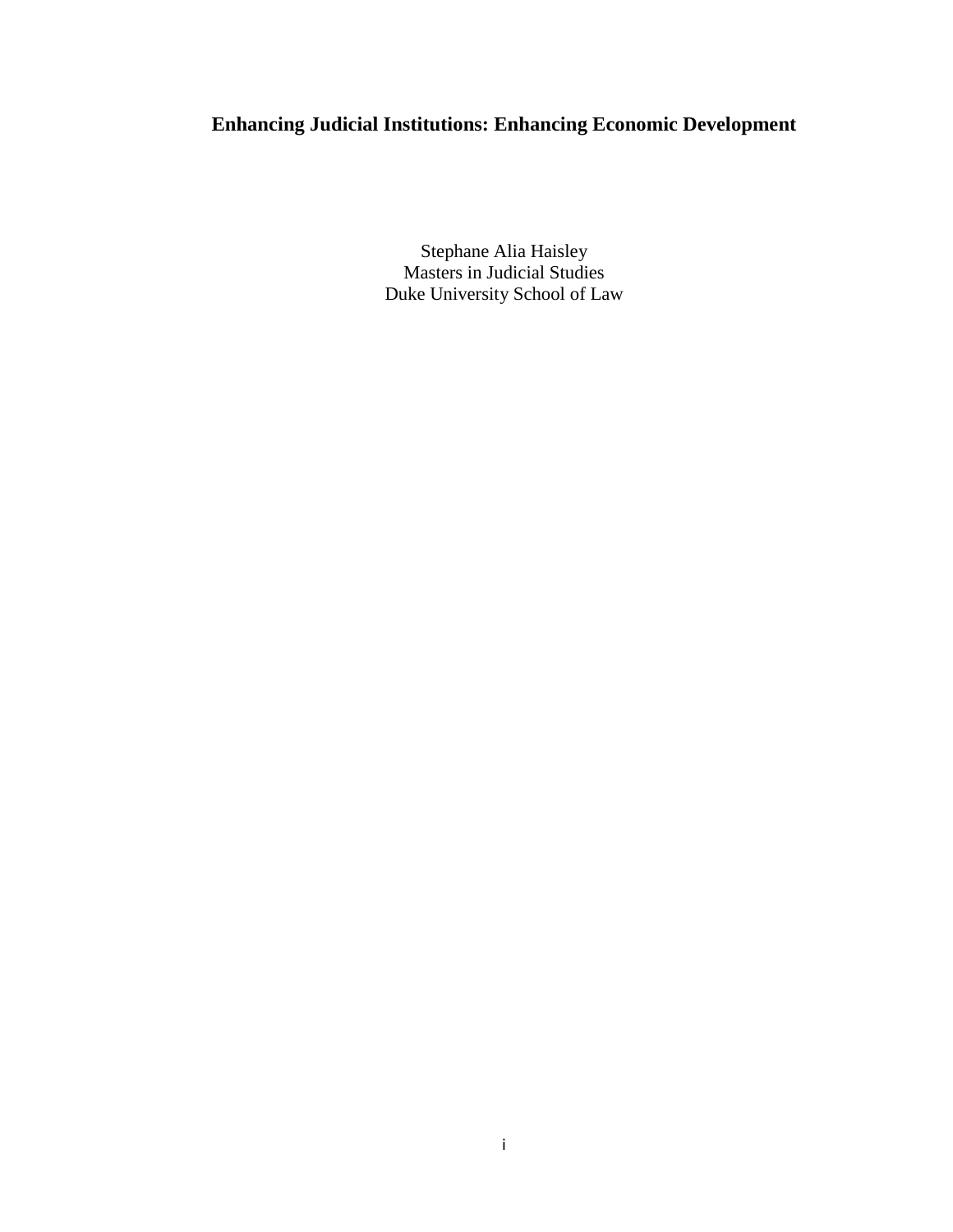#### **Abstract**

<span id="page-1-0"></span>Since the 1980s, scholars and development banks have recognized the link between judicial institutions and economic growth. This thesis proposes to explore the role of judicial institutions in the performance of economies and questions whether enhancing judicial institutions can result in enhancing economic development in developing countries. Since the 1990s development banks have explored the role of judicial institutions in the quest for economic development. Both the World Bank and the International Monetary Fund (IMF) have done this through the pursuit of judicial reform efforts in countries with ailing economies. The focus has been on improving the efficiency of the judicial system through reforms in the civil justice system. Through documentary analysis, information was garnered relating to judicial institutions, the criminal justice system and corruption, and their role with respect to economic development. The author reviewed the traditional approach towards judicial reform which focused on the civil justice system, and then suggests a novel, non-traditional approach which also emphasizes the role of the judicial institution in respect to the criminal justice system and anti-corruption initiatives. This study found that enhancing judicial institutions, through judicial reform efforts within both the civil justice sector and the criminal justice sector minus corruption, may potentially enhance economic development. The conclusion is that in order to enhance economic development, resources should be channeled into enhancing judicial institutions to deal effectively with both the civil justice system and the criminal justice system with an emphasis on the eradication of corruption.

Keywords: judicial reform; judicial institutions; developing countries; economic development; corruption; rule of law; criminal justice system, criminal law, corruption.

An Abstract of a Master's thesis.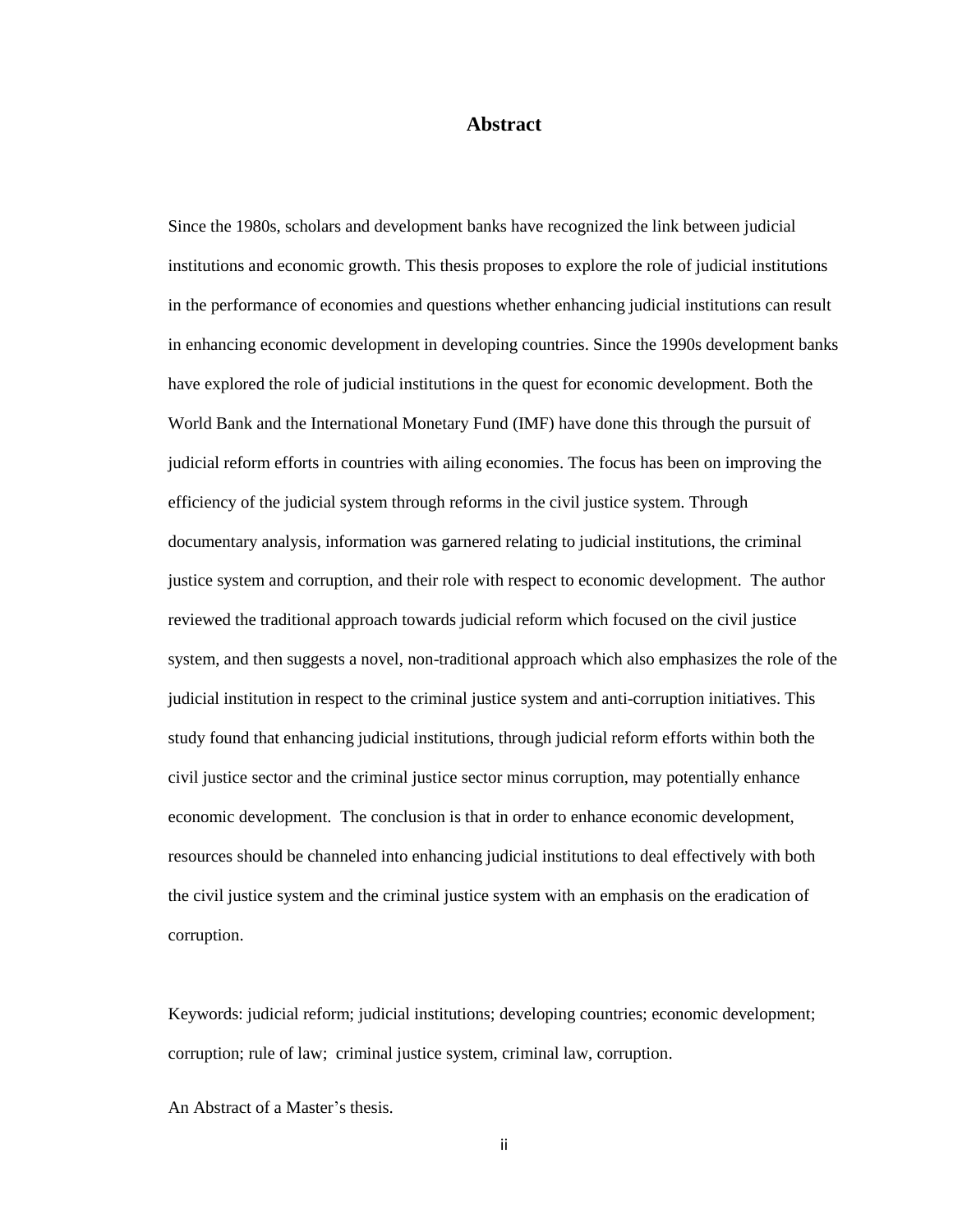# **Table of Contents**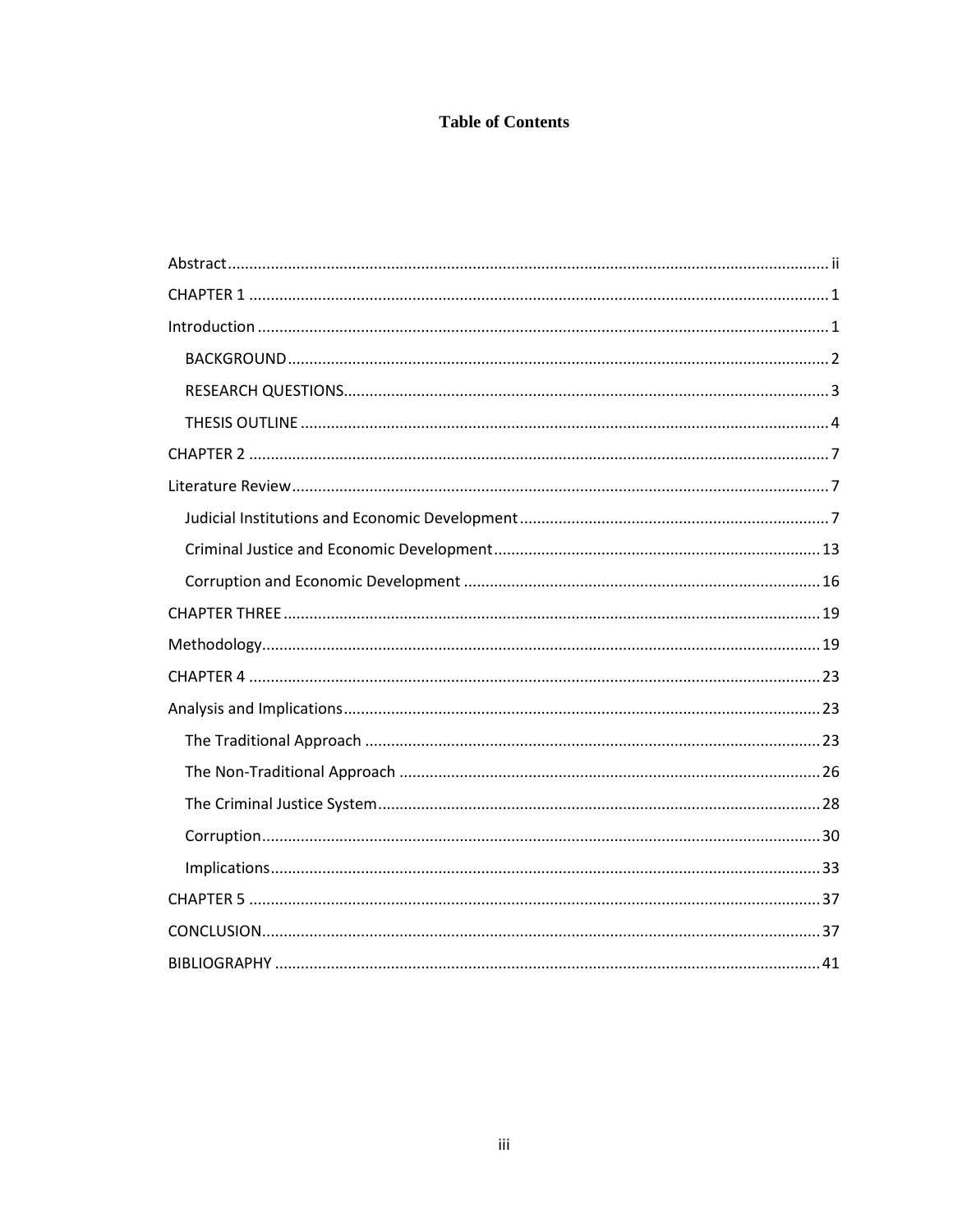## **CHAPTER 1**

# **Introduction**

<span id="page-3-1"></span><span id="page-3-0"></span>In any society, but more so in developing countries, the significance of economic development cannot be underscored. Economic development generally includes such trends as technological innovation, improvements in the standard of living and life expectancy, and increases in the amount of invested assets per capita. Some features of economic development tend to include positive changes in socioeconomic structure, and progress in citizens' quality of life.<sup>1</sup>

Since the 1980s, the link between judicial institutions and economic development has been the subject of much discourse. Judicial institutions have gained recognition as important institutions in the quest for economic development.<sup>2</sup> The judicial system plays a fundamental role in providing the necessary conditions for an operative market. A deficient judicial system generates high transaction costs, especially in the case of increased contractual relationships, and limits the extension of the market and possibilities of growth.<sup>3</sup> This conversation about judicial institutions, the judicial system and economic development is even more important today given the state of the world economy. The 2008 global recession and collapse of the financial sector saw many countries suffer from emergent challenges to their economic viability which inevitably hindered development. In the 21st century, many arguments have been made as to the determinants of economic development. Some have been tested while others remain mere conjectures. Consequently, this study posits, all avenues to enhance economic development should be explored to discover how best development can be achieved.

 $\overline{\phantom{a}}$ 

http://www.investorwords.com/16382/economic\_development.html.

<sup>&</sup>lt;sup>1</sup>"Glossary on Investor Words," accessed January 23, 2016.

<sup>2</sup>Knack and Keefer, "Institutions and Economic Performance," 223; North.*Institutions, Change, and Economic Performance*, 54.

<sup>3</sup>Eyzaguirre.*Institutions and Economic Development*, 17.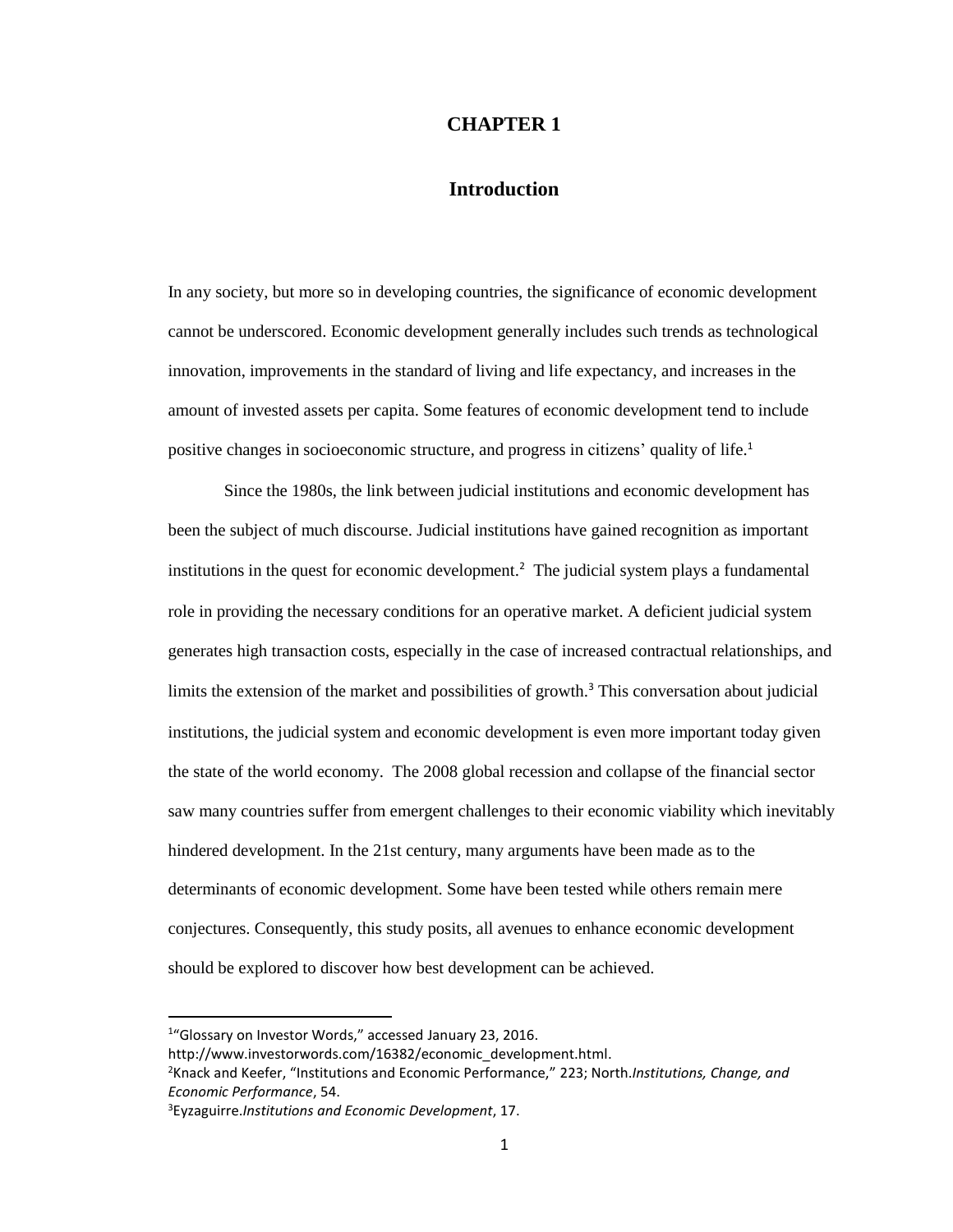## <span id="page-4-0"></span>**BACKGROUND**

Various scholars have discussed the role of institutions in the quest for economic development.<sup>4</sup> Nobel Prize winner Douglass C. North, for example, wrote about the importance of institutions in the analysis of economic performance and identified the judicial system as one such institution.<sup>5</sup>North asserted that the role of the judicial system was to provide coercive enforcement. He further contended that the inability of societies to develop effective, low-cost means of enforcing contracts is the most important source of both historical stagnation and contemporary underdevelopment in the Third World.<sup>6</sup>Other authors concurred, pinpointing the judicial institution as an entity with an integral role to play in this quest for economic development. <sup>7</sup>Consequently, there has been global emphasis on optimizing the function of the judicial institution through judicial reform measures.

One of the key arguments for judicial reform is the need for a well-functioning legal system as a precondition for economic development. The World Bank, and more recently the International Monetary Fund (IMF), have both played a major role in implementing judicial reform measures aimed at enhancing the growth of economies in developing countries.

Some efforts at judicial reform are geared towards enhancing the judicial institution in the execution of its role. However judicial reform encapsulates other activities outside of that function. Richard Messick defined judicial reform in this way:

Judicial reform is part of a larger effort to make the legal systems in developing countries and transition economies more market friendly. This broader legal reform movement encompasses everything from writing or revising commercial codes, bankruptcy statutes, and company laws through overhauling regulatory agencies and teaching justice ministry officials how to draft legislation that fosters private investment. Although the line

<sup>&</sup>lt;sup>4</sup>Pinheiro, "Judicial System Performance and Economic Development"; Knack and Keefer, "Institutions and Economic Performance";Richard E. Messick, "Judicial Reform and Economic Development: A Survey of the Issues," 117-36.

<sup>5</sup>North, *Institutions, Change, and Economic Performance*, 54.  $6$ lbid., 54.

<sup>7</sup>Dam, "The Judiciary and Economic Development"; Pinheiro,"Judicial System Performance and Economic Development,"3.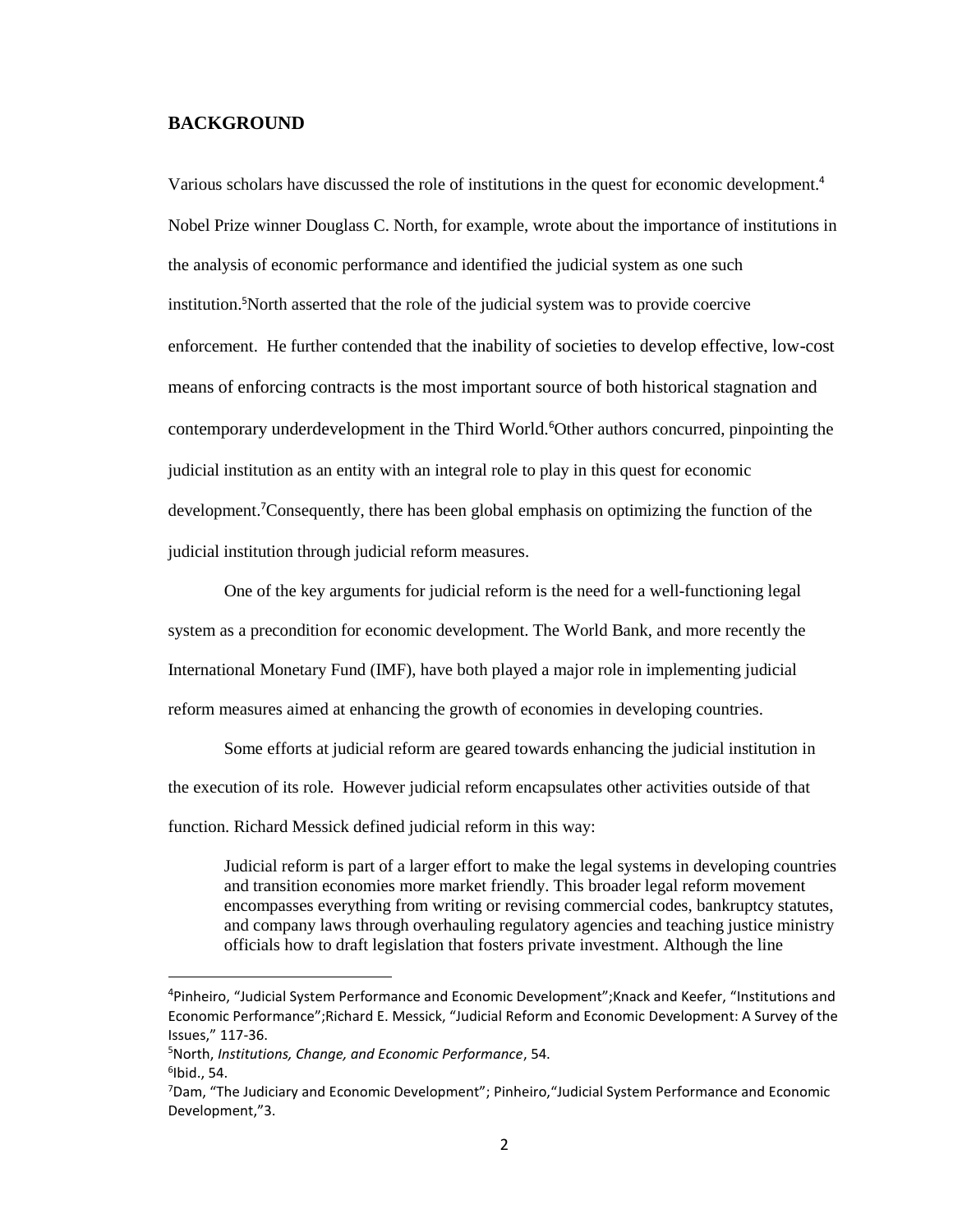between judicial and legal reform blurs at the margin, the core of a judicial reform program typically consists of measures to strengthen the judicial branch of government and such related entities as the public prosecutor and public defender offices, bar associations, and law schools.<sup>8</sup>

According to Messick, these measures aim to make the judicial branch independent, speed the processing of cases, increase access to dispute resolution mechanisms and professionalize the bench and bar.<sup>9</sup>

As the premier financial institution dealing with judicial reform, this thesis will examine the role of the World Bank as well as the more recent efforts by the IMF. The World Bank and IMF's focus on commercial law and civil determinations may be based on the need to improve market function across sectors and on the Washington Consensus. <sup>10</sup> The Washington Consensus emphasizes a neo-liberal view of globalization. It determines reform policies towards macroeconomic development in countries undergoing fiscal crisis mode, such as Latin America, the Caribbean, and most postcolonial territories. Traditionally, neither the IMF nor the World Bank focused on judicial reform that incorporated reform in the criminal justice system. It will be argued that any approach which fails to take into account the relationship between the different sectors of the judicial system, and the fact that they are all intertwined, will be imprudent since unilateral reform may be a waste of time and resources.

## <span id="page-5-0"></span>**RESEARCH QUESTIONS**

 $\overline{a}$ 

In order to address the proposed hypotheses, I propose the following questions:

1. Can enhancing or reforming judicial institutions lead to enhancing economic development in developing countries?

<sup>8</sup>Messick,"Judicial Reform and Economic Development," 118. <sup>9</sup>lbid., 118-119.

<sup>&</sup>lt;sup>10</sup>See World Health Organization on the Washington Consensus at http://www.who.int/trade/glossary/story094/en/.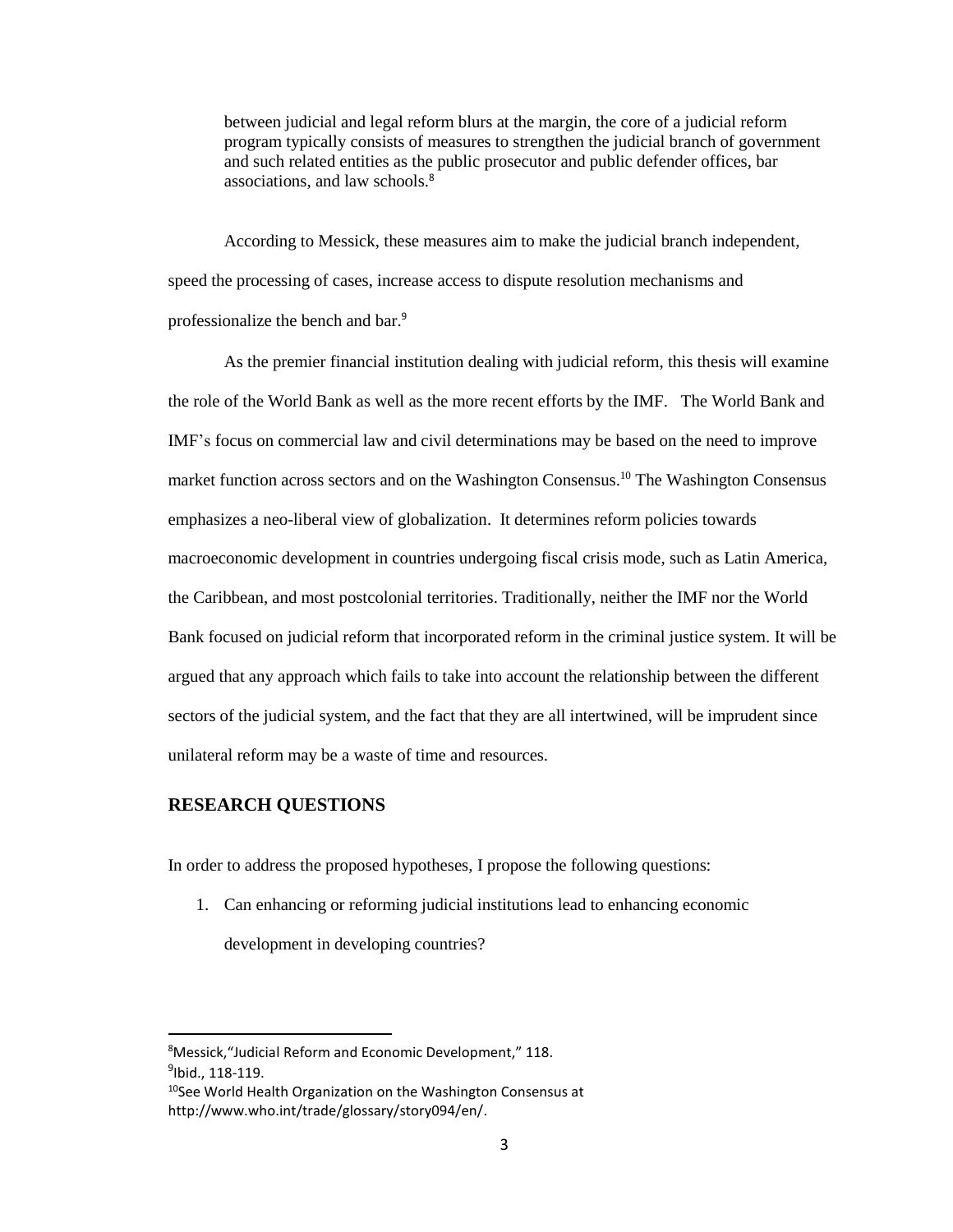- 2. In reforming judicial institutions in developing countries what are the elements required for a successful judicial reform project?
- 3. Does it make sense to focus on some aspects of the justice system and not others?
- 4. In developing countries should judicial reform initiatives be focused not only on the civil justice system but also the criminal justice system and anti-corruption initiatives?

## <span id="page-6-0"></span>**THESIS OUTLINE**

The thesis will consist of five chapters. In the first chapter, an introductory paragraph will serve as a preamble to the background information. The hypothesis, as well as the research questions will be presented, along with the methodological approach.

In the second chapter, the literature review will explore the empirical discourse on economic development and judicial reform. Other related themes will be examined such as corruption and the traditional approach towards judicial reform which focuses on the civil justice system. The enforcement of contracts, debts and the protection of property as significant elements that can influence economic growth will be assessed. Note the proposal does not suggest reform focusing on the civil justice system is unimportant. On the contrary, it is acknowledged as being of paramount importance; albeit the suggestion here is that they are simply one avenue in the journey towards economic development. The non-traditional approach is also examined. The argument is that countries experiencing significant problems with crime and violence, accompanied by a large number of criminal cases should include reform to the criminal justice system in any judicial reform project. Such reforms should include enhancing the capacity of the judiciary to uphold human rights, standards and norms in criminal cases, as well as improving the capacity of the judicial institution to deal effectively with breaches of the criminal law. I will argue that reform to the criminal justice system is necessary to restore confidence in the judiciary, ensure balance and guarantee access by all persons to a robust criminal justice system that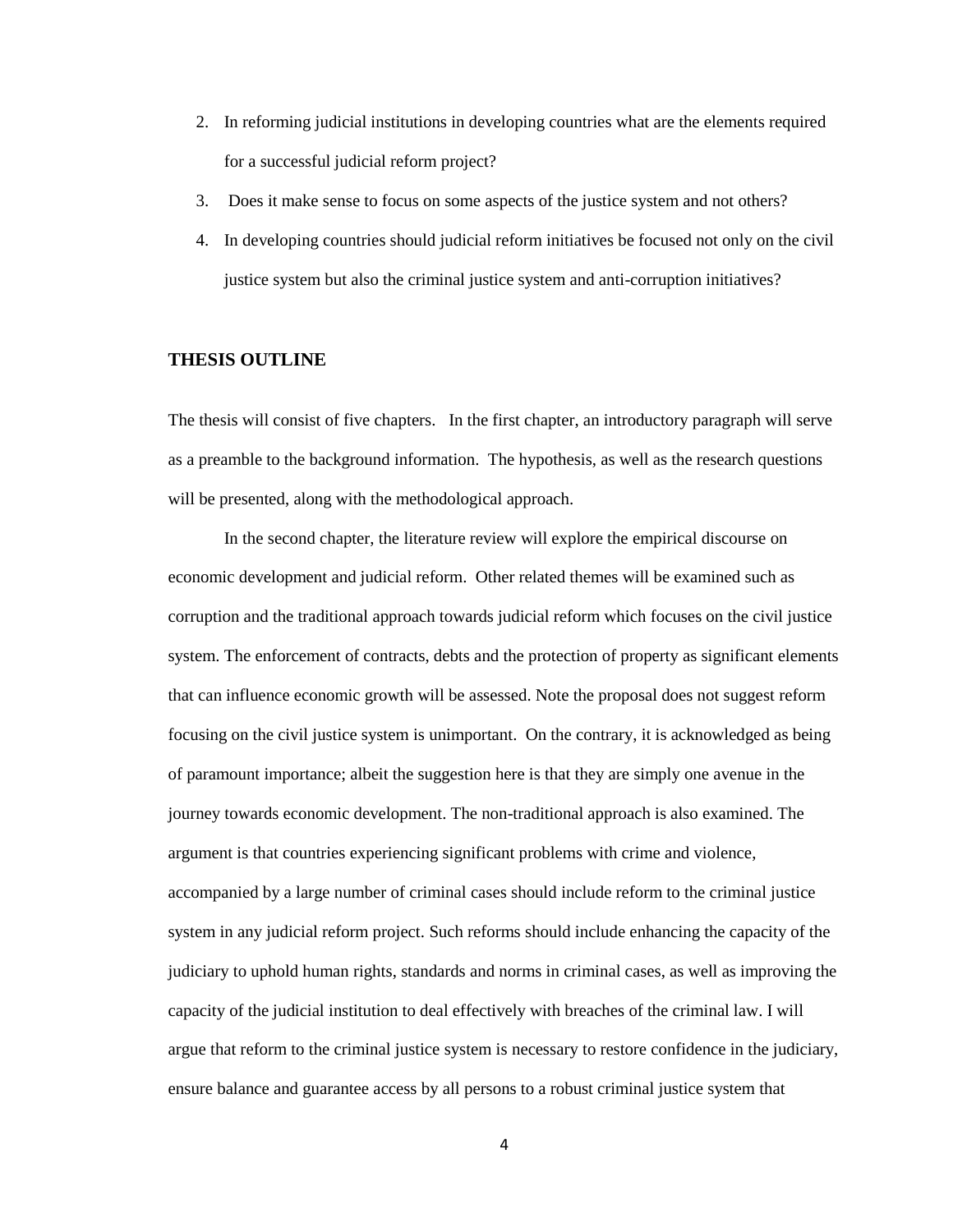promotes fairness and equality. I also suggest that any such reform should heed the role of the judicial institution in eradicating corruption. This position is important since high crime rates tend to deter investors, and investments are essential for economic growth.<sup>11</sup> If judicial reform measures can be channeled towards the enhancement of judicial institutions, the result could be high quality courts focused on strategies geared towards the reduction of crime and corruption.

This study will also explore measures the judicial institution can utilize to reduce the incidence of crime. The hypothesis is that a reduction in crime will enable the country to be viewed as a safer place for people to live, work and do business. The ambit of criminal justice reforms is wide and expansive. The objective of this thesis, therefore, is to discuss its wider remit, and explore the aspects of criminal justice reform and criminal offences that correlate to the economy, with specific attention to local and foreign investments. Aspects which will be examined include serious crimes against the person, crimes against property, and corruption. Although corruption is included in this listing, it will also be singly examined to ascertain whether it has any impact on investments.

It will also be argued that corruption and anti-corruption initiatives must be included in any program geared towards enhancing the judicial institution. Corruption presents a fruitful area for research into ways it can thwart growth in the economy; as well as the role of judicial institutions in advancing development and growth through available mechanisms. Emphasis will also be placed on exploring the role that anti-corruption efforts, driven by the judicial institution can play in influencing economic development.

The Methodology will be presented in the third chapter. Here the choice of document analysis as a research method will be discussed and expanded. The Analysis and Implications will form the fourth chapter. The thesis ends at Chapter five with the Conclusion. In this section

<sup>11</sup>World Bank, *Crime, Violence, and Development,* i.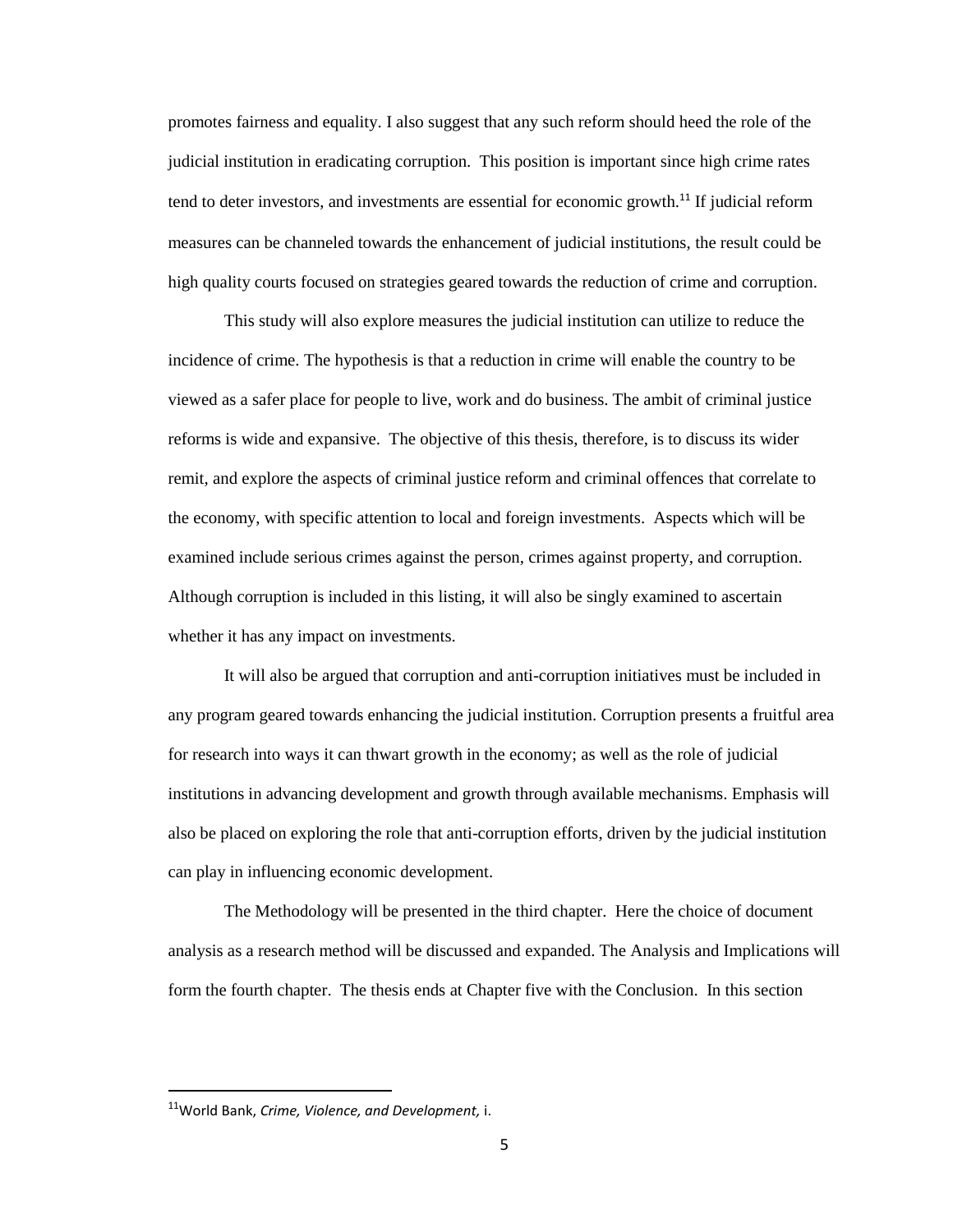further discussions and recommendations for future works and or avenues for judicial reform will be presented.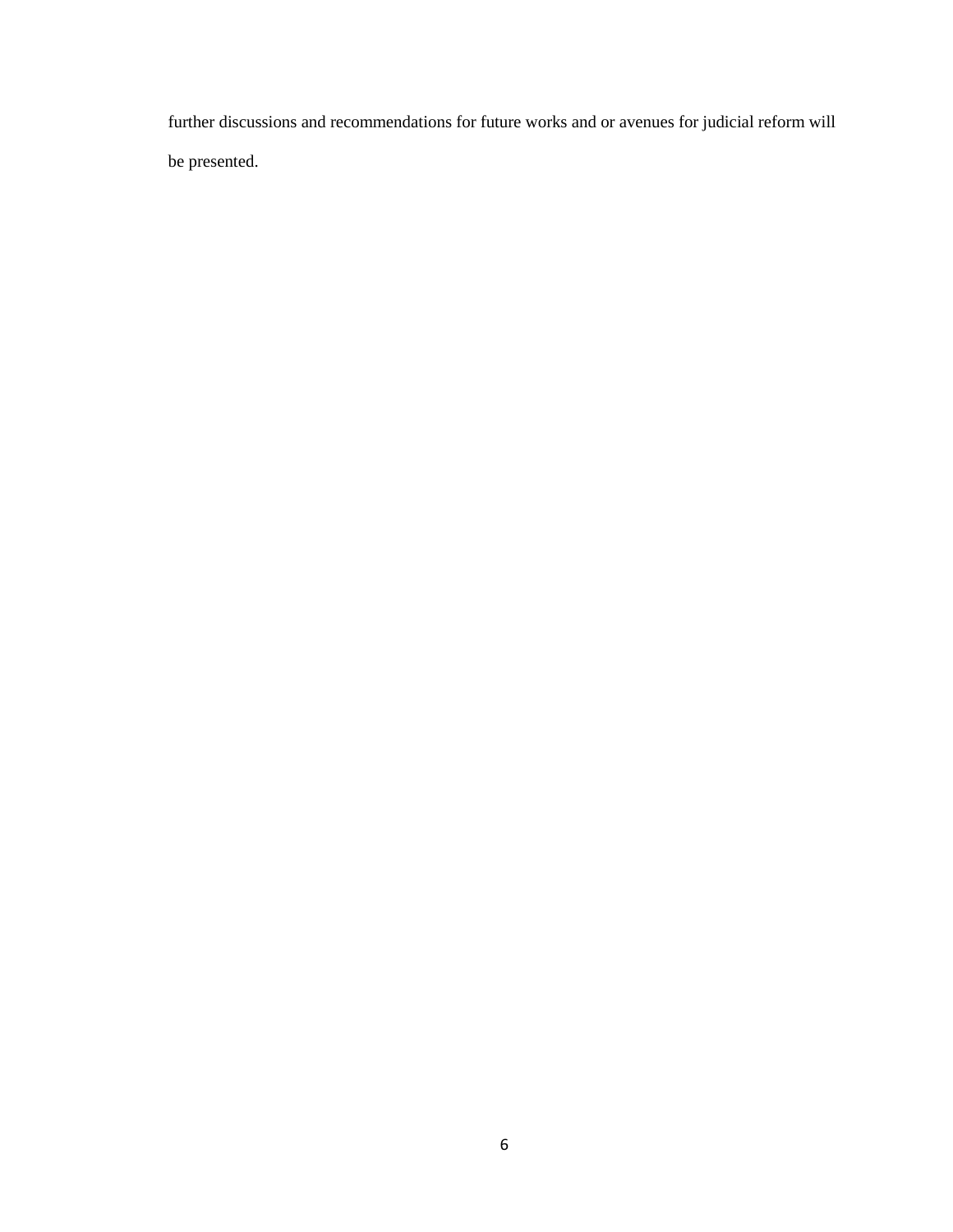## **CHAPTER 2**

# **Literature Review**

<span id="page-9-1"></span><span id="page-9-0"></span>The aim of this chapter is to review the literature dealing with judicial institutions, judicial reform, the civil justice system, the criminal justice system, corruption and how they all relate to economic development. This literature review is divided into three main sections, namely Judicial Institutions and Economic Development, Criminal Justice and Economic Development, and Corruption and Economic Development.

#### <span id="page-9-2"></span>**Judicial Institutions and Economic Development**

As early as 1981, Douglass North expressed the view that the judicial institutions not only determined the wealth of nations,<sup>1</sup> it also responded to, helped create, change and sustain the rules of the game- the institutional environment in which development took place.<sup>2</sup>He found that competition played a critical role in inducing enforcement and that the judicial system provided coercive enforcement. 3

These suggestions situate the judicial institution out of the realm of the usual activities of judges and courts. If it can be confirmed that judicial institutions can determine the wealth of nations, then it is little wonder subsequent researchers have explored this notion. If the judicial institution is indeed part of the rules of the game that determine wealth, then how this game is

 $\overline{a}$ 

<sup>1</sup>North, *Institutions, Change, and Economic Performance*, 53.  $<sup>2</sup>$ Ibid., 53.</sup>

<sup>&</sup>lt;sup>3</sup>North, "Economic Performance through Time," 359-368.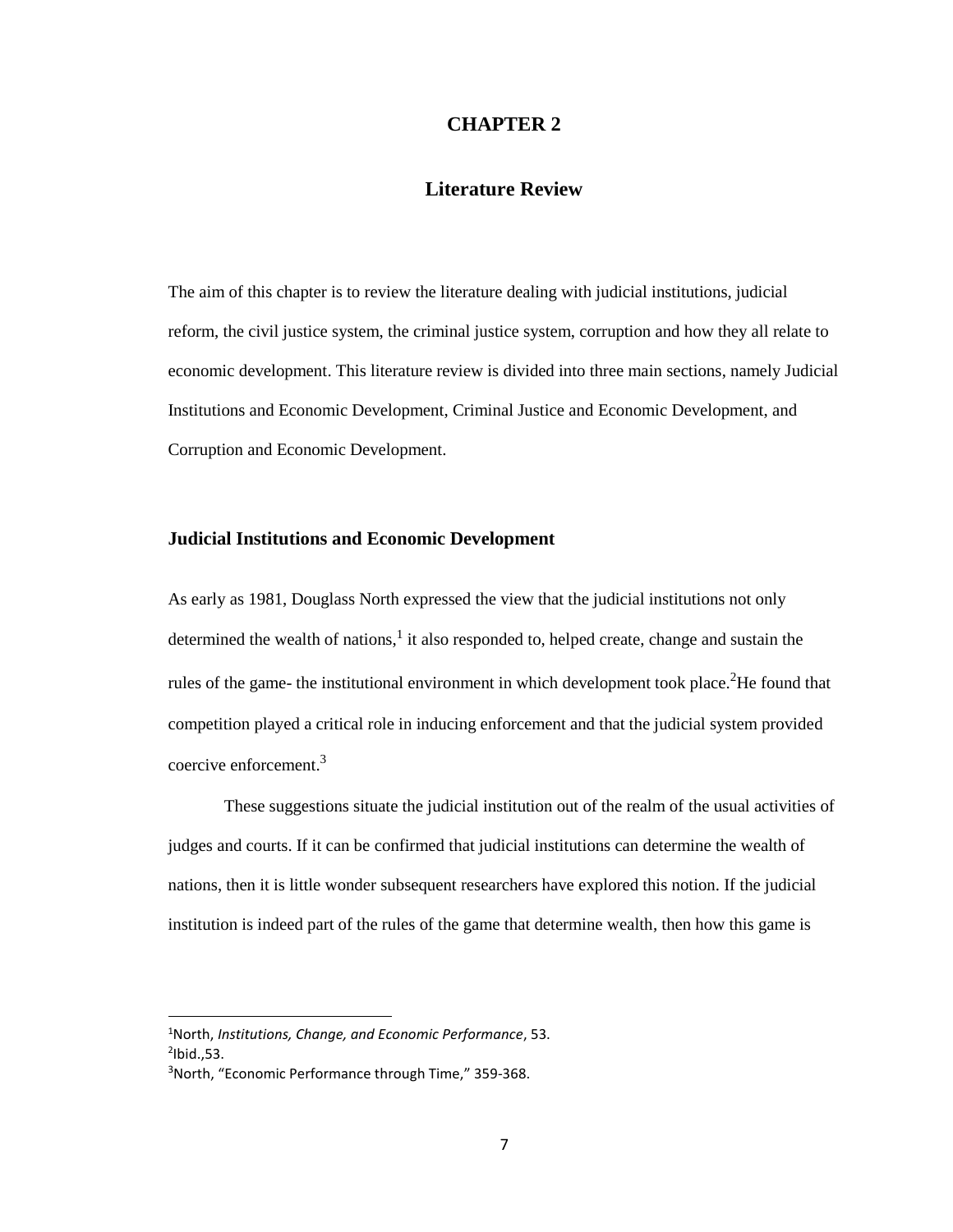played in developing countries is an issue of great interest. Can they play this game under prevailing conditions or is there need for a new breed of judicial institutions?

Researchers and development banks such as the World Bank maintain that in order for judicial institutions to stimulate economic growth, reform is necessary.<sup>4</sup> This is evident in the large number of judicial reform initiatives implemented in the last few decades. It has been suggested that judicial systems in developing countries and transition countries are choked with inefficient procedures that cause unreasonable delays, and undermine the courts' ability to enforce judgments.<sup>5</sup>If it is true that these are the prevailing conditions in developing countries, then judicial reform is a necessity from all angles.

Empowering judicial institutions to carry out tasks such as the impartial enforcement of the law is a large part of what judicial reform efforts aim to achieve. The function of enforcement, in a modern society, is primarily the responsibility of the judicial system.<sup>6</sup>Ingram in a study of Brazil and Mexico from 1985 to 2010, noted that despite the evidence of political and economic benefits from strong judicial institutions, courts are not always empowered<sup>7</sup>This study further supported the assertion that judicial institutions in developing economies necessitated judicial reform if these countries were to grow economically.

Researchers attempted to provide an overview of what a successful judicial reform project entailed. Traditionally researchers found validity in focusing on enhancing the competency of the judicial institutions in commercial and economic matters, which included the enforcement of property and contract rights as important elements. Other researchers focused on the independence

l

<sup>4</sup>Rowat, Malik, and Dakolias, eds, "Judicial Reform in Latin America and the Caribbean".

<sup>5</sup> Laver, "The World Bank and Judicial Reform," 183-238.

<sup>6</sup>Eyzaguirre, *Institutions and Economic Development*.

<sup>7</sup> Ingram, *Crafting Courts in New Democracies,* 1.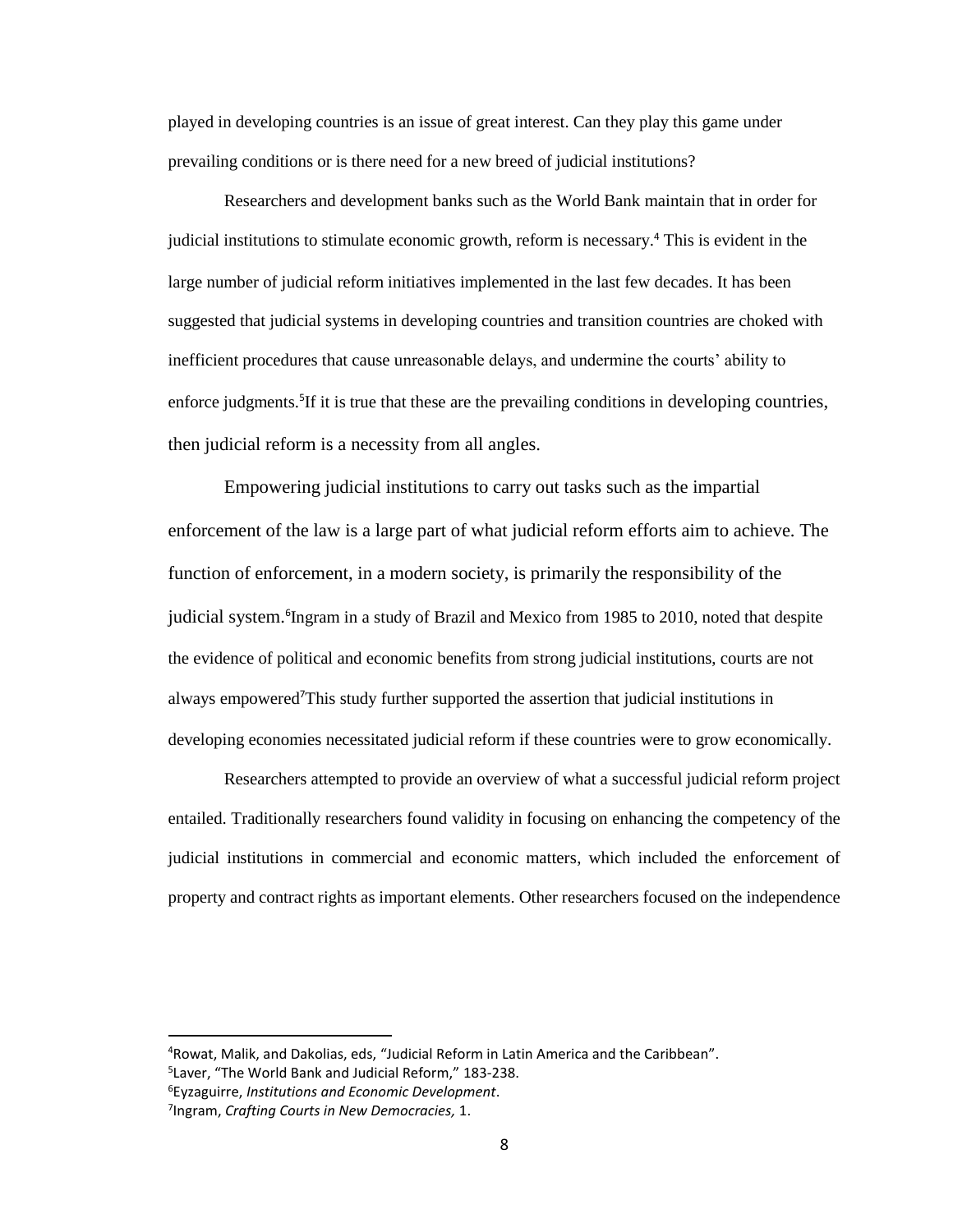of the judicial institution. Yet other researchers suggested a large variety of elements were necessary in such initiatives.<sup>8</sup>

Messick (1999) sought to address what constituted a successful judicial reform project. . He acknowledged that little was known about the impact of the judicial system on economic performance, and that there was a lack of agreement as to what made a successful judicial reform project. Despite that assessment, many projects aimed at judicial reform in developing countries were implemented. Messick concluded that crafting an efficient judicial reform project posed several challenges and that before reform could take place there should be an in-depth analysis of the country's need. This analysis should be continually reviewed during the process of implementation.<sup>9</sup>Despite those observations it was not always obvious that the country's needs were taken into account in all implemented projects.<sup>10</sup>

Although Messick provided no direct answer to the question of the components of a successful project, he indicated that projects funded by development banks such as the World Bank were premised on a legal system in which contracts between private parties were enforced and the property rights of investors were respected.

Laver found that a sound judicial system was crucial to economic development. He emphasized stimulating investment through a judicial system that protected property and contractual rights, and adjudicated disputes without capriciousness and undue outside influence based on its importance to private investors.

<sup>&</sup>lt;sup>8</sup> See Pinheiro, "Judicial System Performance and Economic Development," who suggests that wellfunctioning judiciaries may foster growth essentially through three different channels: technological progress, investment and high efficiency. He also discussed the literature which concentrated on securing property rights against administrative expropriation, reducing political instability and increasing the flexibility and credibility of economic policy.

<sup>&</sup>lt;sup>9</sup>Messick, "Judicial Reform and Economic Development," 132.

 $10$ See Clustered Project Performance Assessment Report, Judicial Reform Project, Ecuador, Guatemala,Colombia June 30, 2010, at www-Wds.Worldbank.Org/Ext. NB. Although the Columbia suffered from high levels of crime there is no indication of any reforms to the criminal justice sector.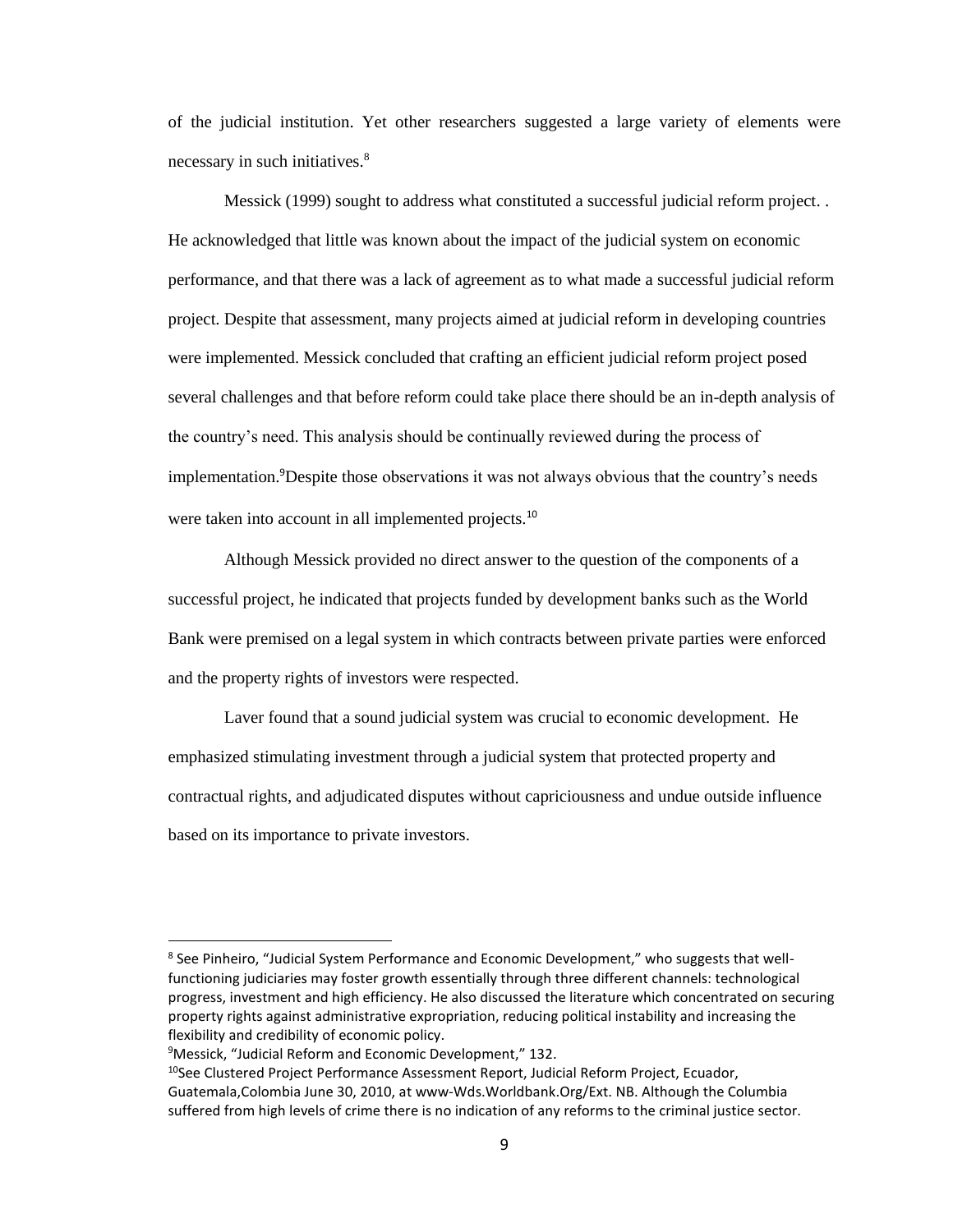Another work concerned about setting up institutions to spur economic growth, with particular reference to developing or transition economies, was done by David F. Levi and Mitu Gulati.<sup>11</sup>In their paper, the legal institution was one of the institutions examined. While the authors acknowledged the focus was on the levels of protection given to property rights, they also acknowledged the difficulty of correlating substantive laws to growth rates because of the difficulty in determining causality. Legal institutions, they argued, served to enable easy exchange in a variety of ways, for example, by providing clarity of property rights and flexibility in protecting against opportunism problems. Focus had primarily been on the levels of protection given to different types of property rights; protection to property rights being a key element of the theoretical foundations of their research.

If the findings of North, Messick, Laver, Gulati and Levi were accepted, one would determine that in any judicial reform project, the enhancement of the role of the judicial institution in securing property and contract rights would an important element to include. Other researchers concurred with this position. For example, Haggard, McIntyre, and Tiede suggested the existence of a reasonably strong consensus, supported by both cross-national and survey work, confirmed that property rights matter.<sup>12</sup>

This talk about the importance of property rights and contract rights is seemingly not confined to any one region. Osman, Alexiou, and Tsalikin<sup>13</sup> in researching the role of institutions in economic development in 27sub-Saharan African countries found that several methods of improving institutional infrastructure played key roles in delivering long-term economic development. Some examples included enhancing the rule of law and quality of regulation, improving contract enforcement, securing property rights, and reducing uncertainty.

 $\overline{a}$ 

<sup>&</sup>lt;sup>11</sup>Levi and Gulati. "Judging Measures," 381-413.

 $12$ Haggard, MacIntyre, and Tiede, "The Rule of Law and Economic Development," 205 -234.

<sup>&</sup>lt;sup>13</sup> Hashim Osman, Alexiou, and Tsaliki, "The Role of Institutions in Economic Development,"142-160.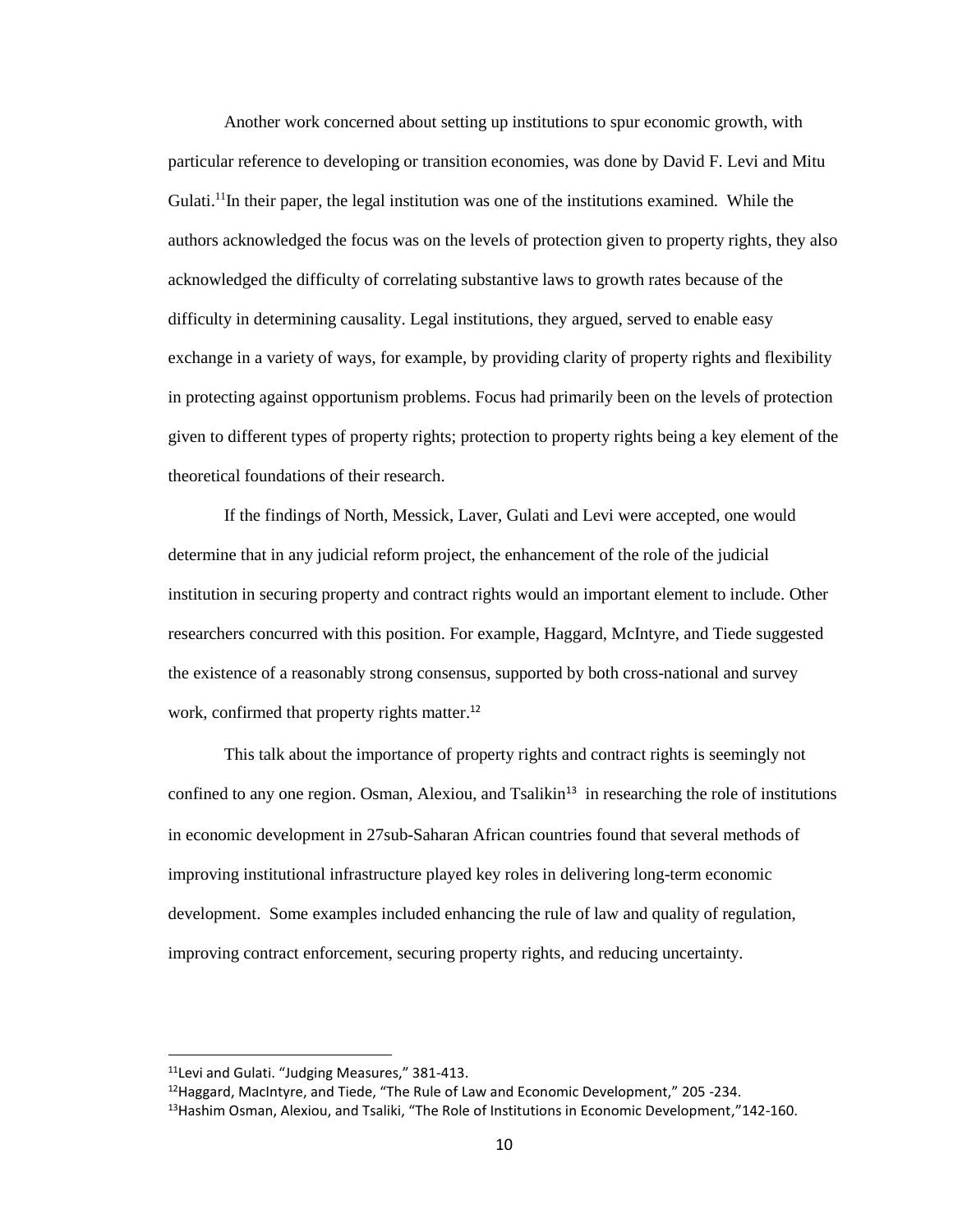Some authors however are more cautious about how to approach this.

Chukwumerije, <sup>14</sup>for example, discussed the validity of the doctrine which professed a link between the rule of law and economic development. On one hand he argued the promotion of a stable and predictable legal environment in which individuals are free and able to contract, and the provision of state support for the enforcement of contractual obligations, played a positive role in fostering economic development through the rule of law. On the other hand he suggested the relevance of the rule of law in this respect, may well be overstated because there were countervailing considerations that would seem to indicate important limits to the primacy of the doctrine as an engine of economic growth. Chukwumerije identified China as a country that had achieved significant economic growth without any rule of law reforms. That example suggests there is more to economic development than the rule of law.

The work of the World Bank on judicial reform has been quite extensive. Up until the late 2000s the initiatives undertaken have followed the path of strengthening the independence of the judiciary and focusing on property rights, contract, commercial and other aspects of the civil justice system. Faundez<sup>15</sup> explored the evolution of the World Bank's approach towards legal and judicial reform. At the time of authorship the Bank had spent over a decade implementing judicial reform activities yet no success stories were related. He highlighted one of the flaws to the approach of the World Bank as being its tendency to assess the quality of judiciaries in developing countries in the same way they assessed the quality in developed countries.

Faundez argued further that the viewpoint and the approach taken by the World Bank about the role of law were far too narrow. He noted the institution neglected to take into account the fact that law does not merely have an economic dimension. Instead it is deeply embedded in all aspects of social life, including the all-important political process of democratization. 16

<sup>14</sup>Chukwumerije,"Rhetoric Versus Reality," 383-436.

<sup>15</sup>Faundez, *Rule of Law or Washington Consensus*, 5.  $16$ Ibid., 16.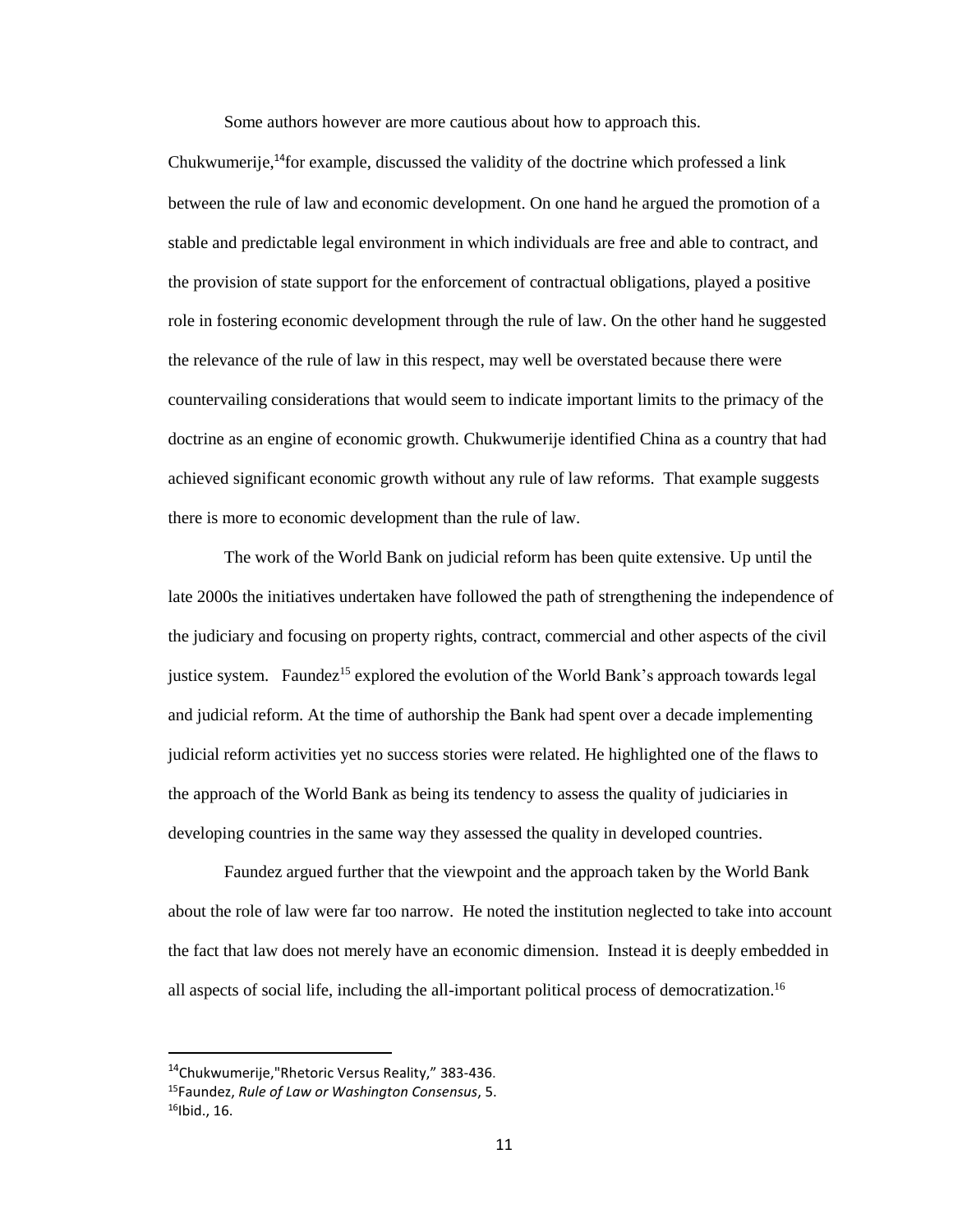Matthew Ingram's work raised concerns about the judicial reform agenda in Brazil and Mexico. He documented and explained variations in sub national judicial capacities across the 27 Brazilian and 32 Mexican states from 1985 to 2010.<sup>17</sup>His research design reflected a mixed method approach, sequencing regression analyses and case studies as well as personal interviews, archival analysis, direct observation and fieldwork. <sup>18</sup> Ingram pointed out that the judicial reform agenda in both Mexico and Brazil included but was not limited to policies geared towards economic development. The key concern was to make courts efficient and competent for business transaction and investors. He suggested this was the main focus of multilateral banks especially the World Bank.<sup>19</sup> In focusing on reform laws governing bankruptcy, taxation and investment banks sought to make courts more competent in commercial and economic matters. The objective was to attract foreign investors through reasonable treatment by the courts, and domestic investors by building their confidence in enforcing laws relating to business transactions. Ingram observed some tension between the economic cluster of activities and the social justice cluster of activities, which was more concerned with promoting security through the criminal law. He highlighted security as a concern for promoters of both democracy and markets. High crime rates and insecurity eroded public trust and confidence in democratic institutions and tore at the social fabric in ways that undermined support for democracy. High crime rates and insecurity also intimidated investors and consumers, increased costs for the movement of goods, and dampened business relations.<sup>20</sup>

The economic cluster of activities seems to have been dealt with separately and distinctly from activities concerned with addressing security and crime. Themes like corruption and

l

<sup>17</sup>Ingram, *Crafting Courts in New Democracies*, 3.

 $18$ Ibid., 13.

 $19$ Ibid., 26.

 $^{20}$ Ibid., 34.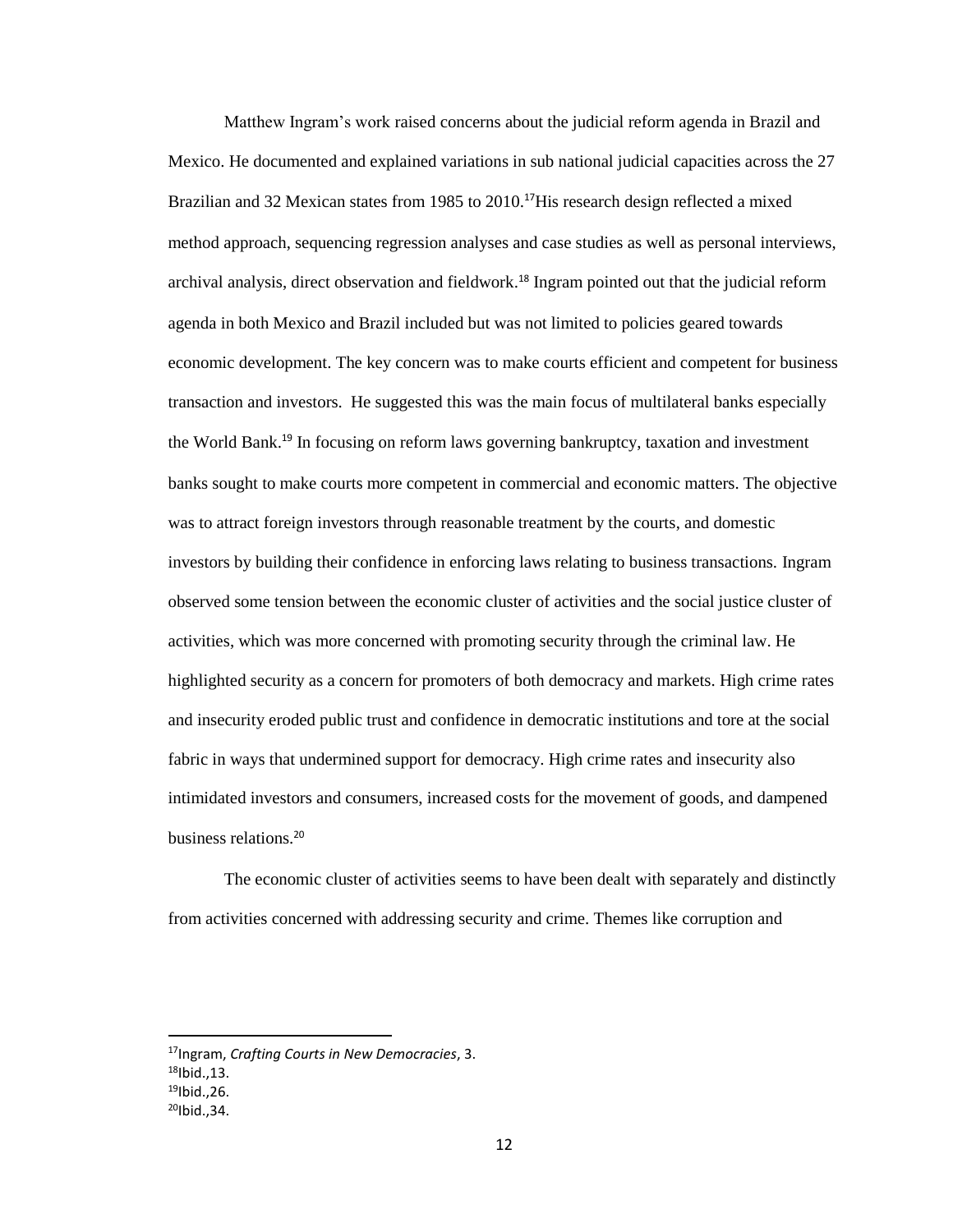criminal justice were only marginally mentioned in relation to economic development and judicial reform.

Indeed judicial reform projects tended to focus on enforcement of contracts and property rights and the business side of the courts. If these were the components of a successful judicial reform project why then was progress towards economic development so slow? This begs the question whether there was something missing in this approach to judicial reform. Whereas some focus has been placed on corruption as a factor inhibiting economic growth, there is a paucity of literature on the criminal justice system and its relationship to economic development and whether or not there is any value in examining the role of the criminal justice system as an aid to economic development.

#### <span id="page-15-0"></span>**Criminal Justice and Economic Development**

One of the few researchers to have paid attention to criminal law and its effect on economic development is Richard Posner. In *Creating a Legal Framework for Economic Development*, 21 he noted that a modernizing nation's economic prosperity required, minimally, modest legal infrastructure centered on the protection of property and contract rights. However he went on to analyze the effects of criminal law on economic development. In discussing the grant of extensive rights to criminals, Posner posits that this is bound to undermine the efficacy of criminal laws and by doing so, unsettle property rights. Rights, he argued, made it harder to convict the guilty as well as the innocent. Drawing a link between criminal law and property rights, Posner highlighted the necessity to implement laws that improved the rights of accused persons and noted the prevalence of acquisitive crimes in countries such as Russia, as a factor that retarded economic growth. He asserted that in such countries a strict criminal law and a corresponding de-emphasis

 $21$ Posner, "Creating a Legal Framework for Economic Development," 1-11.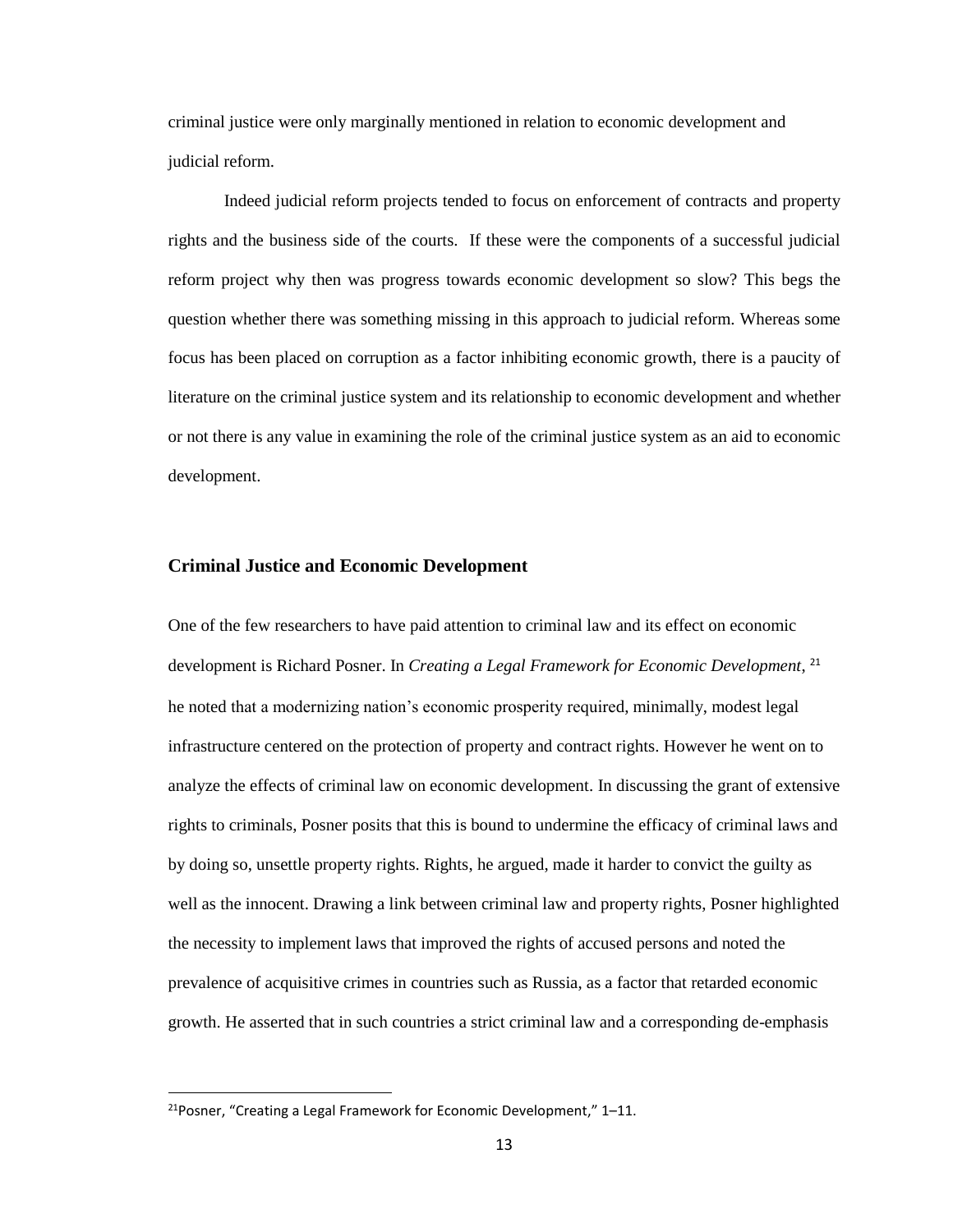on the protection on civil liberties may be an important part of legal reform and an important tool for the protection of property and contract rights.<sup>22</sup> Posner's observations were light years ahead of the times, made when little if no regard was paid to criminal law and the criminal justice sector in the discussion on economic development. It was not until around 2009 that a shift in the approach of the World Bank was detected followed by their generation of interest in the criminal justice system.

In 2011 a report on Central America identified crime and violence as being development issues that also negatively impacted economic growth. Poor growth was attributed not only to the victim's lost wages and labor, but also pollution of the investment climate and diversion of scarce government resources to strengthen law enforcement rather than promote economic activity.<sup>23</sup>This was an interesting observation and subsequent to that time a few authors have explored the criminal justice system and the criminal law with respect to economic development.

Lydia Tiede<sup>24</sup> researched criminal justice reforms in Chile using original data sets to test the impact of Chile's criminal law reforms on the rights of criminals and economic development. Chile's criminal law reforms were aimed directly at enhancing the rule of law by making the justice system more transparent, open, efficient and treating criminal defendants in a timely and fair manner. Tiede recognized that only a few studies tested the effect of specific reforms on a country's legal development, and whether such reforms more broadly affected government's capacity and economic development.

The primary focus of her analysis was the impact of criminal law reforms on civil rights and foreign direct investment (FDI). Specifically, Tiede found that the reforms had a positive effect on regional economic development but only increased FDI in some regions. She found that these results supported some scholars' assertion about little direct link between civil rights and

 $\overline{a}$ 

 $^{22}$ Ibid., 9.

<sup>23</sup>World Bank, *Crime and Violence in Central America: A Development Challenge*.

<sup>&</sup>lt;sup>24</sup>Tiede, "Legal Reform and Good Governance," 237-262.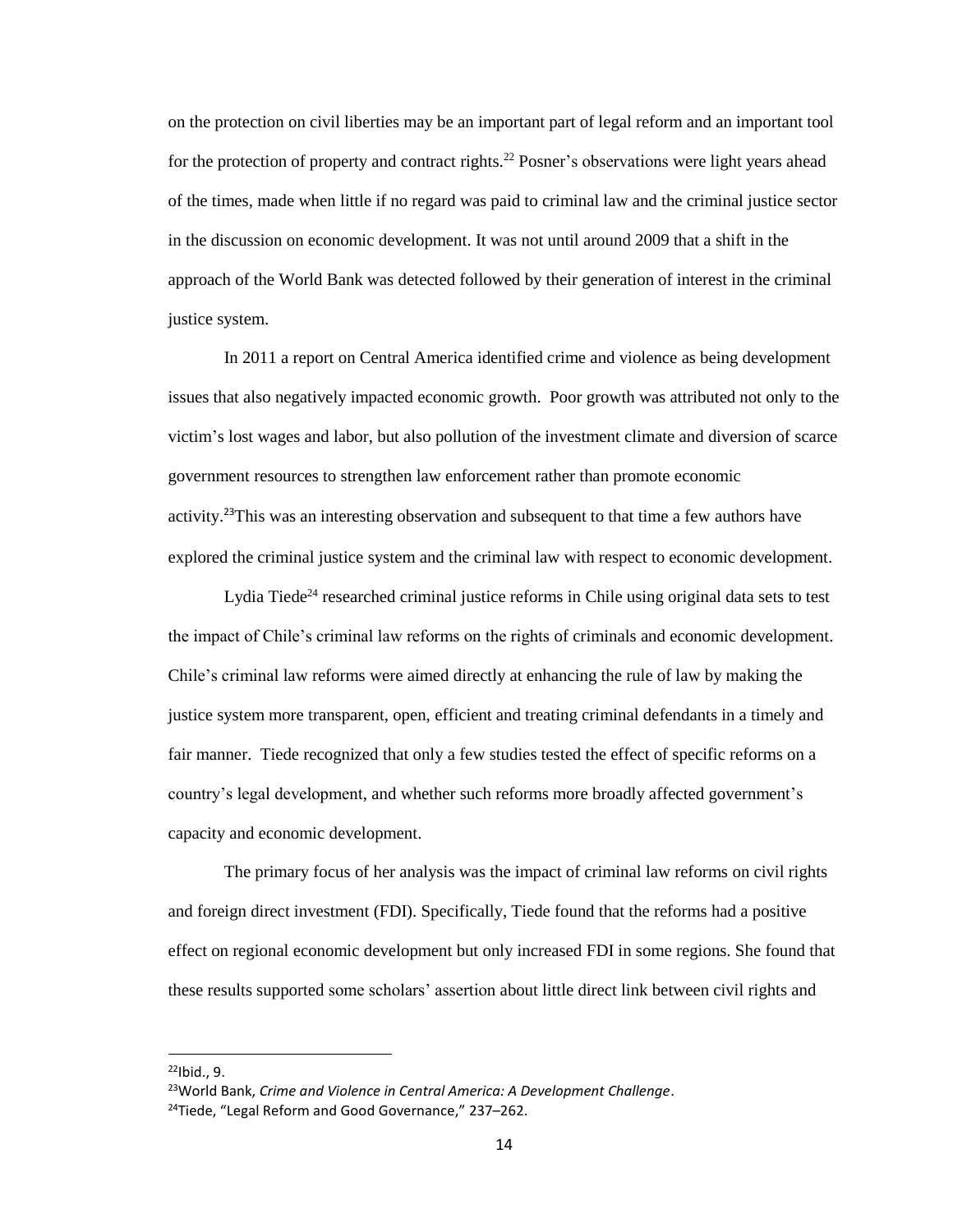economic development. This is not to say that other legal reform measures would not bolster the economy. Rather, for reforms to have an effect on the economy, they needed to be related more closely to issues of economic concern such as enforcement of contracts and property rights.<sup>25</sup>

On the other hand, a recent work by Margaret Lewis<sup>26</sup> examined China's significant economic growth and suggested that the role of criminal law ought to be seriously considered and it would be a mistake not to do so. <sup>27</sup> She noted that China's economic development occurred directly alongside the development of its criminal law. After tracing the history of the law and development movement and its impact on China, Lewis suggested the government first used criminal law to create a fundamental sense of security upon which economic activity could grow. In the early years of China's criminal law development the government waged campaigns against "the three evils" (corruption, waste and bureaucracy) and "five poisons" (bribery, tax evasion, stealing state property or obtaining it by fraud, cheating in workmanship, material or stealing state economic intelligence).<sup>28</sup>

Lewis's main contention was that criminal law mattered in China's story of economic development. <sup>29</sup>Lewis also suggested a direct relationship between the criminal law and economic growth. Several factors were worth noting: the increase in prosecution for financial crimes or the creation of new offences, and also the swift and harsh nature of the punishment dispensed for economic crimes that contributed to this fast growth.

This was important for this period because of the re-thinking of the role of law and development movement and because the reviews, in relation to the impact of economic determinations, have been at best, mixed. There is insufficient empirical evidence establishing a direct link between judicial reform and economic development and this begs the question whether

 $^{25}$ Ibid., 21.

<sup>&</sup>lt;sup>26</sup>Lewis, "Criminal Law Pays," 371-450.

 $27$ Ibid., 375.

<sup>28</sup>Cohen, *The Criminal Process in The People's Republic of China, 1949-196*, 9.

<sup>&</sup>lt;sup>29</sup> Lewis, "Criminal Law Pays," 448.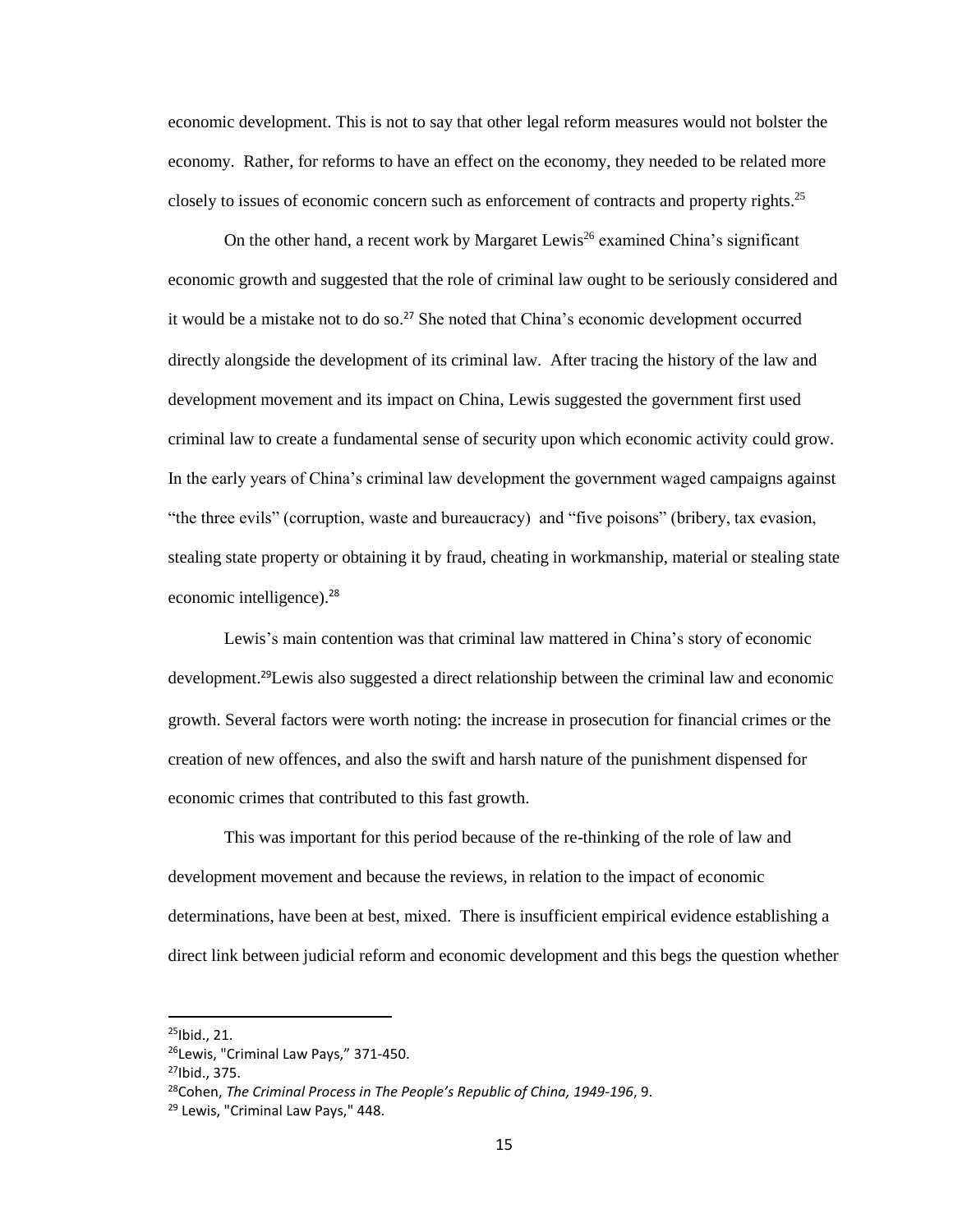or not policy makers, development banks and researchers are missing something. Could a reference from China aid developing countries in other regions or is the situation peculiar to China? Could the criminal law be the missing link?

#### <span id="page-18-0"></span>**Corruption and Economic Development**

.

Whether developing countries involved in judicial reform initiatives should also focus on the role of the judicial institution relative to corruption and anti-corruption will be discussed next. Although the relationship between corruption and economic development has been the subject of much research, the findings are somewhat mixed. Additionally, there is some debate about the effect of corruption on economic development.

In an IMF Working Paper, Vito Tanzi examined the impact of corruption on economic growth. While Tanzi recognized divergent views, he suggested that corruption is likely to reduce economic growth. Among the factors contributing to this was reduced investment.<sup>30</sup>

Mendonca and Fonseca conducted analysis based on cross-country data questioning the effect of corruption on income and ways to mitigate corruption. The main results from this empirical analysis were highlighted in two points. First, the idea that corruption is intrinsically connected with income is confirmed. In particular, it is observed that an improvement in *CPI* is capable of promoting a positive effect on income per capita for both developing and developed countries. Second, the traditional argument that an increase in rule of law represents a good strategy in the fight against corruption is valid for developing countries.<sup>31</sup> The authors examined the Corruption Perception Index (CPI) and observed that a higher level of rule of law is associated with a lower level of corruption. They also found that an increase in rule of law for the case of emerging countries represents a powerful instrument for inhibiting corruption. The

 $\overline{a}$ 

<sup>30</sup>Tanzi, "Corruption Around the World," 559-594.

 $31$ De Mendonçaand da Fonesca, "Corruption, Income, and Rule of Law," 305-314.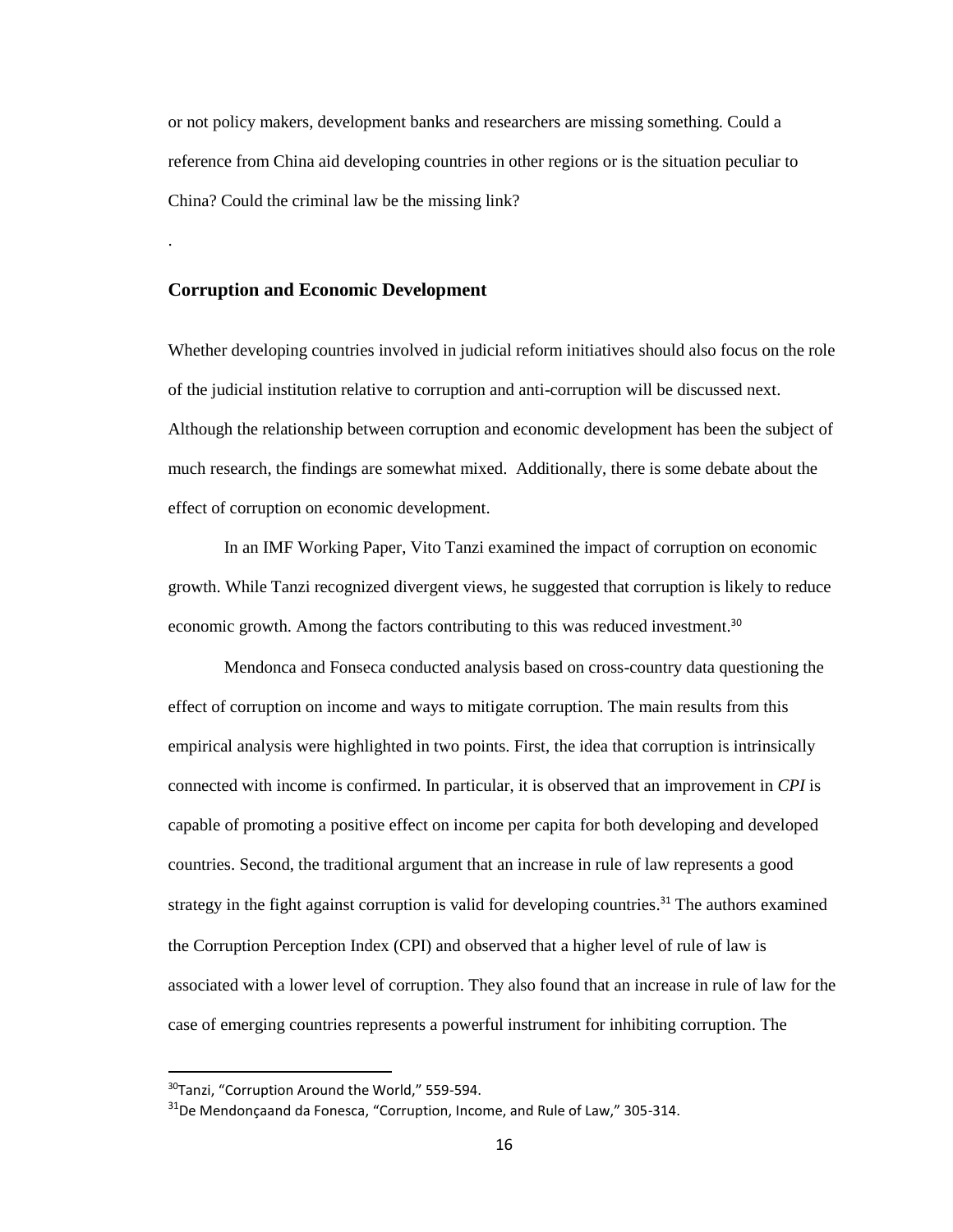absence of statistical significance for developed countries is justified due to the fact that the rule of law in these countries is already high.

In Daniel Kaufmann's *Judicial Corruption Index*<sup>32</sup> skeptics of the anti-corruption agenda are quick to highlight countries such as Bangladesh that score poorly on most cross-country assessment of corruption but managed to report impressive growth performance over the past decade. Kaufman however referred to this as an exception which should not be confused with the more general empirical finding that corruption adversely affects growth in the medium to long run.<sup>33</sup>

Marc Freckleton, Allan Wright, and Roland Craigwell examined the relationship between economic growth, FDI and corruption. They collected data from World Bank and IMF statistics on 42 developing countries and 28 developed countries during the period 1998 to 2008. Their analysis of the data revealed that corruption had a significant impact on foreign direct investment in the short run than it did in the long run. The fact that corruption had an impact, albeit limited on foreign direct investment is instructive.

The question of the impact of FDI is directly addressed by Castro Conceicao and Pedro Nunes in *Does Corruption Inhibit Foreign Direct Investment*? 34

They conducted a study of the impact of corruption on FDI in 73 countries. Although their study was not limited to developing countries, findings were applicable on a broad scale. The conclusion they arrived at included the fact that to attract FDI, a host country had to promote a favorable environment to investors. This also meant transparent political institutions, that is, low corruption in order not to increase business cost. Both authors highlighted corruption as a crucial determinant of FDI inflows. Countries which took effective measures to combat corruption may attract more FDI than those who did not.<sup>35</sup>He also found that corruption

l

<sup>&</sup>lt;sup>32</sup>Kaufmann, Kraay, and Mastruzzi, "Measuring Corruption, 322.

<sup>33</sup>Ibid., 322.

<sup>&</sup>lt;sup>34</sup>Castro and Nunes, "Does Corruption Inhibit Foreign Direct Investment,"61-83. 35Ibid., 76.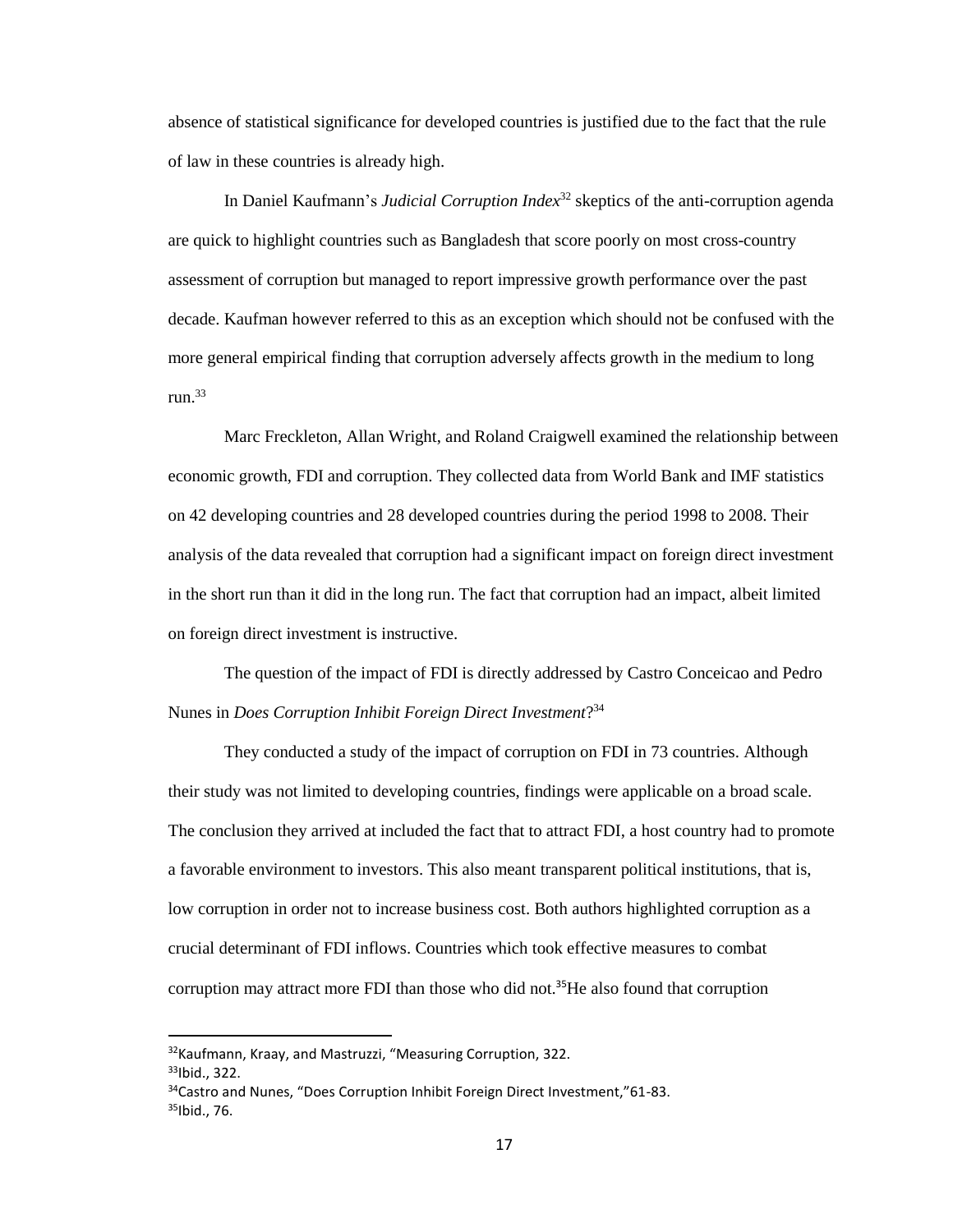potentially reduced foreign investment based on uncertainty which increased in environments with higher corruption, as well as the cost of doing business.

If it is true that corruption has the potential to inhibit economic growth, then the role of the judicial institution in combating corruption is an important one for consideration. Judicial institutions that are strengthened to effectively enforce corruption prevention law may be able to combat corruption. Susan Rose-Ackerman<sup>36</sup> explored the topic and suggested six possible solutions to help curb corruption. Among them and coming in at fourth place was the solution that the state should enforce bribery laws against major offenders both inside and outside of government<sup>37</sup>. However she cautioned that law enforcement ought never to be the primary means of fighting entrenched corruption.

A more recent contribution by Ackerman and Soreide<sup>38</sup> observed the close relationship between estimated corruption control and the level of sanctions imposed on those found guilty of corruption. They highlighted the need to address serious acts of corruption within the criminal justice system by available means such as fines, imprisonment or dismissal from a government position.

The literature raised concerns about the role of the judicial institutions vis a vis corruption as well as the anti-corruption agenda. This will be the subject of further analysis throughout this paper.

 $\overline{a}$ 

<sup>36</sup>Rose-Ackerman, "Corruption: Greed, Culture, and the State".  $37$ Ibid., 138.

<sup>38</sup>Soreide and Rose-Ackerman, "Corruption in State Administration,"15.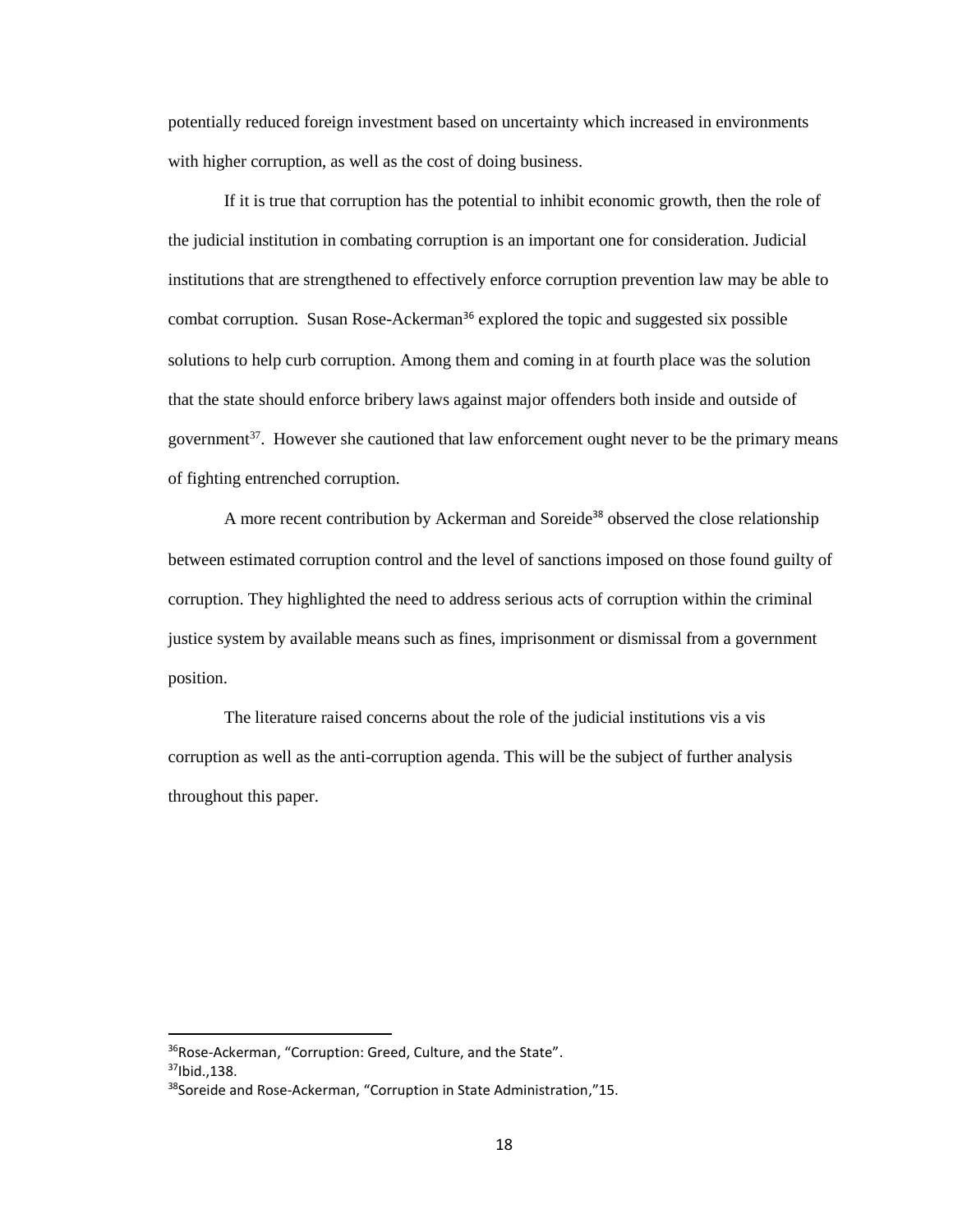## **CHAPTER THREE**

## **Methodology**

<span id="page-21-1"></span><span id="page-21-0"></span>The purpose of this thesis is to ascertain whether or not the enhancement of judicial institutions in developing nations can result in enhancing economic development. In an attempt to address those questions, documentary analysis, a qualitative method was utilized. Documentary analysis is a systematic procedure for reviewing or evaluating documents.**<sup>1</sup>**Documents can serve a variety of purpose as part of a research undertaking. They provide background and context, answers to additional questions, supplementary data, track changes and developments, and verify findings from other data sources. Moreover, documents may be the most effective means of gathering data when events can no longer be observed or when informants have forgotten the details.<sup>2</sup>

This research method was selected because of the abundance of available literature linking judicial institutions with economic development and the need to present existing information. It was necessary to present a comprehensive background into the traditional and non-traditional view of the relationship between the judicial institution and economic development. The literature examined also provided insight into how academic researchers, scholars, jurists, development banks personnel and policy makers thought and how the thought process evolved over almost four decades to become what it is currently. The aim was to provide the reader with authentic information of the subject area and to place this study within the context of other research, looking at the challenges and presenting new thoughts on the subject. The Literature Review comprised the main documentary analysis.

 $\overline{a}$ 

<sup>1</sup>Bowen, "Document Analysisas a Qualitative Research Method," 27.  $<sup>2</sup>$ Ibid., 31.</sup>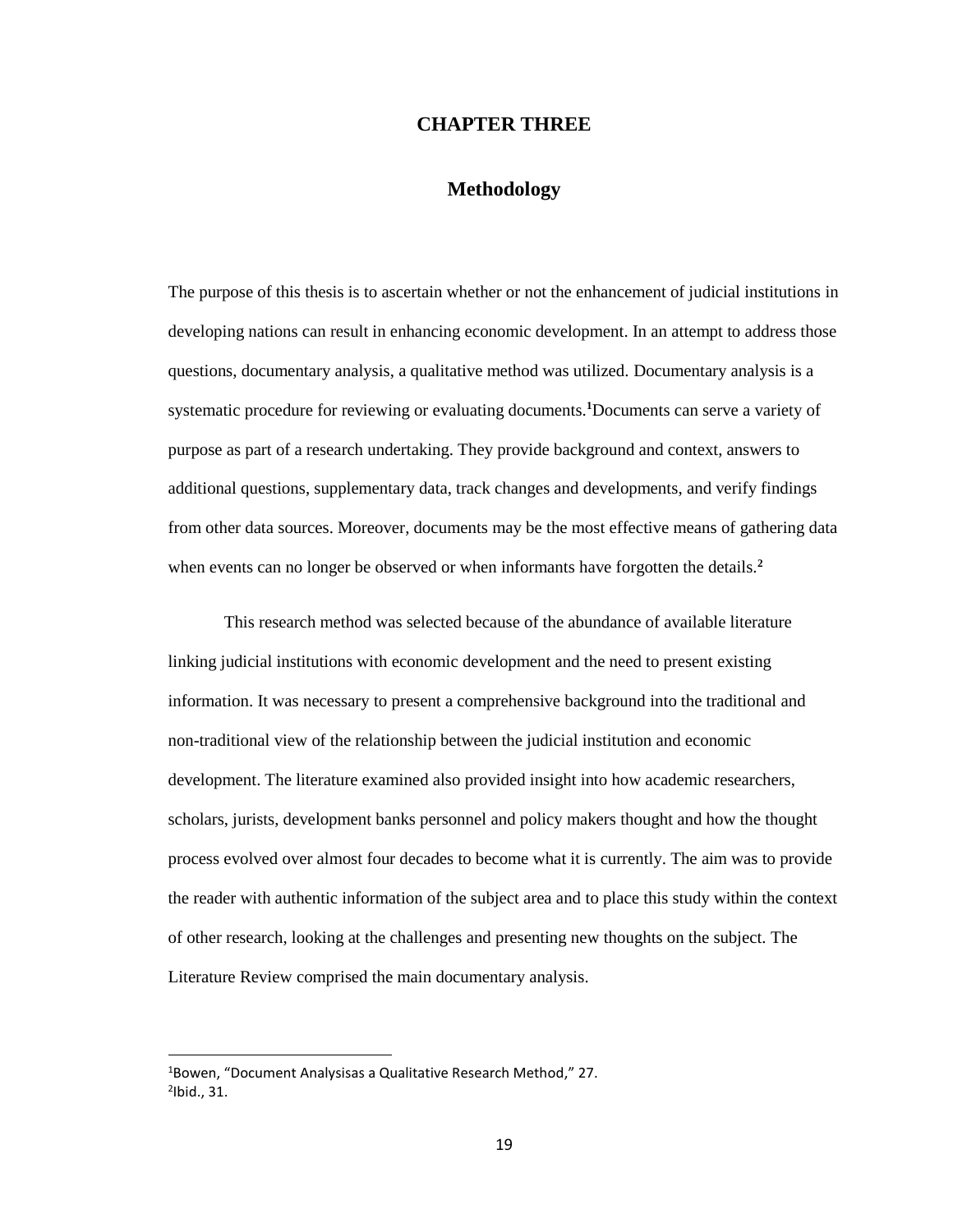Documents, as a record of human activity, provide a valuable source of data. Along with interviews and observations, they comprise one of the main forms of data sources for interpretation and analysis. Document analysis can provide a window into a variety of historical, political, social, economic, and personal dimensions of the case beyond the immediacy of interviews and observations.<sup>3</sup> Researchers using documents as a data source need to both broaden and narrow their scope, ensuring that they use documents that provide a rich variety of information focused on their particular research purpose.<sup>4</sup> Documentary analysis can prove to be quite useful as it provides support for a particular hypothesis. The method is advantageous because it is efficient, as it is less time consuming; available, meaning many documents are available in the public domain; and cost effectiveness as it is less costly than other research methods.<sup>5</sup>

Document analysis however is not always advantageous, as it usually does not provide sufficient detail to answer a research question.<sup>6</sup>One of the main drawbacks encountered in this study was that findings depended on the quality of the information contained in the reviewed documents. In an attempt to overcome this deficiency, a wide range of documents was scanned before settling on select documents to reference. Another drawback to the use of this methodology was the fact that the results may be inconclusive. It might have been possible to arrive at a direct causal relationship through a process of data collection or cross country analysis but for the time constraints. The collection of data over a period of years after the implementation of projects would have to be collected. This is because economic development does not occur within a short time

l

<sup>3</sup>Olson, "Document Analysis," 319.

<sup>4</sup> Ibid., 321.

<sup>&</sup>lt;sup>5</sup>Bowen, "Document Analysisas a Qualitative Research Method," 31. 6 Ibid., 32.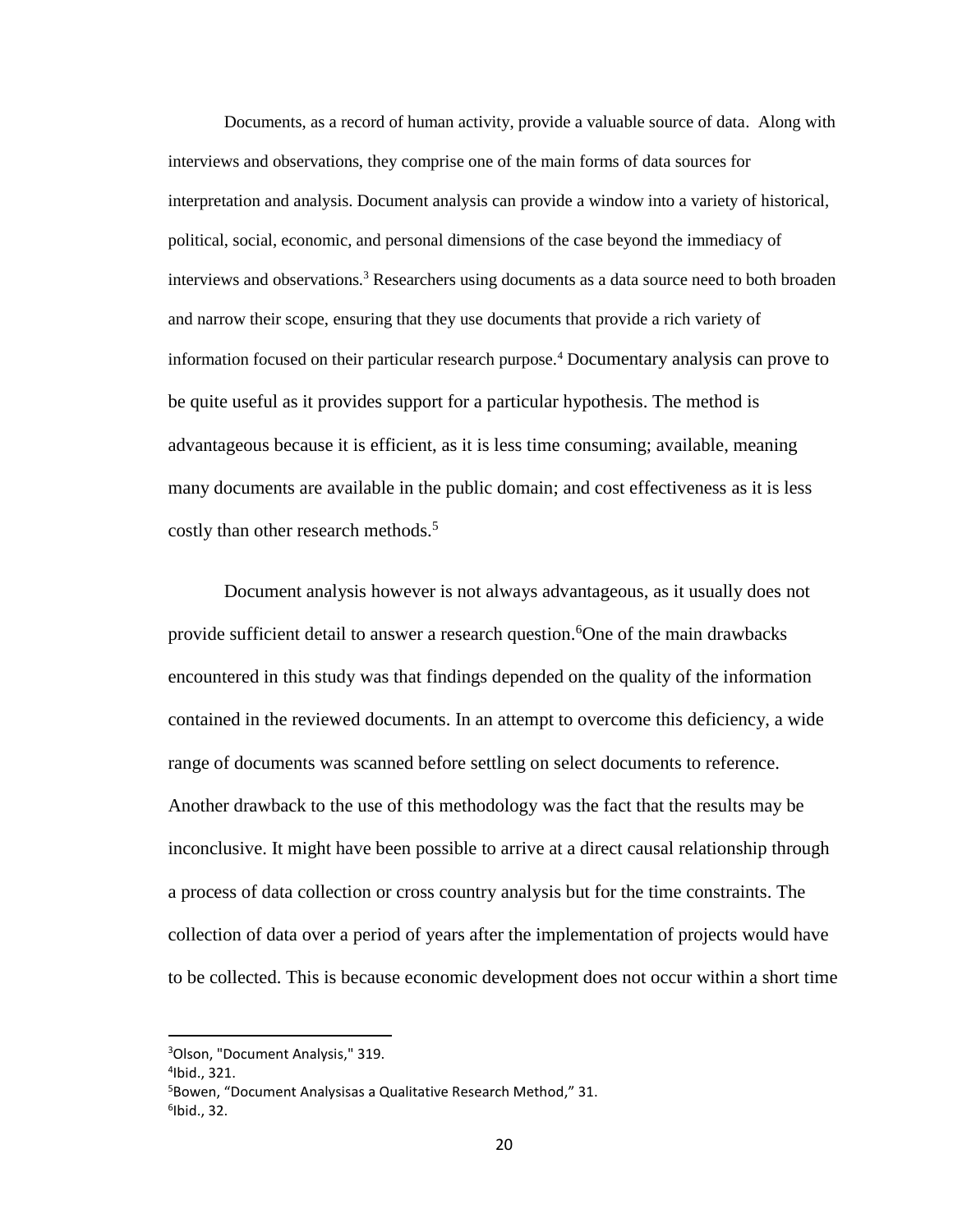span but can take years. The use of questionnaires and interviews might have been helpful to the extent that they have enabled triangulation and enhanced validity.

This analysis entailed the review of literature obtained through electronic databases such as JStor, Proquest, Google and Google Scholar. Websites visited included the World Bank, IMF, as well as Transparency International with specific reference to the Corruption Prevention Index. Keywords utilized in the search engines were: judicial institutions, rule of law, judicial reform, economic development, criminal justice system, criminal law, corruption, anti-corruption and foreign direct investments.

Over 60 different documents were examined. In some cases general information was noted but not specifically referred to. Some of the studies examined used documentary analysis as their primary research method; others utilized cross country analyses, quantitative and other research techniques. While some of the documents examined focused on the justice system and its relationship to the economy, others were confined to corruption and economic development and a few dealt with the criminal law and the criminal justice system.

A lot of the research was linked to property, contracts, debt enforcement, commercial law and economic development. Few studies referred to any causal link between economic development, judicial institutions and the criminal justice system. Each article was examined within the context of the earlier research questions. Secondary questions were: "What does the article suggest about the link between judicial institutions and economic development? Is there any suggestion that judicial institutions can aid in promoting economic development? If so how does the author contend that this is done? What interventions or reforms are suggested that would facilitate economic growth? Does the author pay any regard to the criminal justice sector and to anti-corruption initiatives? Are these initiatives influenced by the ability to attract foreign direct

21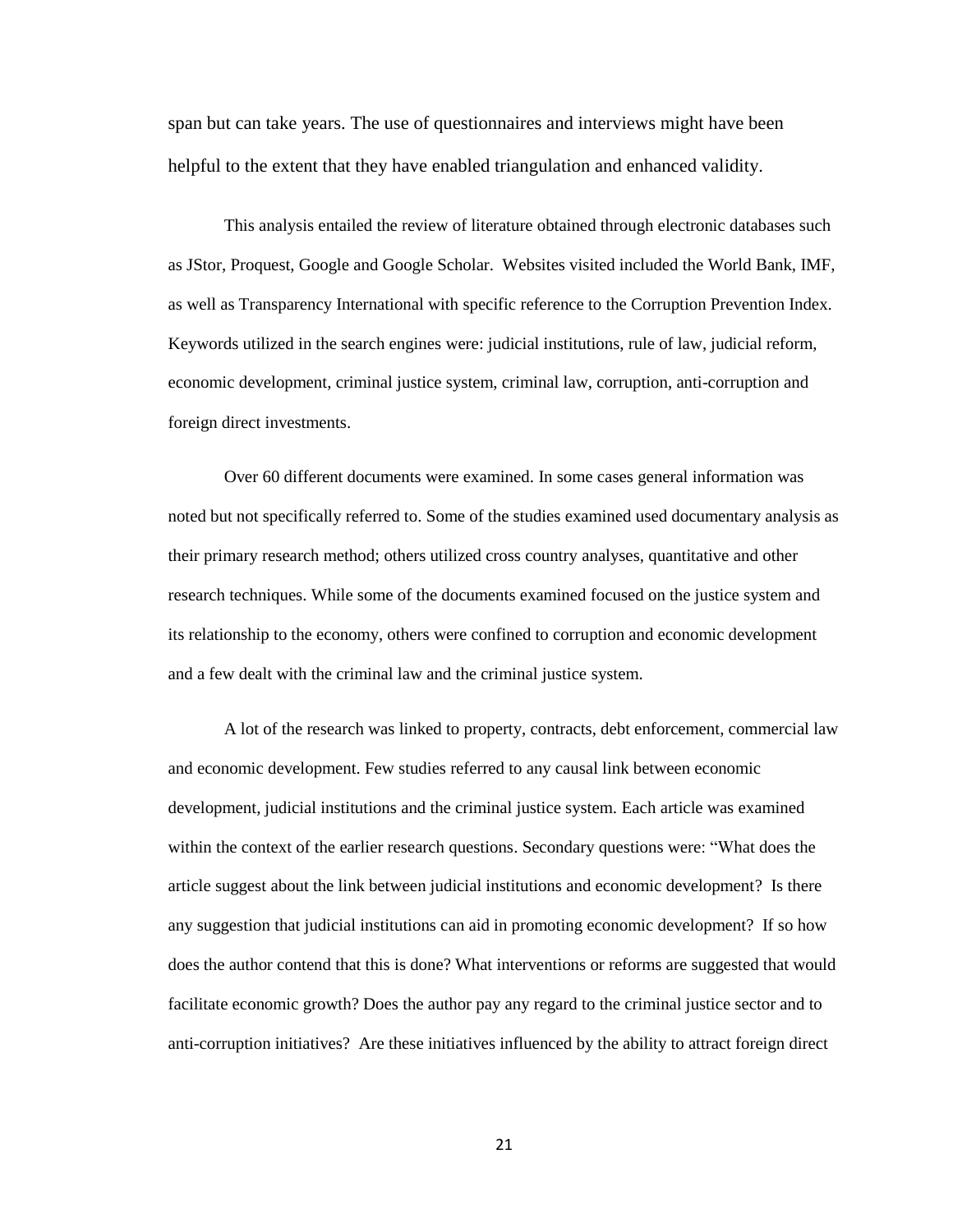investment and other types of investments in developing nations? What suggestions are made for optimizing the role of the judicial institution?"

Although the results arrived at were not conclusive they provided some food for thought and material for further research. Whereas there exists an abundance of literature on the general role of the judicial institution in reforming the justice system, and reasonable literature on the impact of corruption, there appears to be a dearth of scholarly literature on the impact changes in the criminal justice system, effected by the judicial institution, can have on economic growth. It is expected that this thesis will contribute to the literature on the role of the judicial institution in influencing growth through the means discussed herein.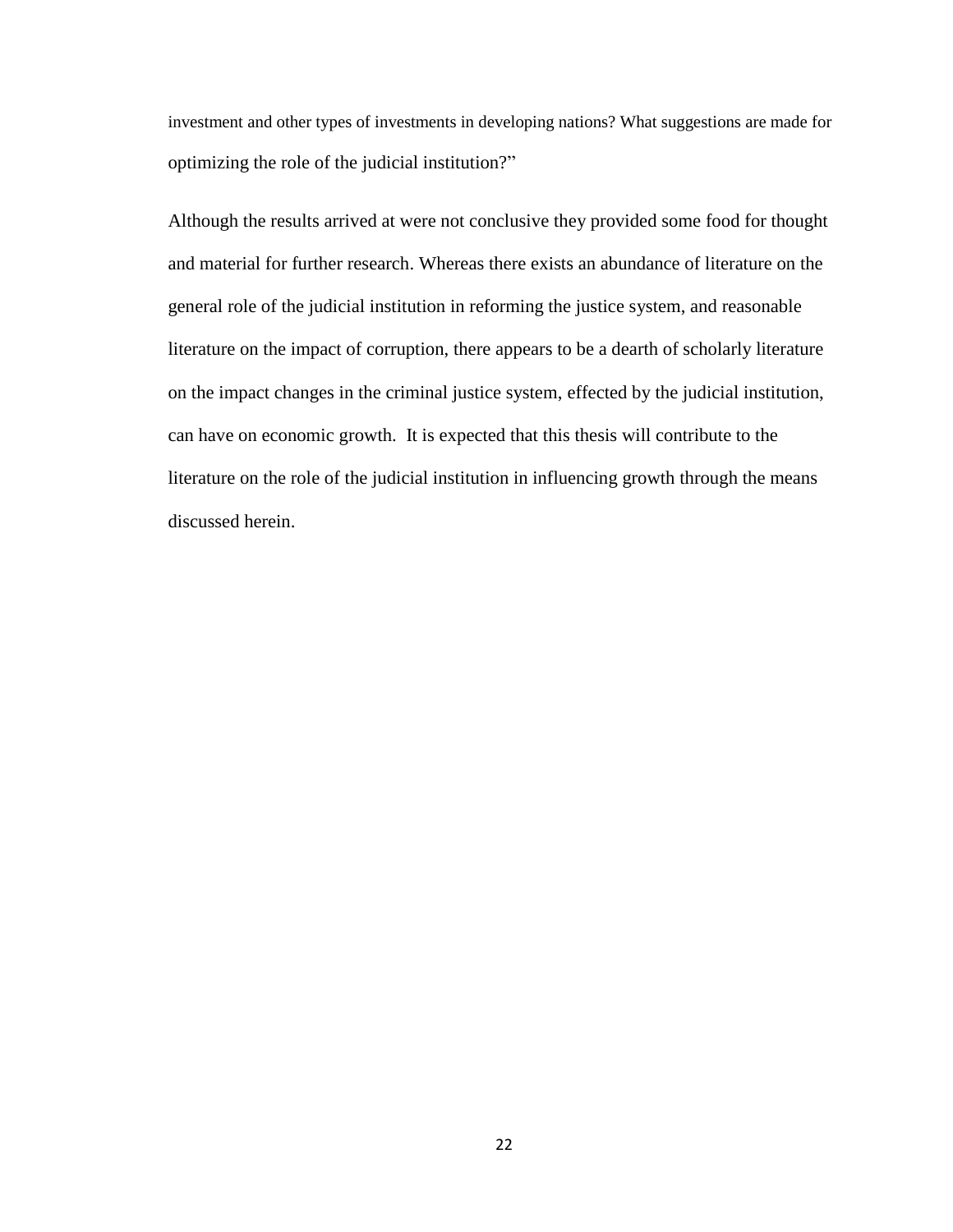## **CHAPTER 4**

# **Analysis and Implications**

#### <span id="page-25-2"></span><span id="page-25-1"></span><span id="page-25-0"></span>**The Traditional Approach**

Much of the efforts at judicial reform have been spearheaded by the World Bank. From the 1990s onward, the World Bank implemented judicial reform projects as part of its initiatives in several nations. The Latin American and Caribbean initiative projects were implemented in countries such as Ecuador, Guatemala, Colombia, Peru, and Venezuela. <sup>1</sup> The rationale for such assistance was built on the assumptions that the rule of law promotes economic growth and reduces poverty, and that it does so by enhancing opportunity, empowerment, and security through laws and legal institutions.<sup>2</sup>Much of these reforms, although they acknowledged the importance of generally upholding the rule of law, were oriented toward making courts efficient and competent for business transactions and investors.<sup>3</sup> The goal was to enable the business community and foreign investors to have access to the efficient adjudication of any conflict that arose in the course of their transactions.<sup>4</sup>

Some of the elements of judicial reform projects included strengthening of judicial decisions, advancing insolvency proceedings while modernizing selected commercial courts, strengthening of the judicial system to handle business-related cases and also providing anticorruption support.<sup>5</sup> It was felt that the inability of the judicial systems to effectively deal with

<sup>&</sup>lt;sup>1</sup>"Clustered Project Performance Assessment Report," Judicial Reform Project, Ecuador, Guatemala, Colombia (June 30, 2010), www-wds.worldbank.org/ext. <sup>2</sup>lbid., xi.

<sup>3</sup> Ingram, *Crafting Courts in New Democracies*, 27.

<sup>4</sup> Ibid., 27.

<sup>&</sup>lt;sup>5</sup> See "Clustered Project Performance Assessment Report."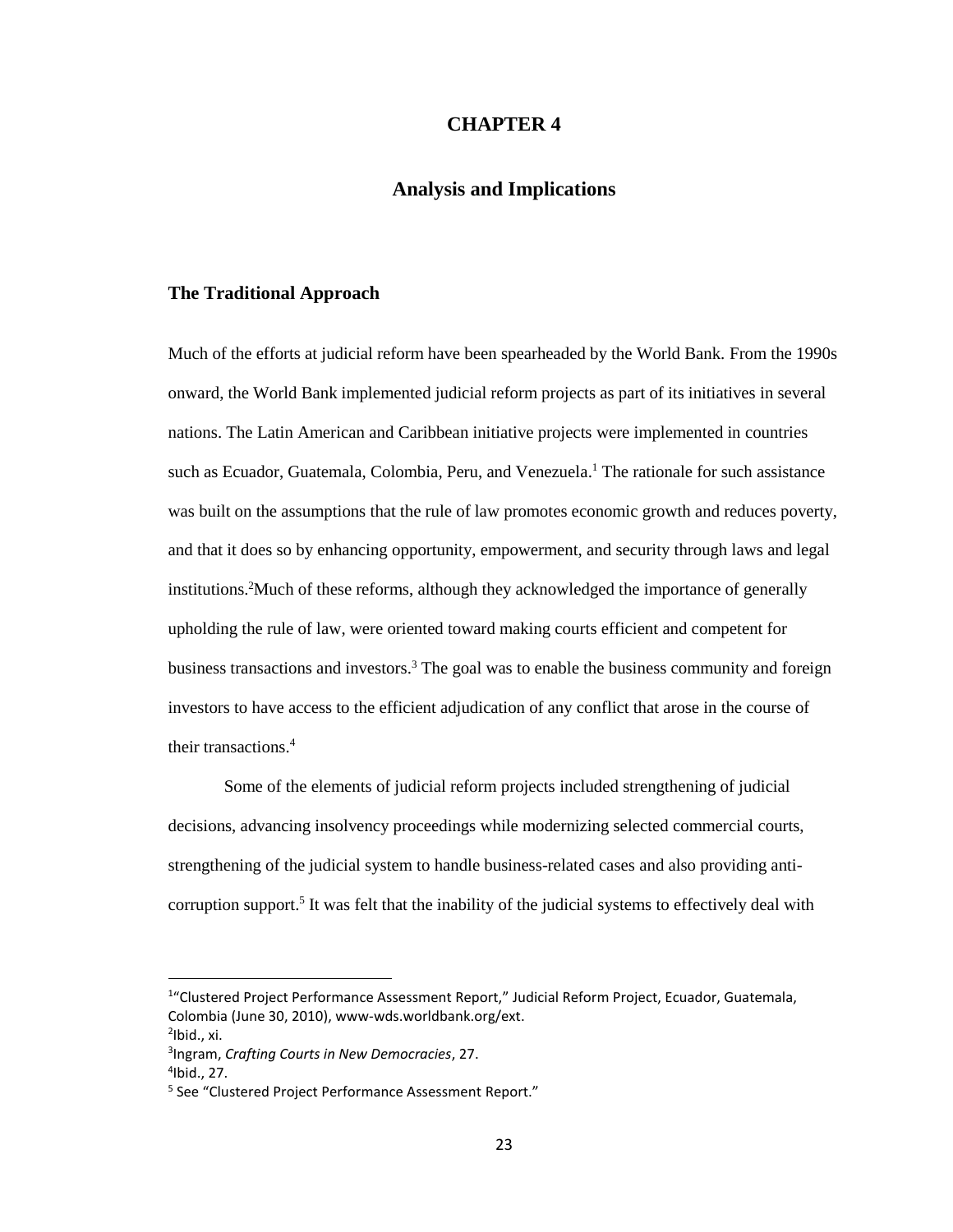these issues resulted in higher transaction cost for businesses and this resulted in the retardation of economic growth. Hence judicial reform was part of the larger effort to make legal systems in developing countries more market friendly.<sup>6</sup>

The IMF's approach to judicial reform has been similar to that of the World Bank. An example of this is the more recent judicial reform initiative of the IMF in Portugal, implemented as part of their program to improve the Portuguese economy.<sup>7</sup>The economic relevance of this program was substantiated through the economics literature. These works recognized the importance of a predictable and efficient system of property rights and effective enforcement of civil and commercial claims for economic growth.<sup>8</sup>

At the time of the implementation of this program, one of the main problems affecting the growth of Portugal's economy was the inability to attract foreign investment. The focus of the IMF was on commercial cases and the civil justice system. Nowhere was there any mention of reducing the backlog of criminal cases or of improving the efficiency in criminal case processing.

A brief look at the IMF in Indonesia<sup>9</sup> showed support for a judicial reform program focused on economic stabilization, and reform by changing the bankruptcy regime and establishing new commercial courts. This was despite the fact that the conditions on the ground were characteristic of corruption, incompetence, mis-orientation, and organizational breakdown with the courts, prosecution, and the police being underfunded and self-funded.<sup>10</sup>Undoubtedly, these conditions demonstrated the need for reform to other aspects of the justice system yet the focus was on the creation of commercial courts. It stands to reason then, that a program aimed at curbing corruption and at addressing deficiencies in the criminal justice sector might have been

<sup>6</sup>Messick, "Judicial Reform and Economic Development," 118.

<sup>7</sup>Pompe and Bergthaler, "Reforming the Legal and Institutional Framework."  $^8$  Ibid.,5.

<sup>9</sup> Lev, "Comments on the Judicial Reform Program in Indonesia,"ch. 23.  $10$ Ibid., 2.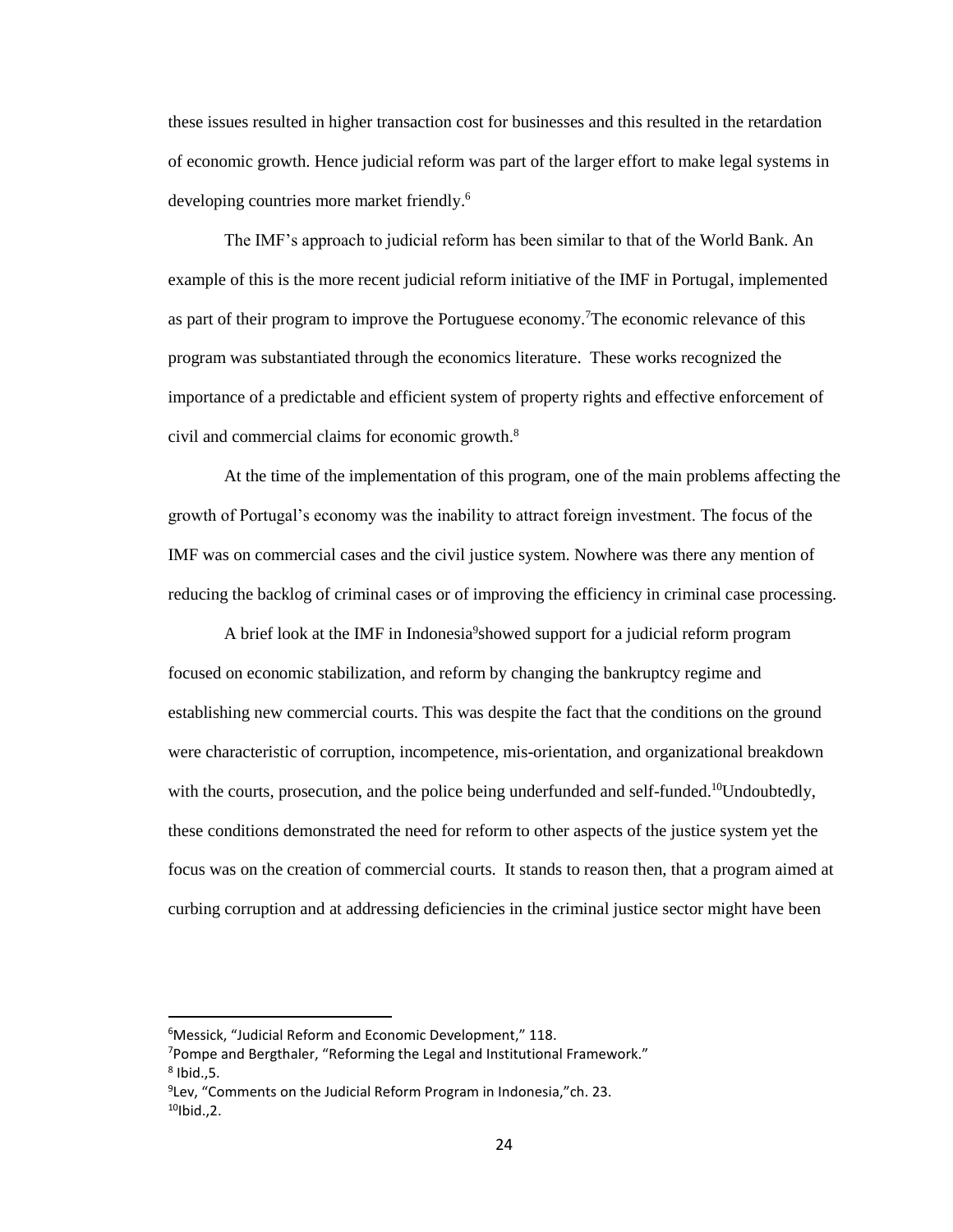better suited for Indonesia at that time. Regrettably, the program only addressed the business side of the justice system.

In the normal course of events, reforms to the civil justice system which focus on commercial cases and other types of cases that dealt with business transactions may be more obviously linked to economic development. The fact that judicial reform programs were designed with a focus on market efficiency and friendliness of the economy seems sensible and may reap benefits in a society where the main factors inhibiting efficiency in the justice system are related to business transactions. However where this was done without regard to the specific needs of a locale this may result in wasted resources. In the case of economic development the answers may depend on the country's needs.<sup>11</sup>In many developing countries there are usually problems with crime, violence and corruption. Where high rates of crime and violence prevail, this can have both direct effects on human welfare in the short-run and longer run effects on economic growth and social development.<sup>12</sup> Where crime and violence are prevalent, this may require interventions to the criminal justice sector rather than to the civil justice sector.

Throughout this thesis I argue that it is especially important that developing countries experiencing problems with crime and violence, accompanied by a high volume of criminal cases in the courts, include criminal justice reforms and anti-corruption initiatives in any judicial reform project. It is important that judicial reform programs consider the relationship between the different sectors of the judicial system and the fact that they are all intertwined. To reform one sector without regard to the other may result in a waste of time and resources.

 $11$  See Greene, "Perspectives from the Rule of Law and International Economic Development," 75. 12World Bank, "Crime, Violence, and Development."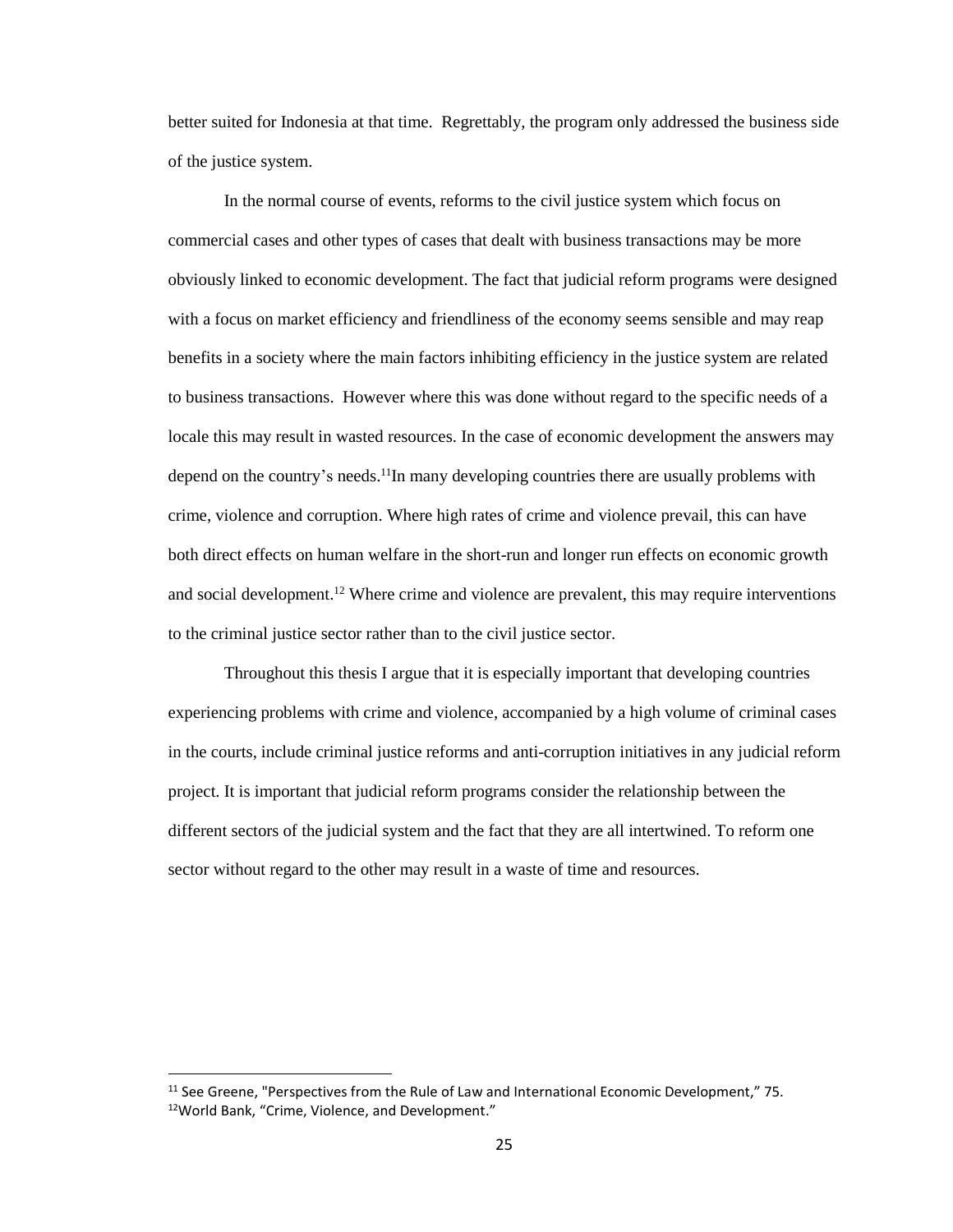#### <span id="page-28-0"></span>**The Non-Traditional Approach**

The traditional approach does not appear to have reaped the desired success. In the case of Colombia the outcome was unsatisfactory whereas for Guatemala and Ecuador outcomes were satisfactory. <sup>13</sup>No resounding successes were reported. In recent years there has been a slight shift from the exclusive focus on business transactions. Increasingly, development banks now recognize that crime and violence are also development issues.

In a 2011 World Bank Report, crime and violence were described as variables that significantly dampened the business investment climate. This is because it skewed the calculations that shaped opportunities and incentives for firms to invest productively, create jobs and expand. Three main cost factors were included in the investment decision:

- (i) the potential losses to criminal activity discussed;
- (ii) the cost of diverting resources from productive (and hence growth-enhancing) activities to crime prevention; and
- (iii) lost productivity resulting from crime-caused fear, increased absenteeism or limitation of working hours to times of the day when workers are not concerned with personal security. $14$

A Staff Guidance Note<sup>15</sup> addressed the question of the importance of criminal justice sector assistance by pointing out that high levels of crime and violence are recognized as fundamental challenges to economic growth, and that a number of countries have voiced interest in support for criminal justice reform programs.<sup>16</sup> It was noted that the institutions of the criminal justice sector contributed to citizen security and safety, held criminals accountable in a fair and

<sup>13</sup>World Bank, *Ecuador - Judicial Reform Project, Guatemala - Judicial Reform Project, and Colombia - Judicial Conflict Resolution Improvement Project*(Washington, DC: World Bank, 2010), http://documents.worldbank.org/curated/en/2010/06/12619511/ecuador-judicial-reform-project-

guatemala-judicial-reform-project-colombia-judicial-conflict-resolution-improvement-project.

<sup>14</sup>World Bank, *Main Report*(Washington, DC: World Bank, 2011), 6.

<sup>15</sup>World Bank, "Staff Guidance Note."

 $16$ Ibid., 5.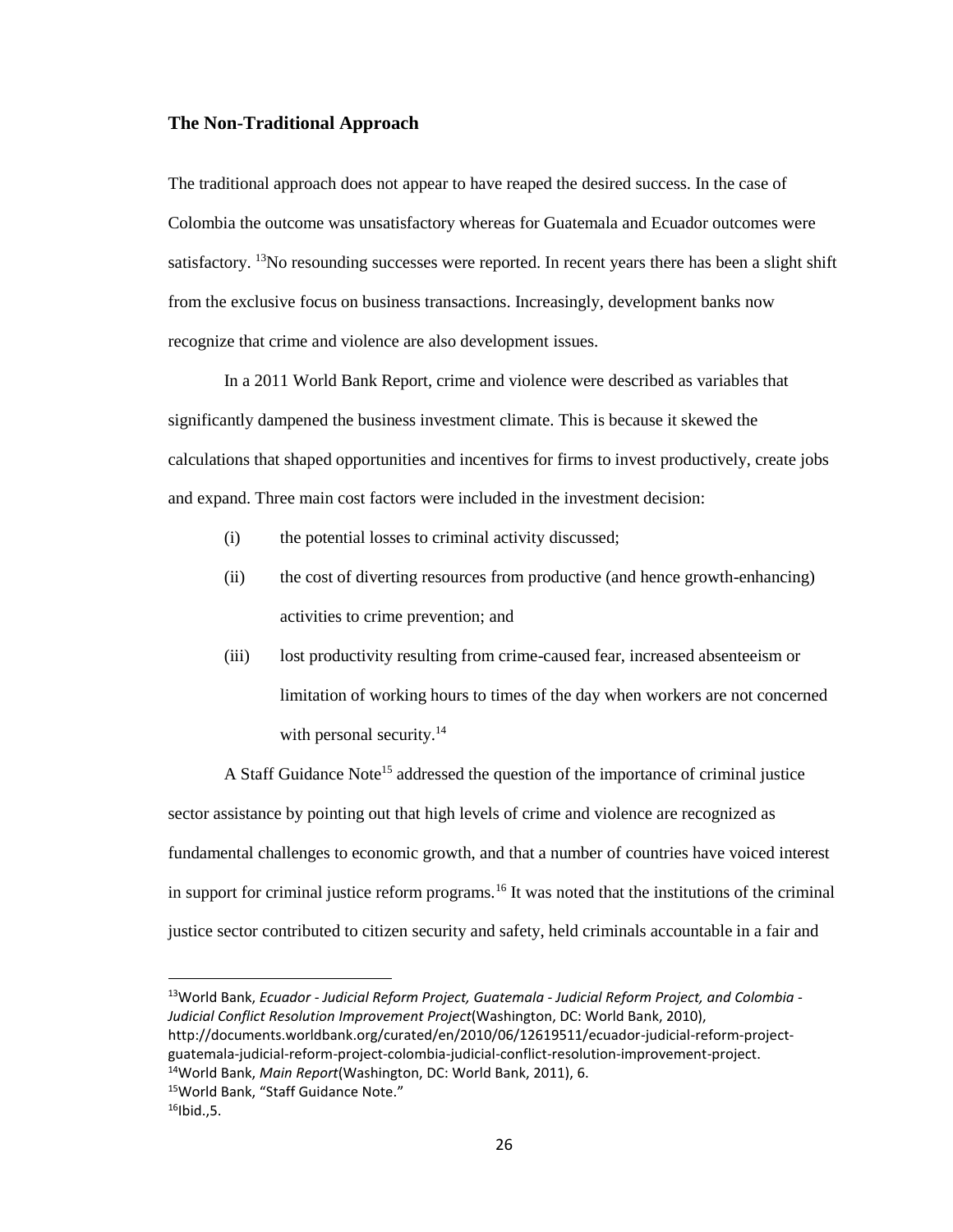equitable manner, protected and restored the rights of victims, and provided alternative solutions to reduce crime. Among the institutions identified as being involved in the criminal justice sector are courts, the judiciary, judicial schools, training academies and anti-corruption entities.<sup>17</sup> It was further noted that criminal justice institutions are particularly key in addressing corruption because corruption covers a range of criminal activities that undermine and derail economic development and that an effective, credible and reliable criminal justice system is indispensable to a country's ability to combat corruption.<sup>18</sup>

The role of justice institutions in assisting to counter corruption was also highlighted in *New Directions in Justice Reform: A Companion Piece to the Updated Strategy*. <sup>19</sup>Justice systems were identified as having three developmental functions, namely; preventing and mitigating conflict, crime and violence; ensuring executive accountability; and fostering private sector growth in compliance with legal and regulatory framework.<sup>20</sup>

A major theme running throughout the criminal justice sector is that of anti-corruption activities. Corruption also stands on its own as a factor that inhibits investments and therefore represents a significant challenge to development. One of the lessons learnt from the traditional approach is that the approach to judicial reform and economic development cannot be a one size fits all approach. The design of projects aimed at spurring economic development should take into account the social and economic conditions prevailing in the country. Where crime and violence are present this may impact the likelihood of attracting investments. In that scenario it would be futile to focus only on the civil justice system and improve on the ability of the judiciary to enforce contracts, property rights and cases that address business transactions. On one hand investors would be encouraged to invest and on the other, they would be discouraged because of crime, violence and security concerns.

l

 $17$ Ibid., 3-4.

 $18$ Ibid., 6.

<sup>&</sup>lt;sup>19</sup> The World Bank, "New Directions in Justice Reform," 2.  $^{20}$ Ibid., 2.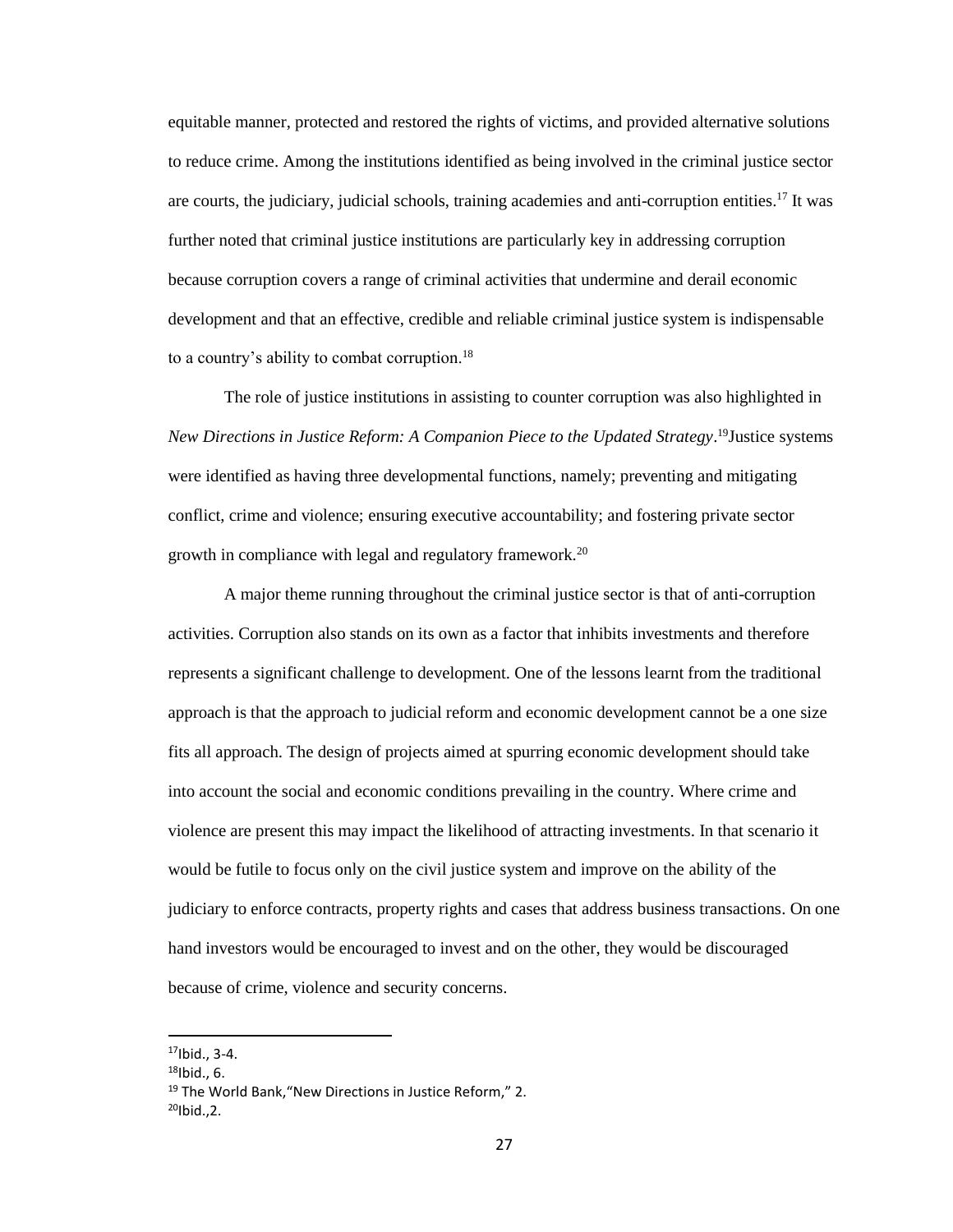The civil justice system has been the subject of many studies and so it is not the aim of this thesis to enter into any further analysis of the civil justice system and its reform with respect to the judicial institution. Instead the objective is to delve into seldom explored areas–the criminal justice system and corruption with a reference to their relationship to investments. In the sections that follow I analyze ways in which the judicial institution can operate in the criminal justice system and also in the fight against corruption geared towards effecting positive changes in the economy.

#### <span id="page-30-0"></span>**The Criminal Justice System**

The definition accorded to the criminal justice system by the World Bank  $21$  is that sector which comprises all of the institutions, processes and services responsible for the prevention, investigation, adjudication, treatment, and response to illegal behaviors. The sector includes the institutions traditionally associated with it, such as police, prosecutors, public defenders, courts and corrections, as well as a wide range of other institutions such as private police, victim services, private lawyers and bar associations, human rights and ombudsman's offices, addiction and other treatment programs as well as community engagement and service programs.

The criminal justice system remains an essential tool in crime and violence control and, to some extent, in their prevention.<sup>22</sup> Although academics and researchers are divided as to the real impact of the criminal justice system on reducing crime, it has been posited that this uncertainty cannot be an excuse for inaction. This is especially so for governments facing increasing levels of crime and violence and citizen demands that they do something about them.<sup>23</sup> The critical nature of addressing crime is even more evident in countries whose criminal justice

 $\overline{a}$ 

<sup>21</sup>World Bank, *Legal Note on Bank Involvement in the Criminal Justice Sector*, 2. <sup>22</sup>World Bank, "Crime, Violence, and Development," 105. 23Ibid., 106.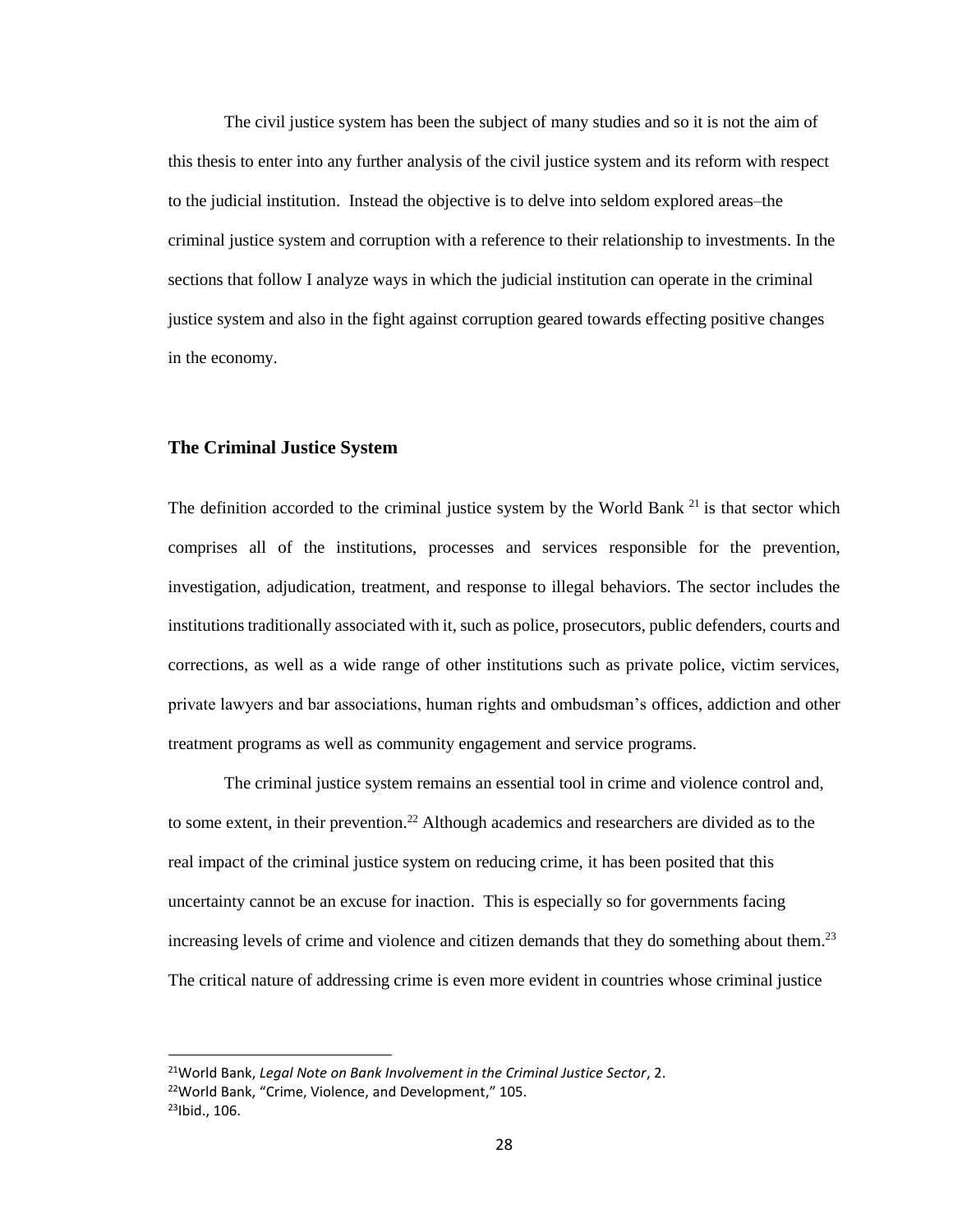systems have languished unattended for decades, lack the technical and human resources to respond to less traditional types of crime, have not adopted new standards of transparency and accountability, or have themselves been penetrated by political and occasionally, criminal elements.<sup>24</sup>

Where high crimes rates result in a large volume of criminal cases in the courts, an onus is placed on the judges and courts to reduce this volume by expeditious adjudication. Where this is not the case, citizens may lose faith in the judicial institution and resort to alternate means for justice. One consequence of a weak court system or judicial system is that vigilante justice is often utilized as citizens, when faced with difficulties of accessing justice, inordinate delay or a lack of convictions sometimes take justice into their own hands. Additionally where the criminal justice system is not effective this will result in ordinary, law abiding citizens being put at risk of crimes being committed against them. Additionally, and far less straightforward, crime has potentially deleterious consequences on growth, through reduced productivity and shortened planning horizons for investments in physical and human capital.<sup>25</sup>

The fact that crime can negatively impact the confidence of local and foreign investors makes it necessary for interventions in the criminal justice sector to mitigate this. An effective criminal justice system is capable of not only investigating criminal cases successfully but also adjudicating them with equal success. Although there are many institutions involved in the criminal justice sector, the successful adjudication of such cases is largely dependent on the quality of the judicial institution. In enhancing the role of the judicial institution the focus should be on mechanisms geared toward making the judiciary and the court more efficient in carrying out their duties. A more efficient justice system is one in which perpetrators of crimes and acts of violence are brought to justice swiftly and fairly, ensuring at all times that the defendant's human rights are upheld.

 $^{24}$ Ibid., 106.

<sup>&</sup>lt;sup>25</sup>Skapardas et al., "The Costs of Violence," 28.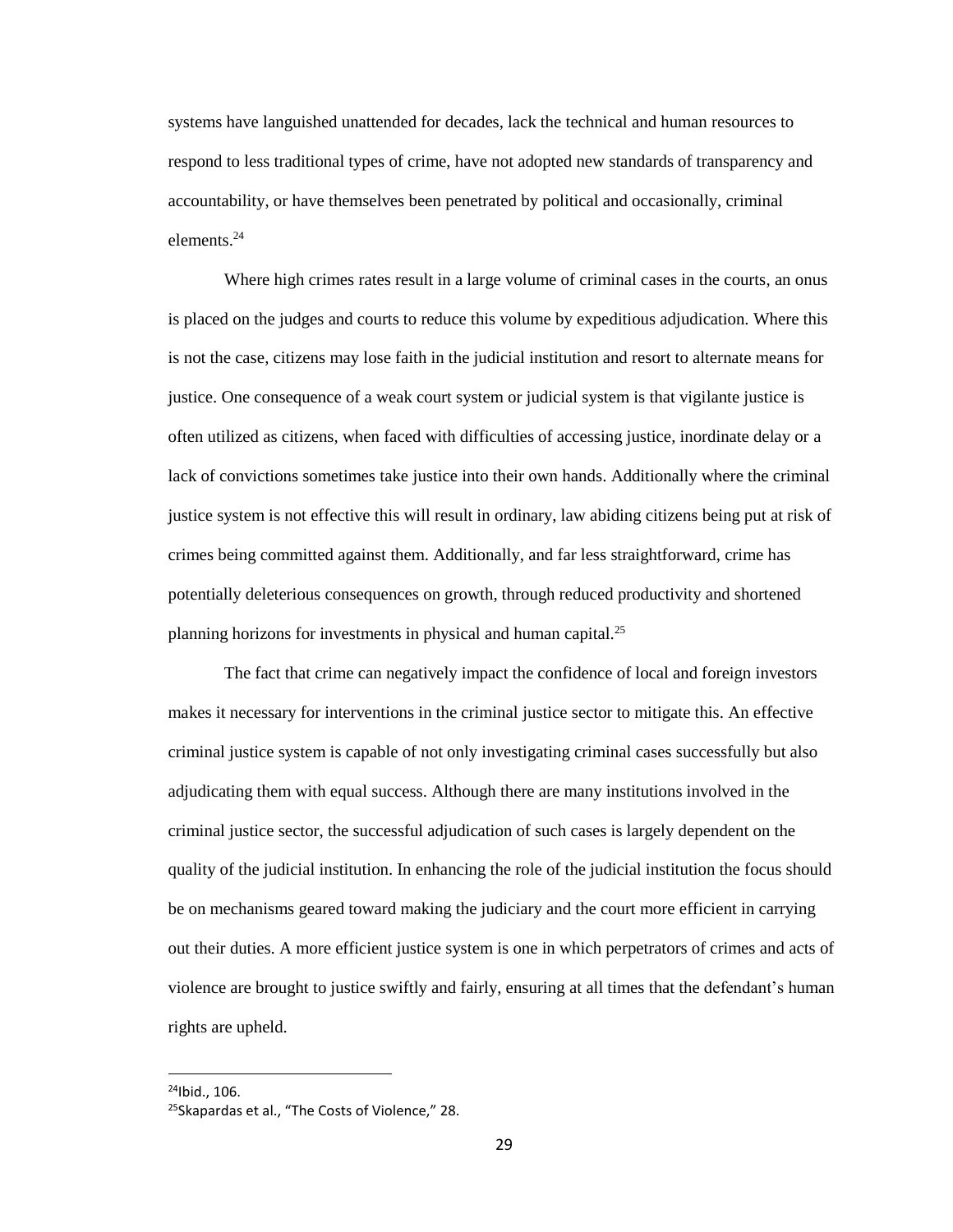Expediting the rate at which criminal cases are disposed may aid in building the confidence of ordinary citizens in the ability of the judicial institution to resolve crimes. This is not always dependent on the judge, as other variables exist, such as the availability of witnesses, the presence of legal representatives and of course the availability of venue and time. The role of the judge is paramount. Judges can ensure the expeditious disposition of these cases when they come up for trial and also implement targeted backlog reduction strategies for older cases through the use of case management strategies. The sentencing power of the judiciary is a major tool available which can send appropriate messages relating to crime and violence. Imposing sentences that are just and commensurate to the crime is one way in which the judiciary can effectively adjudicate and aid in deterring would be offenders.

Where offenders are convicted of financial crimes and where the law permits, judges can deal effectively with the forfeiture of assets. This can be a valuable tool for seizing the assets of drug offenders and other criminals but requires the necessary legal framework as not all developing countries have laws and rules dealing with the proceeds of crime and the confiscation of ill-gotten gains.

#### <span id="page-32-0"></span>**Corruption**

 $\overline{\phantom{a}}$ 

The role that judicial institutions can play in influencing economic development through mechanisms that address corruption is a question of importance. This is because some studies have demonstrated that the presence of corruption increases the cost of business and as a consequence discourages potential investors from investing.<sup>26</sup>

If institutions, including the judicial institution have a role to play in the eradication of corruption, then where such institutions do not exist governments should endeavor to create

<sup>&</sup>lt;sup>26</sup>See Carrington, "Law and Transnational Corruption."; Conceicao and Nunes, "Does Corruption Inhibit Foreign Direct Investment."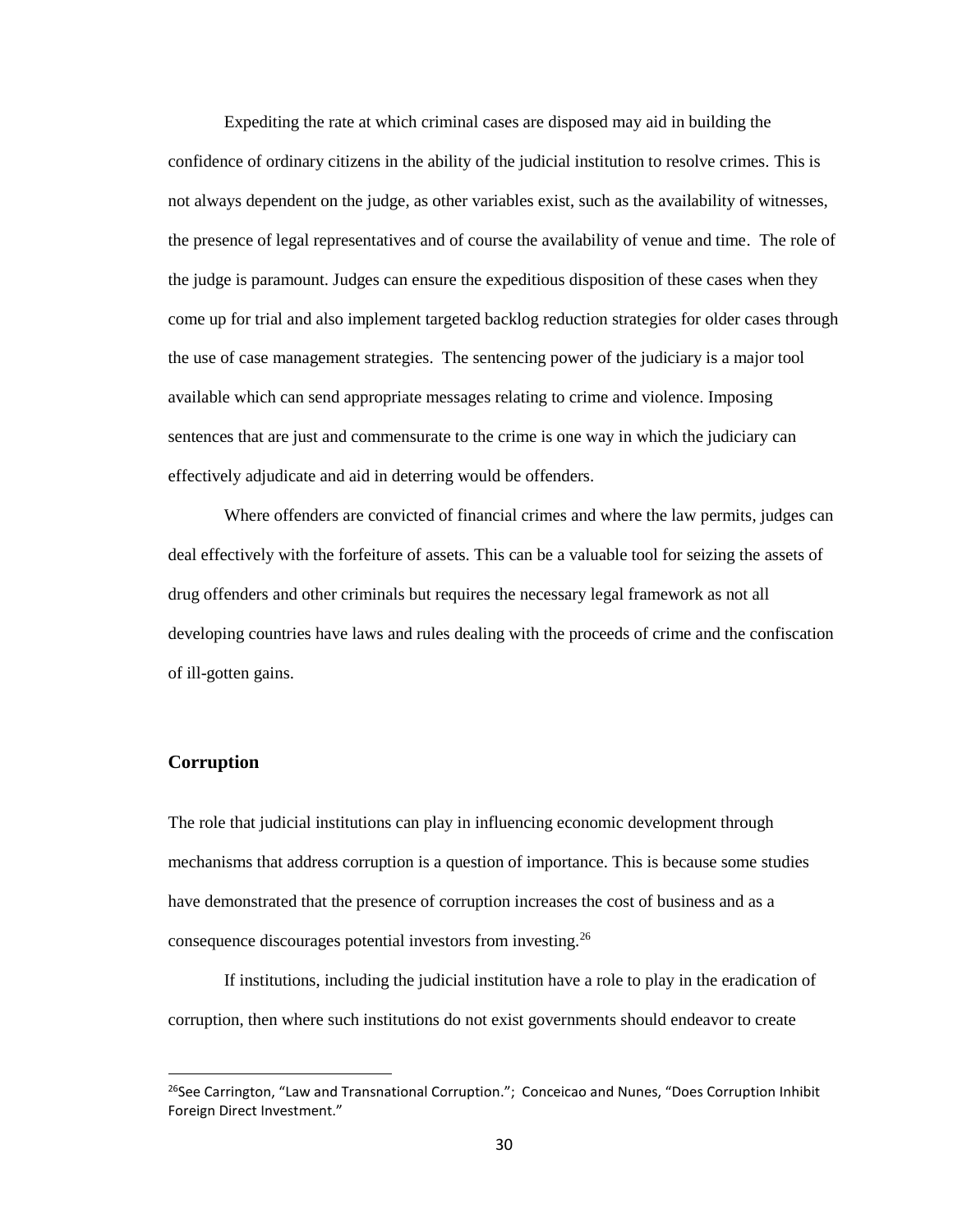institutions which foster this. Where they exist, but are not adequate they should be empowered and strengthened to effectively address corruption. In examining the causes of corruption the contention is that corruption tends to flourish when institutions are weak and government policies generate economic rents. <sup>27</sup>If corruption flourishes when institutions are weak then the converse may also be true; if institutions, including the judicial institution are strengthened to combat corruption, this may assist in its eradication.

I have sought to ascertain how the judicial institution can impact the level of corruption within the society. In order for the judicial institution to be effective, it is therefore essential to ensure that the judicial institution is not involved in or perceived as being involved in corruption. If the judicial institution is expected to be a driver of change then they should be impeccable and above reproach. However sparse the incidence of judicial corruption, when it occurs, the impact is great and may be unforgettable. One of the means by which judicial conduct can be curtailed is by the creation of a code of ethics. The Bangalore Principles<sup>28</sup> served to guide many developing nations in their search for a structured code of ethics. Codes of conduct strengthen the integrity of judges and improve public perception of the courts by clarifying the behavior expected of judges.  $^{29}$ Having a code of ethics constitutes an effective control mechanism against unethical behavior and corruption.

The role of the judicial institution in combating corruption should extend to the way in which the judiciary treats with corruption offences as an aspect of criminal law. Corruption offences can range from petty bribery to serious fraud and sometimes include the misappropriation of public funds. The criminal law allows for the identification and seizure of assets of convicted persons. Strengthening of the judicial institution includes ensuring that there are sufficient judges who are equipped with the necessary tools, are sensitized, and educated to

 $\overline{a}$ 

<sup>27</sup>World Bank, "Helping Countries Combat Corruption," 12.

<sup>&</sup>lt;sup>28</sup> See Mayne, "Judicial Integrity: The Accountability Gap and the Bangalore Principles,"42. <sup>29</sup>See Mary Noel Pepys, "Corruption within the Judiciary," 9.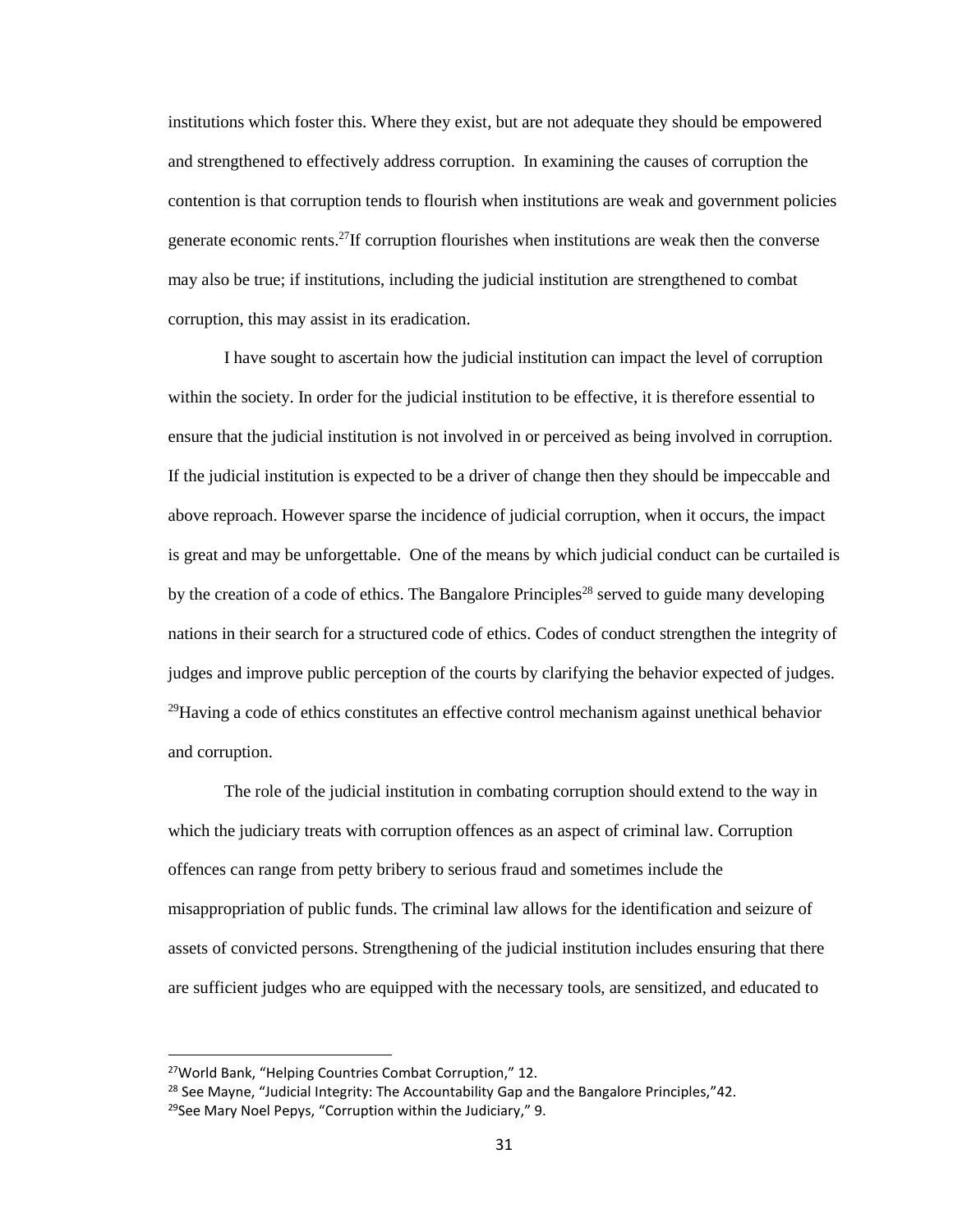deal with cases involving corruption. The creation of specialist courts and specialist judges to deal with cases involving corruption is worth implementing. Courts must expeditiously, but fairly, adjudicate the resulting cases, and the penalties imposed on those convicted must be sufficient to dissuade others from similar acts.<sup>30</sup>

The creation of efficient laws to govern cases involving corruption is another step towards addressing corruption. According to Susan Rose Ackerman law enforcement ought never to be the primary method of fighting entrenched corruption.<sup>31</sup>Despite the fact that enforcement does not start with the judicial institution, the judiciary has a role to play.

Coercive enforcement is a tool available to the judiciary. This can take the form of stiff penalties for such offences. Enforcement does not begin with the judiciary but rather with the legislature followed by the prosecution. The sentencing powers of the judge may in some instances require legislative intervention to ensure that the nature of the corrupt activity is suitable to the scope of available punishment mechanisms. Ackerman emphasizes that judges have the ability to send signals through their sentencing power, of the pronouncements of prohibition. Where persons fall short of being convicted due to technical gaps in the evidence, there is an avenue for recommendation for disciplinary proceedings or other sanctions.

Necessary to the process of the strengthening of the judiciary is the training and capacity building of other court personnel. Training should also include the prosecutorial arm, as well as sensitization of the administrative staff. Gonzales de Asis is supportive of this approach which is evident in her focus on Rule of Law programs which included training not only judges but also prosecutors and administrative staff in the new domain of international anti-corruption laws.

Organizations such as Transparency International have a key role to play in assisting countries to deal effectively with corruption. Transparency International brings together scholars, legal professionals and civil society activists from around the world to examine how, why and

<sup>&</sup>lt;sup>30</sup> Mennen, Frye and Messick, "Enforcement of Anti-corruption Laws," 310.  $31$ Ibid., 138.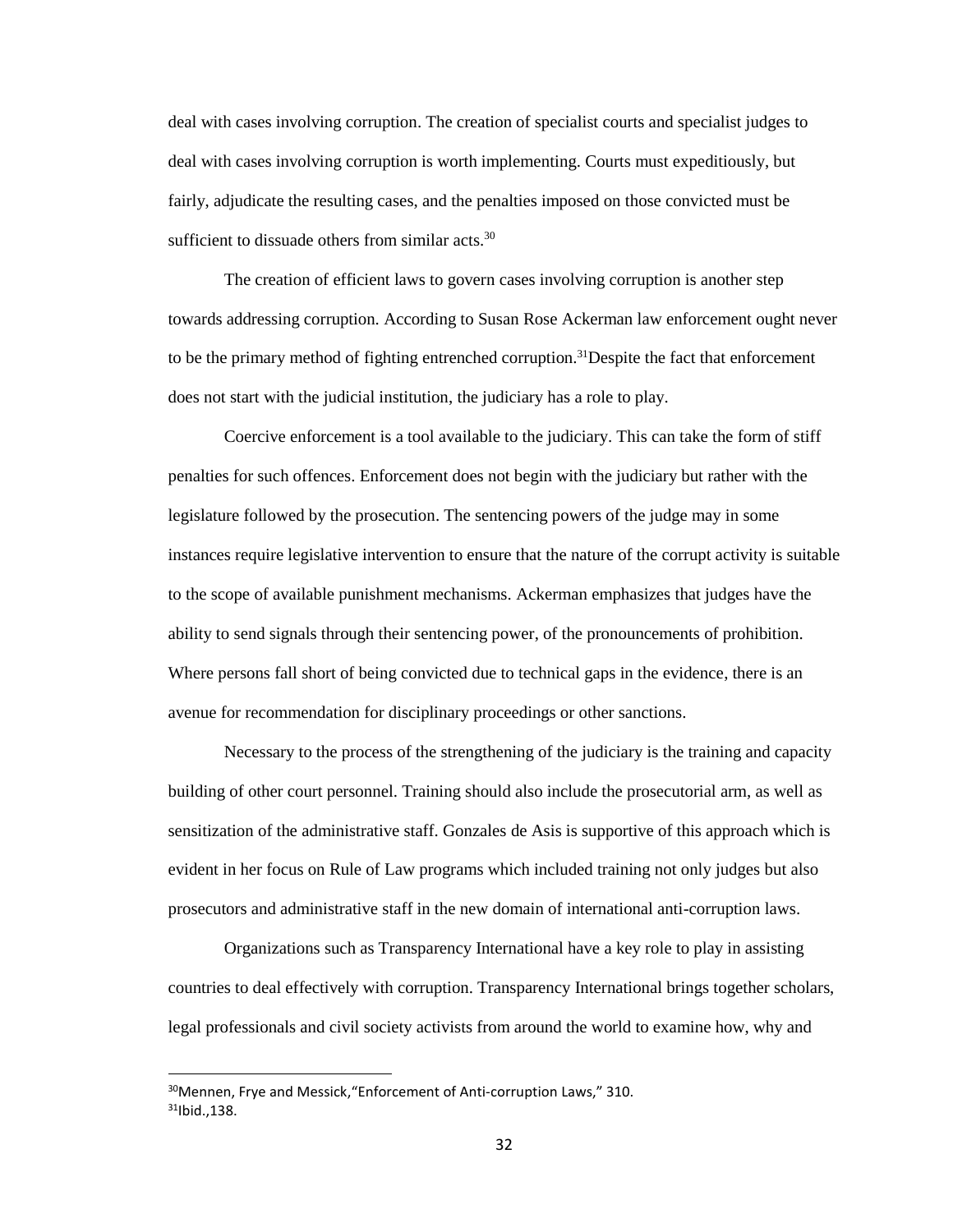where corruption mars judicial processes and to reflect on remedies for corruption-tainted systems.<sup>32</sup>The organization focuses on judges and courts, situating them within the broader justice system and exploring the impact of judicial corruption on human rights, economic development and governance. Their mandate is to combat corruption and in doing so focus on prevention and reform systems.<sup>33</sup>An examination of the Corruption Perception Index <sup>34</sup>revealed that developing countries usually find themselves at the lower end of the ranking. This means that they are perceived as being more corrupt. One interpretation is that countries with more corruption face more challenges transition to become developed countries. Another interpretation is that once countries are developed they become less corrupt. Either way there appears to be some relationship with the level of perceived corruption and the economic status of a country.

## <span id="page-35-0"></span>**Implications**

 $\overline{a}$ 

Scholars continue to debate the link between judicial institutions, property and contract rights, judicial independence, criminal law, corruption and economic development. Nothing in the literature reviewed suggests that empowering judicial institutions is a negative move. In fact while some question whether empowering judicial institutions is the cause and not the consequence of economic development, and others question whether it is possible to establish a causal link between the two; it is acknowledged that there is a strong association between judicial institutions and economic development.

Similarly, there is no debate on the need for judicial reform in developing nations particularly because resources are usually scarce and allocation of sufficient resources to the justice sector is usually a challenge. In some developing nations the judiciary is not provided with

<sup>32</sup>Transparency International Global Corruption Report 2007, https://www.transparency.org/.  $33$ Ibid

<sup>&</sup>lt;sup>34</sup>Corruption Perception Index available at [http://www.transparency.org/cpi2015.](http://www.transparency.org/cpi2015)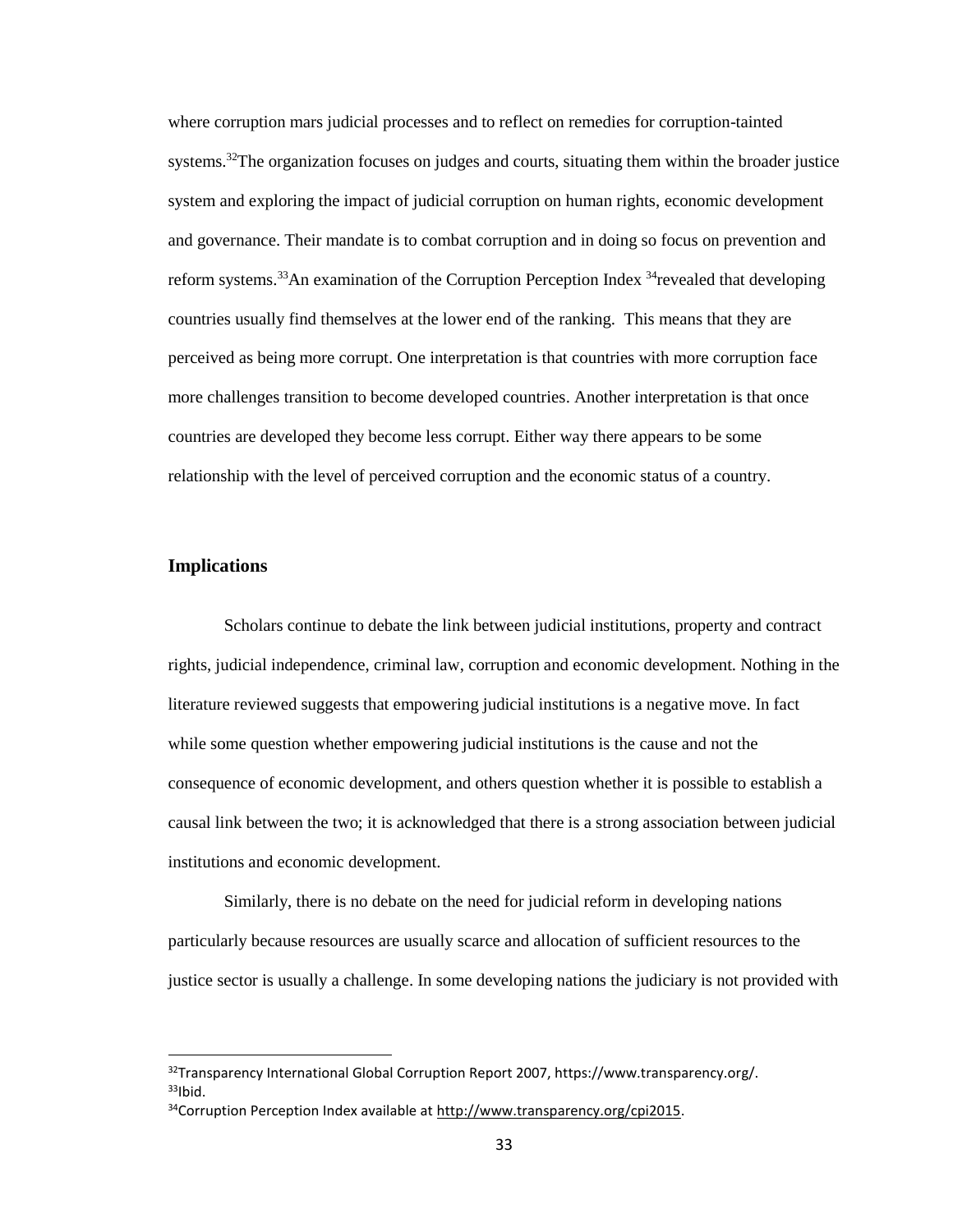the tools required to effectively execute its role. The literature suggests that overall there is a strong case to be made for enhancing judicial institutions

An examination of the literature suggests that the idyllic approach to judicial reform is one which is designed after an in-depth analysis of the country, and one designed to meet the needs of the particular society. Not only is it necessary to conduct an analysis of the prevailing conditions in the country before implementing any reform, but it is equally necessary to continue assessment during implementation. The argument that the traditional approach of limiting reform to civil determinations, enforcement of contracts and property may result in wasting resources is largely based on common sense. On one hand there are investors who are keen on markets that can provide some guarantee to their business transactions; and may be likely to invest. On the other hand where investors lack confidence to invest, either because of crime and violence or because of the increased transactional costs, this will inhibit investments. Additionally, where corruption is prevalent, this further serves to erode their confidence or serve to further increase the cost of business. No discourse on this topic would be complete without significant regard to the independence of the judiciary. The literature suggests that this has to be the starting point for any enhancement or empowerment of the judicial institution. This is because an independent and efficient judiciary supported by a modern legal framework and trained with appropriate techniques to investigate cases of corruption would by itself reduce corruption.<sup>35</sup>

Where judicial institutions are enhanced they must be fully equipped to effectively carry out their functions. If judicial reform measures are aimed at improving the capacity of the judicial institution to execute their functions in the civil justice system and the criminal justice sector in developing countries, I argue that this has potential implication for the growth of their economies. The suggestions from the literature are that there is value to focusing on the protection of property

<sup>35</sup>Gonzales de Asis, *Anti-Corruption Reform in Rule of Law,* 14.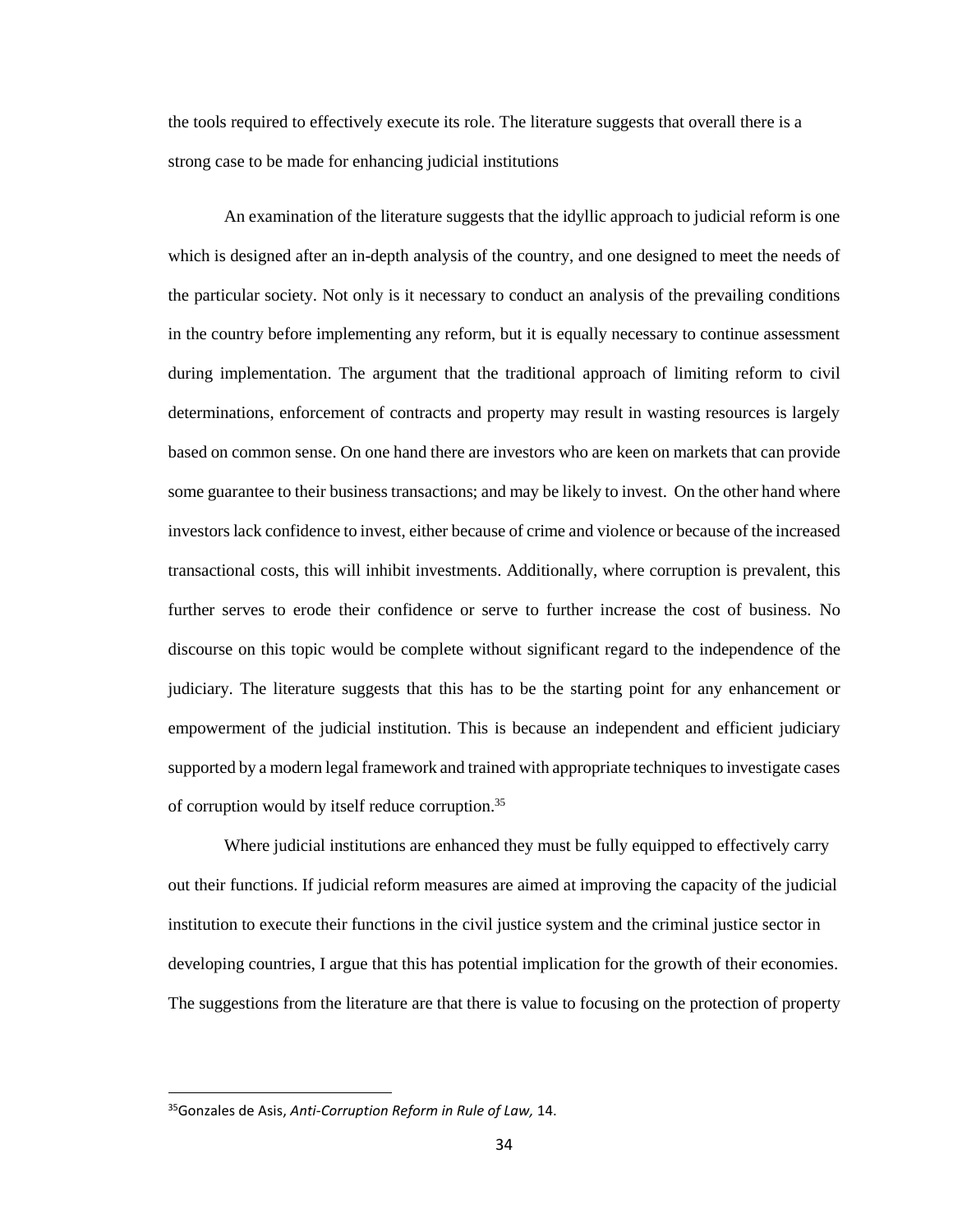rights and also that there may be some value to focusing on enforcing property laws and laws relating to economic crimes.<sup>36</sup>

With respect to the main hypothesis that the criminal law has a role to play in spurring economic development, the literature contains conflicting arguments. Posner argued that granting extensive rights to defendant may result in unsettling of property rights and also suggests that where acquisitive crime is rampant it may retard economic development. Conversely, Tiede found that such improvements could lead to an increase in labor force and result in some growth. Her findings though are more indicative of some relationship where a country has no security measures to protect private property or when the prosecution of economic crimes is being discussed. Although I would not agree wholeheartedly with the suggestion by Lewis that criminal law pays, the suggestions she makes about the case of China's fast economic growth is linked to the robust prosecution and enforcement of property and economic crimes and is worth further exploration. Although the link between economic development and crimes affecting security seems more elusive than the link between economic development and property crimes, there is a significant shift in the World Bank scholarship to a position of confidence in the use of the criminal justice system as a tool in the control of crime and violence.

As it relates to corruption, there are a few who question the level of causation associated with economic development and corruption. A preponderance of literature suggests more than just a casual association or connection with economic development and corruption. If these findings are substantiated, then empowering judicial institutions to fight against corruption by greater enforcement and swifter sanctions could have the potential to reduce the incidence of corruption in the society. If corruption reduces the likelihood of investments then the converse would also be true that less corruption may result in more investments. Despite some cynicism, the findings are supportive of this position. What is clear though is that a lot of work remains to

 $\overline{a}$ 

<sup>&</sup>lt;sup>36</sup>See Lewis, "Criminal Law Pays."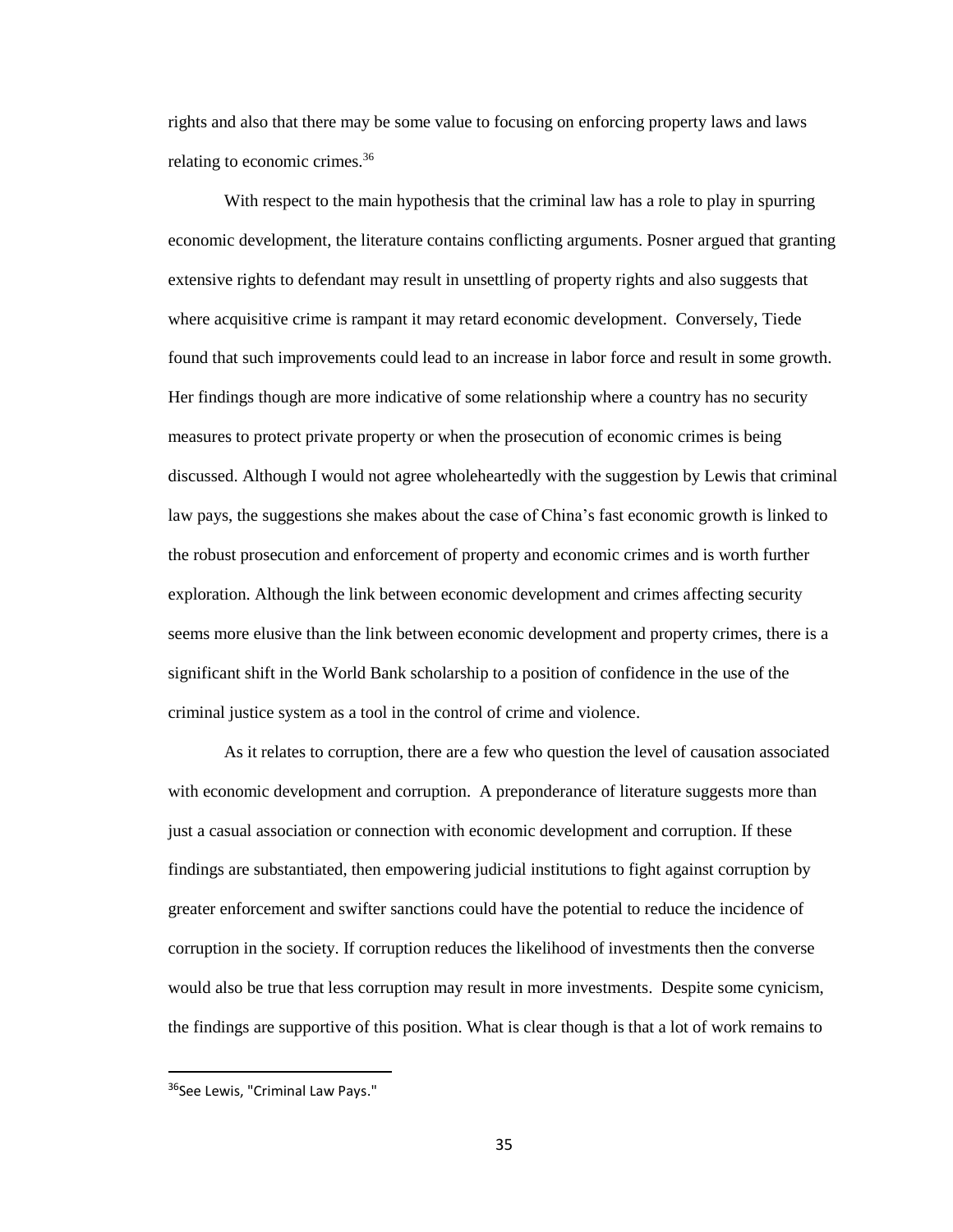be done to provide more evidence of the link that judicial institutions can play in the fight against corruption. Although the evidence is mixed, and there is room for further research, the findings are deductive. This study posits that empowering judicial institutions through judicial reform within both the civil justice and the criminal justice systems minus corruption can potentially enhance economic development.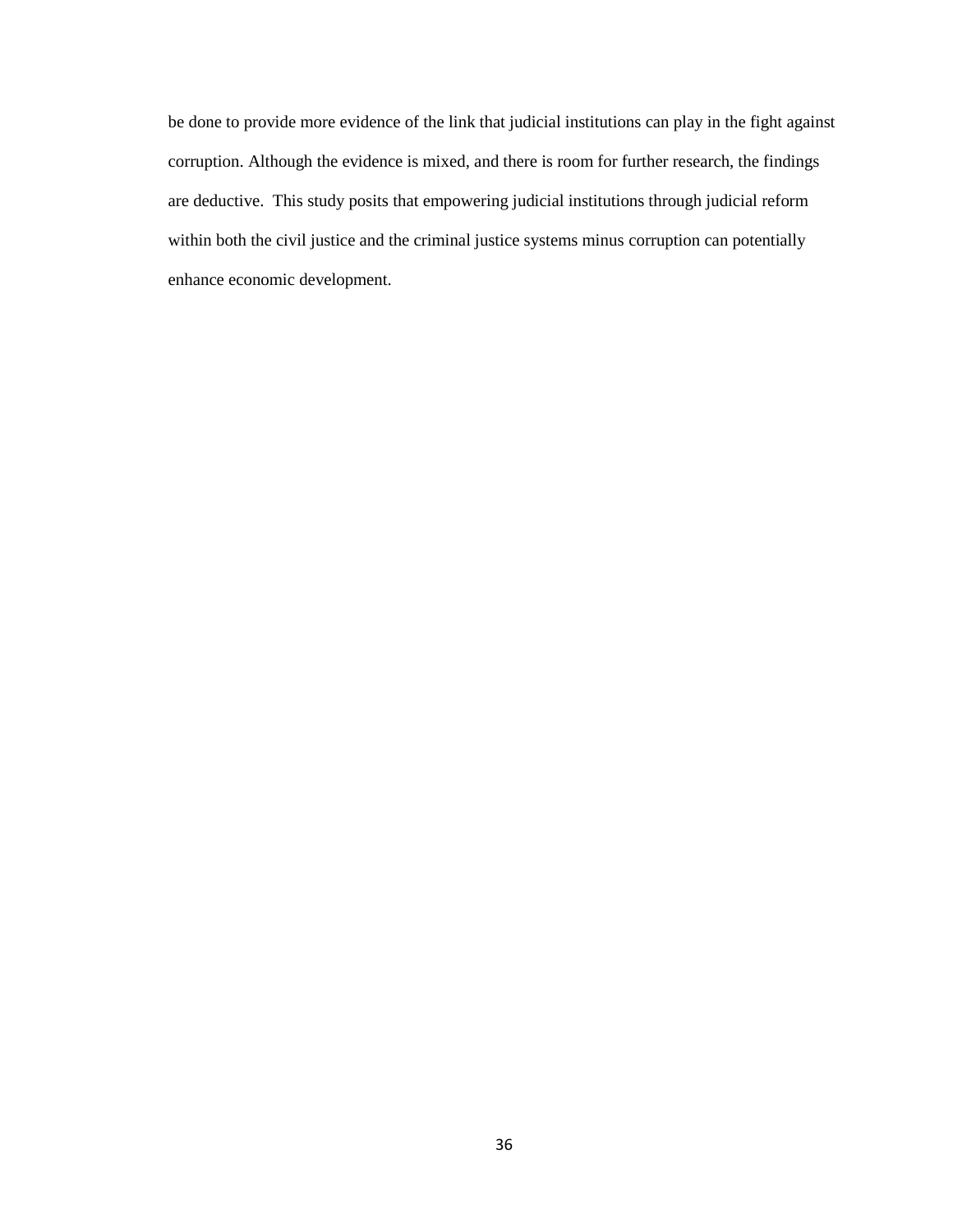#### **CHAPTER 5**

# **CONCLUSION**

<span id="page-39-1"></span><span id="page-39-0"></span>The enhancement of judicial institutions, if the result is the enhancement of economic development is dependent on a number of factors. Among those factors is the nature of the enhancement activities. These have largely taken the form of judicial reform initiatives. The findings have shown that the exact nature of reform activities should be determined by the needs of the country. Although the exact nature of activities required for economic development to occur has not been directly established, the literature suggests a number of responsible variables. Among those noted are the enforcement of property and contract rights, the establishment of anticorruption initiatives and interventions in the criminal law and criminal justice system. The link between judicial institutions, economic development and anti-corruption initiatives and corruption has been explored and the findings have suggested the existence of this link. However the link between judicial institutions, economic development and the criminal justice system has not been as clear cut. Although the findings are suggestive the challenge remains to provide empirical data to give validity to the hypothesis that enhancements of judicial institutions in the nature of criminal justice reforms have the potential to enhance economic development.

There is no shortage of literature exploring the general relationship between economic development, judicial institutions and judicial reform. The more I learn about the relationship between them is the more I contend that there must be something missing. Many years have passed and billions of dollars have been spent on enhancing judicial institutions through judicial reform efforts aimed at stimulating economic development in some developing countries. Yet these countries have failed to acquire the level of growth required to shift them from being

37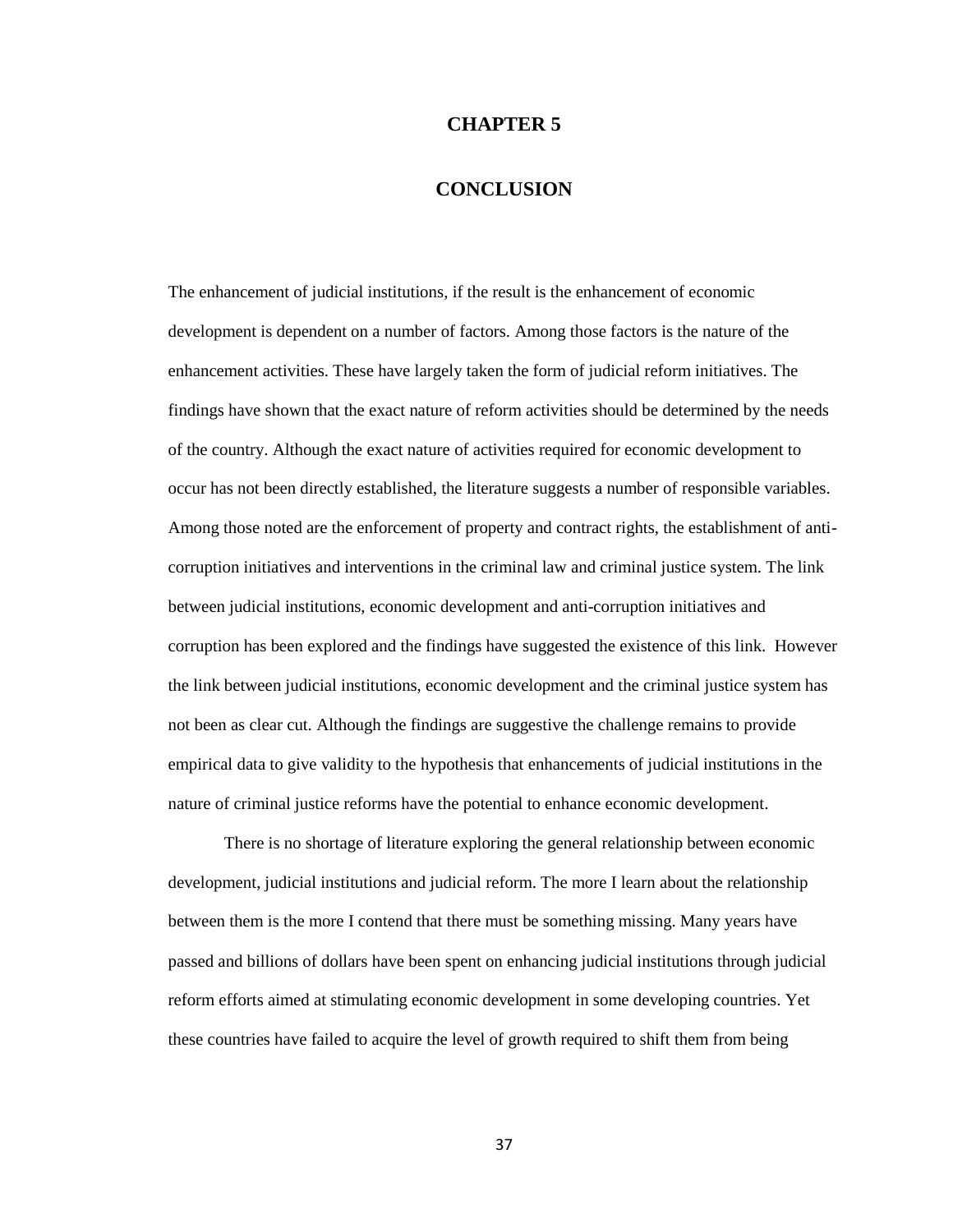"developing" to being "developed" countries. Are they missing something? Could the missing link be criminal law and the criminal justice system?

Although development banks and developing countries have expressed an interest in the criminal justice system there is still a paucity of literature exploring the link between criminal justice systems and economic development. It is unusual that despite suggestions of criminal law being linked to development there are still few reforms to the criminal justice sector embarked on by development banks. The criminal justice sector still takes a back seat when economic development is being discussed. Lewis, Posner, and Tiede are few of the authors who have explored the role of the criminal law in economic development. Both Posner and Tiede examined the criminal law reform with respect to the rights of defendants. Tiede went further and related it to property and economic crimes. Lewis delved deeper and questioned whether criminal law can be used to target a broader array of activities detrimental to economic growth. She also discussed the need to harness the power of criminal law against people engaged in corruption and other economically detrimental activities. Lewis focused mainly on property crimes but World Bank scholarship has identified both crime and violence as being factors that restrict economic growth. A World Bank study identified weak criminal justice institutions as compounding problems with crime and violence in Central America. 1

Common sense would also dictate that a safe country would produce more growth than one which is unsafe as it is difficult to envisage property rights if there are concerns about life and limb. Criminal justice reforms have been contemplated specifically with economic development in mind in the case of Central America.<sup>2</sup> If crime and violence are identified as development issues then the role of the judicial institution, as one of the key institutions involved in the criminal justice institution, must be paramount in addressing these issues. The ambit of the criminal law is vast and encompasses a wide range of crimes to include crimes against the person,

<sup>1</sup>World Bank.*Crime and Violence in Central America*, iv.

<sup>&</sup>lt;sup>2</sup>See Cox, "Central America Receives a Major Boost to Fight the Consequences of Crime and Violence."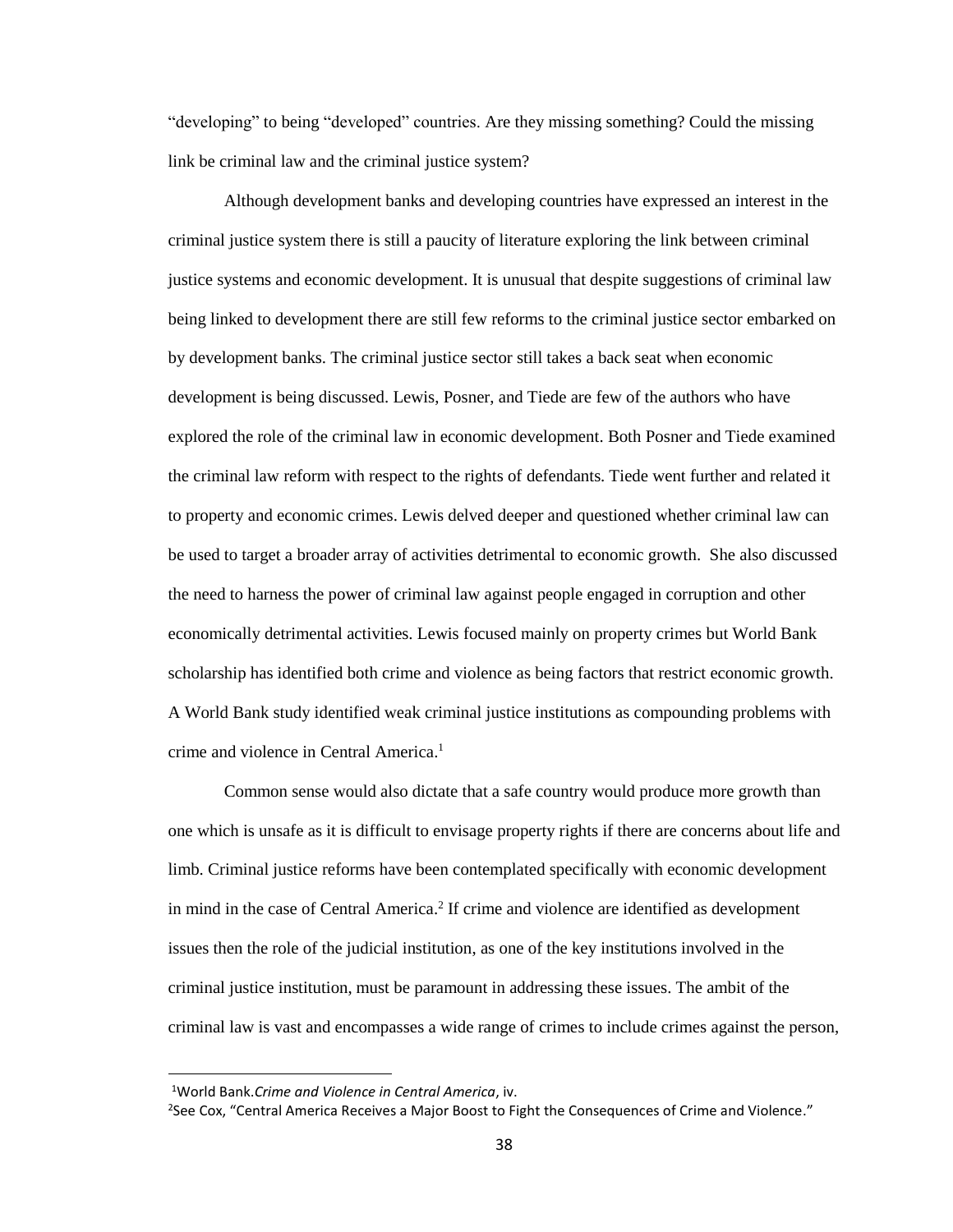crimes against property, drug related crimes, financial crimes, and of course, corruption. Any robust approach to criminal justice reforms and criminal law must be keen to consider all types of crimes while simultaneously bearing in mind the rights of defendants and the observation of due process.

This study has limitations as the conclusions arrived at are based solely on the scholarship in the field. Based on these limitations it is impossible to make any bold statements. What is clear is the need for more empirical research to establish that the conclusions are more than just conjectures or speculations. Elements of justice are difficult to measure but not impossible. Measuring or establishing the direct link between judicial institutions will require resources, investment in the process and sufficient time for the penetration of reforms to take place. There is need for further research using quantitative approaches, collecting data from countries that have implemented programs of criminal justice reform and cross-tabulate those with countries that have not implemented programs. Any such research would benefit from specific case studies on developing countries plagued with problems of crime, violence, corruption and who are experiencing challenges with their criminal justice system. Further research may help to answer questions raised by this thesis. This may be important to public policy decision makers, economists, social workers, scholars and jurists in developing countries.

If enhancing the capacity of the judicial institution to deal effectively with breaches of the criminal law, corruption prevention laws, and implementing anti-corruption strategies in a country can result in economic development, then it may be worthwhile to invest significantly in the justice sector. This may be an interesting proposition to public policy decision makers in the ministries of justice in some developing countries. Investments in justice ministries are sometimes lacking. It is hoped that this study will cause a reconsideration of this position and that more investments will be channeled into judicial institutions. Hopefully this thesis will stimulate further interest in the potential impact of interventions in the criminal justice sector. The premise

39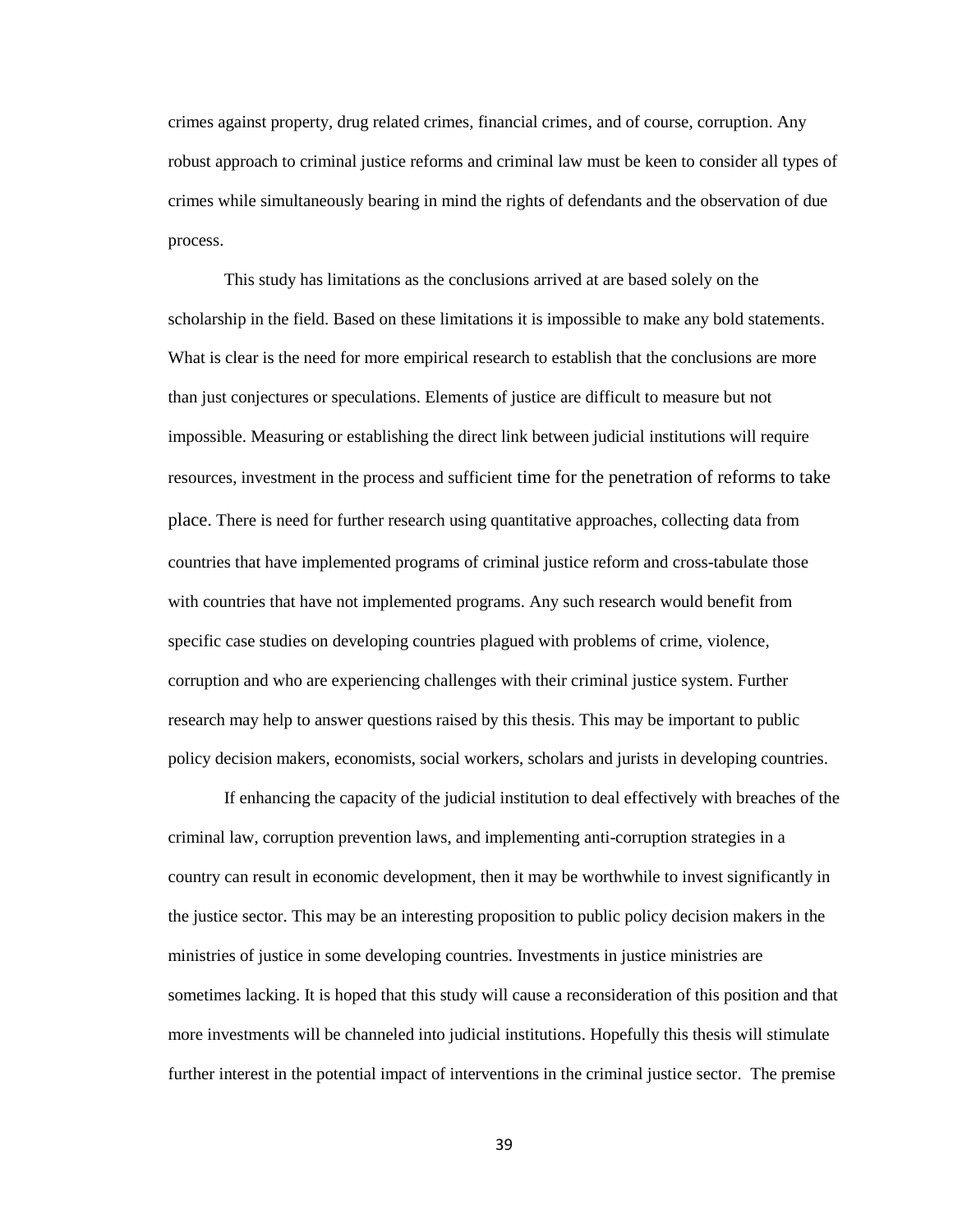is that the researches a continuation of the interests raised by other authors in the ability of the judicial institution to effect developmental changes through interventions in the criminal justice sector.

The main contribution of this thesis was to generate interest in this aspect of the law and the role that judicial institutions can play if adequately enhanced and empowered to address any deficiencies in the criminal justice system. The role of judicial institutions in the development of economies is a broad and rich field. I have merely sought to identify some aspects that may benefit from further research and scholarship. All areas that can contribute to enhancing economic development must be explored.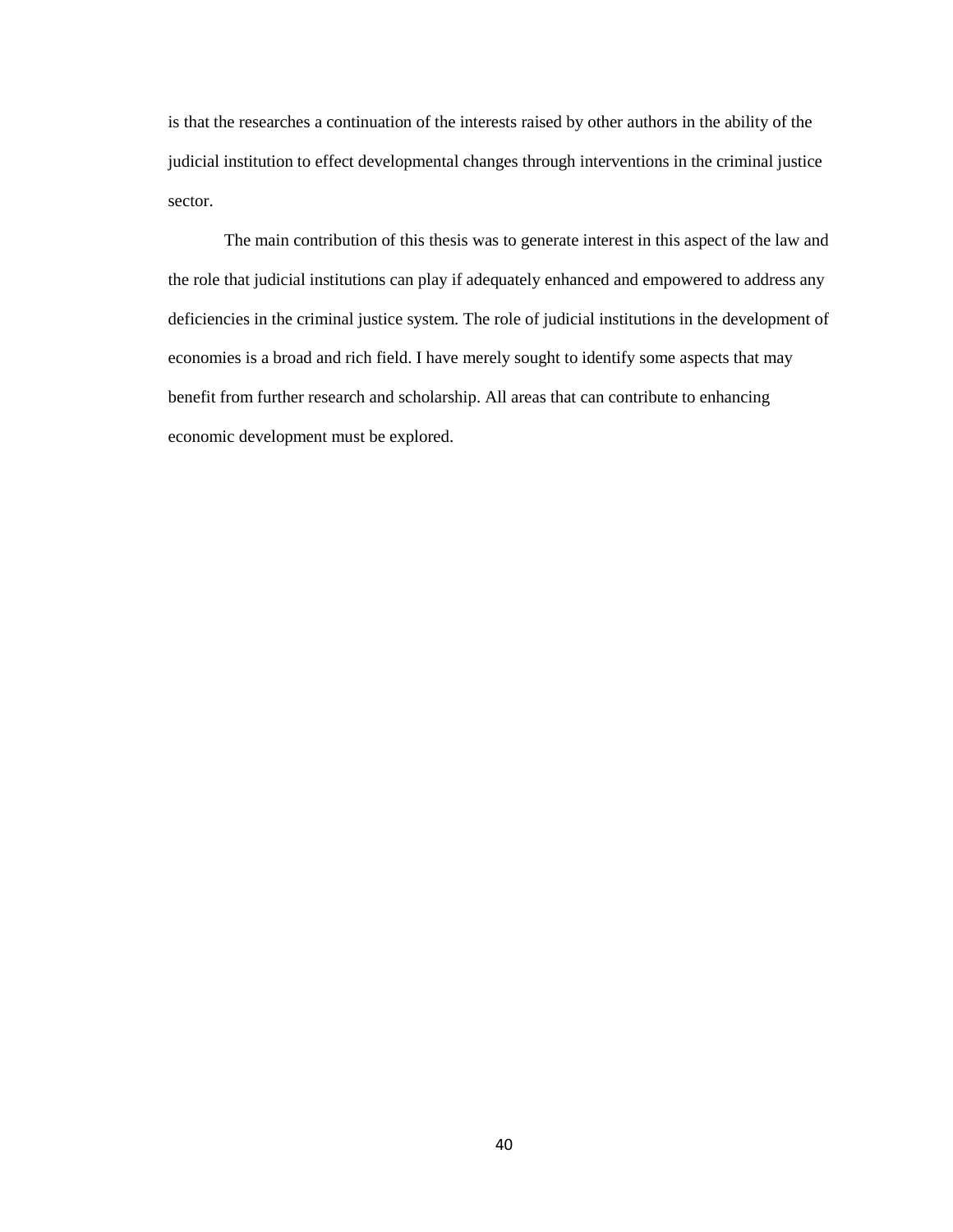## **BIBLIOGRAPHY**

- <span id="page-43-0"></span>"Judicial System and Rule of Law Reform in Latin America." *Arizona Journal of International and Comparative Law* 25.2 (2008): 299-328.
- "Rule of Law and Economic Development: An Overview on the Region." *Arizona Journal of International and Comparative Law* 25.2 (2008): 267-298.

Botero,J.C., R. La Porta,F.López-de-Silanes, A. Shleifer, and A.Volokh. 2003. "Judicial Reform". *The World Bank Research Observer* 18, no. 1(2003): 61– 88,http://www.jstor.org/stable/3986424.

- Bowen, Glenn A. "Document Analysis as a Qualitative Research Method." *Qualitative Research Journal* 9, no. 2 (2009): 27-40. Accessed February 23, 2016.http://go.galegroup.com.proxy.lib.duke.edu/.
- Bowen, T. "Justice Delayed is Justice Denied: The Rule of Law, Economic Development and the Future of the European Community Courts." *European Competition Journal*, 4, no. 1(June 2008): 1+. http://go.galegroup.com.proxy.lib.duke.edu/ps/.
- Bushway, Shawn, and Peter Reuter."Economists' Contribution to the Study of Crime and the Criminal Justice System."*Crime and Justice* 37, no. 1 (2008): 389-451. Accessed June 30, 2015. http://www.jstor.org/stable/10.1086/524283.
- Carrington,Paul D. "Law and Transnational Corruption: The Need for Lincoln's Law Abroad? *Law and Contemporary Problems*70, no. 38 (Fall 2007): 109-138. http://Scholarship.Law.Duke.Edu/Lcp/Vol70/Iss4/2.
- Castro,Conceicao and Pedro Nunes, "Does Corruption Inhibit Foreign Direct Investment."*Politica/ Revista de CienciaPolitica* 51, no. 1 (2013): 61-83.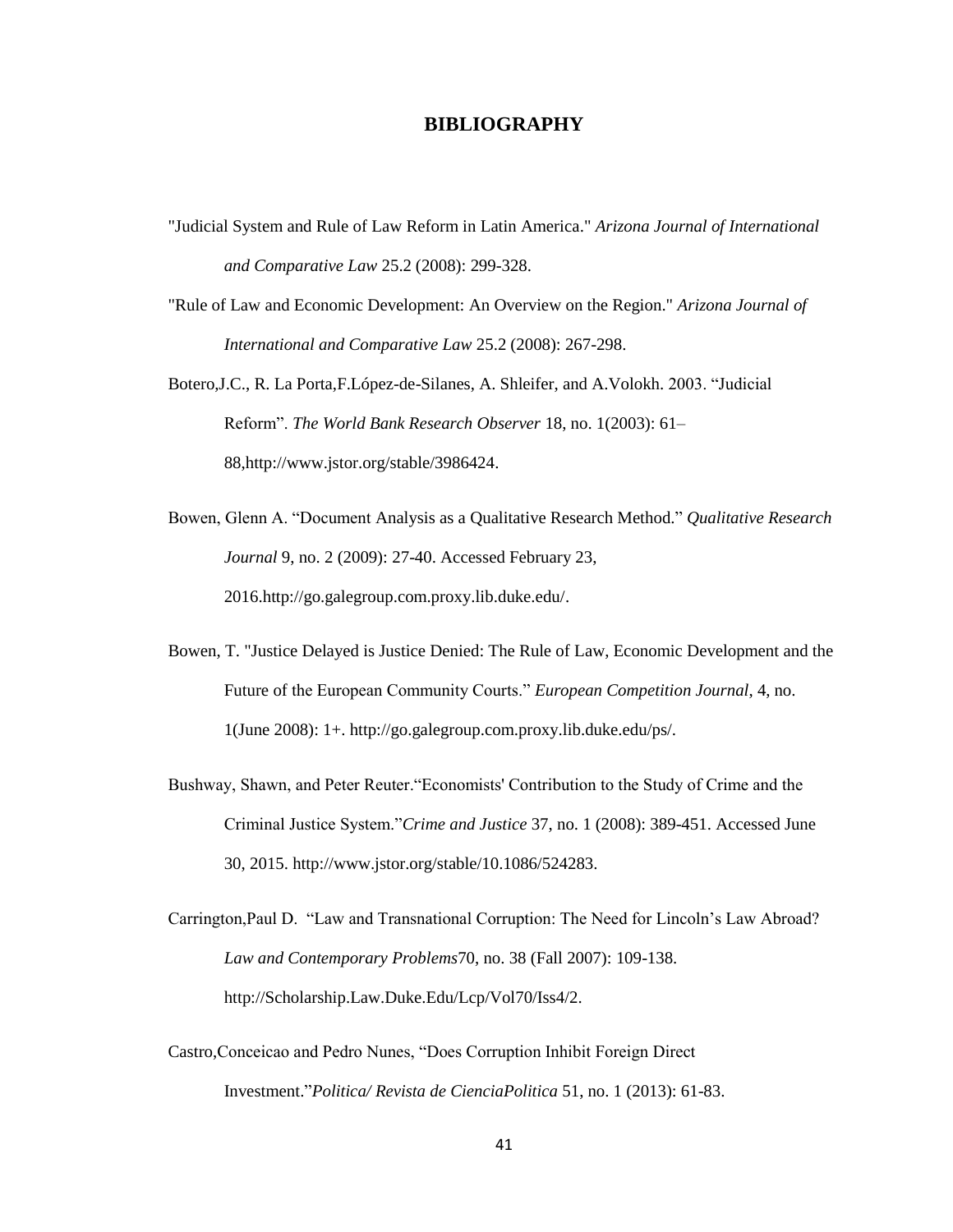- Chukwumerije, Okezie. "Rhetoric Versus Reality: The Link between the Rule of Law and Economic Development." *Emory International Law Review* 23, no. 2 (October 2009): 383-436.Accessed February 17, 2016. EBSCO*host*.
- Cohen, Jerome Allen. *The Criminal Process in the People's Republic of China, 1949-1963: An Introduction*.Cambridge, MA: Harvard University Press, 1968.
- Dam, Kenneth W. "The Judiciary and Economic Development." Olin Working Paper No. 287. U Chicago Law & Economics. (October 2006). http://dx.doi.org/10.2139/ssrn.892030.
- Davis, K. E. "The Prospects for Anti-corruption Law: Optimists versus Skeptics." *Hague Journal on the Rule of Law* 4, no. 2(2012): 319-336. http://dx.doi.org/10.1017/S1876404512000188.
- Davis, Kevin E., and Michael Trebilcock. "The Relationship between Law and Development: Optimists versus Skeptics." *NewYork University Public Law and Legal Theory Working Paper*, Paper 72.(2008).http://lsr.nellco.org/nyu\_plltwp/72.
- deAsis, Maria Gonzales. *Anti-Corruption Reform in Rule of Law Programs*. Washington, DC: World Bank Institute, 2006.
- De Mendonça, Helder Ferreira, and André Oliveira da Fonesca."Corruption, Income, and Rule of Law: Empirical Evidence from Developing and Developed Economies."*Revista De EconomiaPolitica/Brazilian Journal of Political Economy* 32, no. 2(2012):305- 314*.*Accessed March 2, 2016.EBSCOhost.
- Dearden, Stephen."Corruption and Economic Development." European Development Policy Study Group, Discussion Paper No. 18, Manchester Metropolitan University, Department of Economics, October 2000.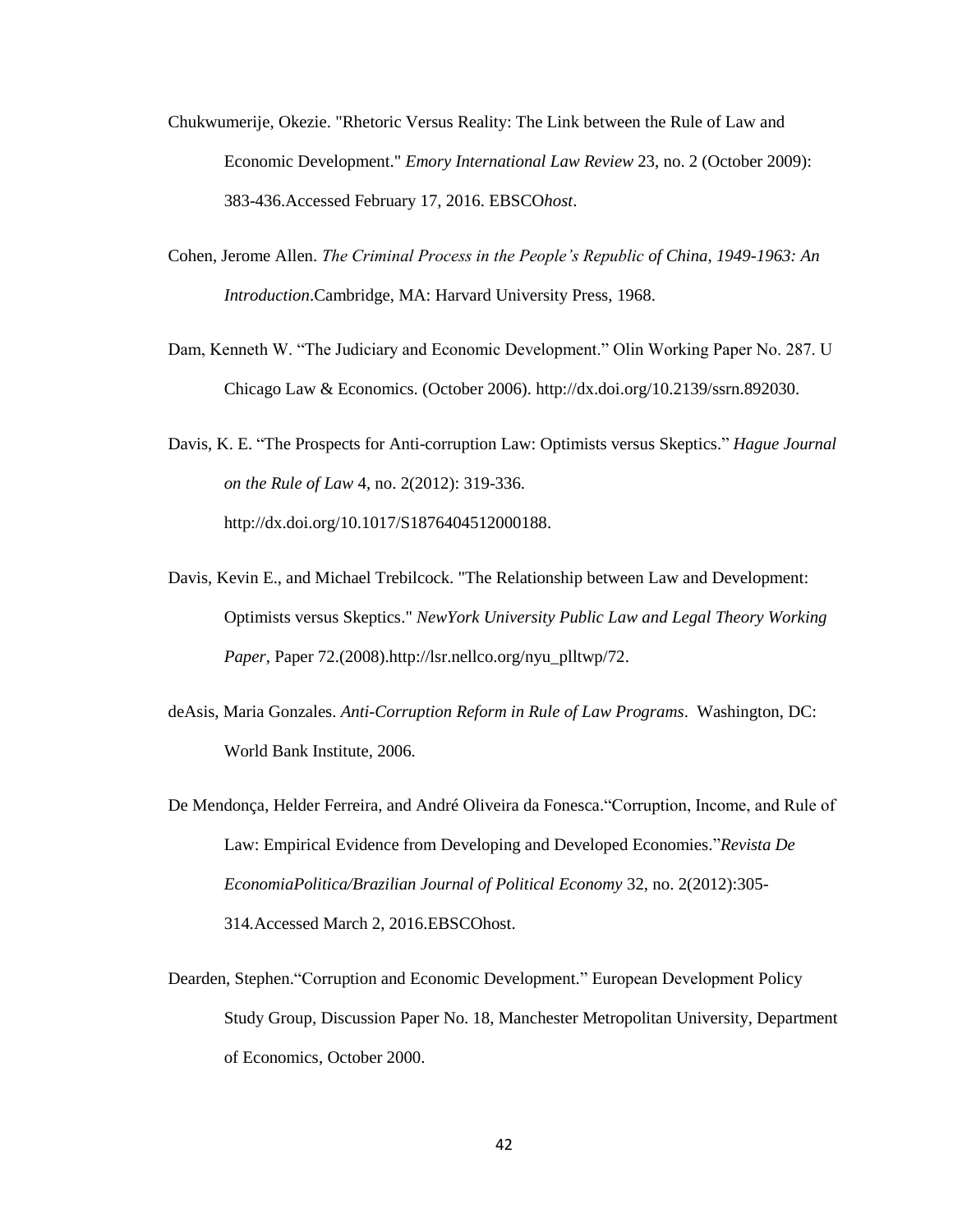- Eyzaguirre,Hugo. *Institutions and Economic Development: Judicial Reform In Latin America* Washington, DC: Inter-American Development Bank, 1996.
- Faundez, Julio. *Rule of Law or Washington Consensus: The Evolution of the World Bank.*  Washington, DC: World Bank, 2009.
- Franck, Susan D. "Foreign Direct Investment, Investment Treaty Arbitration, and the Rule of Law."*PacificMcGeorge Global Business & Development Law Journal* 19.2 (2006): 337- 374.
- Glaeser, Edward L., Rafael LaPorta, Florencio López-de-Silanes, and Andrei Shleifer."Do Institutions Cause Growth?" *Journal of Economic Growth* 9, no. 3 (2004): 271-303.
- Greene, Norman L. "Perspectives from the Rule of Law and International Economic Development: Are There Lessons for the Reform of Judicial Selection in the United States?"*Denver University Law Review* 86, no. 1 (July 2008): 53-114.Accessed February 17, 2016.EBSCO*host*.
- Hashim Osman, Rasha,ConstantinosAlexiou, and [PersefoniT](http://search.proquest.com.proxy.lib.duke.edu/indexinglinkhandler/sng/au/Tsaliki,+Persefoni/$N?accountid=10598)saliki."The Role of Institutions in Economic Development." *International Journal of Social Economics* 39, no.1/2 (2012): 142-160.
- Ingram, Matthew C. *Crafting Courts in New Democracies: The Politics of Sub national Judicial Reform in Brazil and Mexico*. Cambridge, UK: Cambridge University Press, 2015.
- Johnson, Noel D., Courtney L. LaFountain, and Steven Yamarik."Corruption is Bad for Growth (even in the United States)."*Public Choice* 147, no. 3/4 (June 2011): 377-393. Accessed June 30, 2015. http://www.jstor.org/stable/41483665.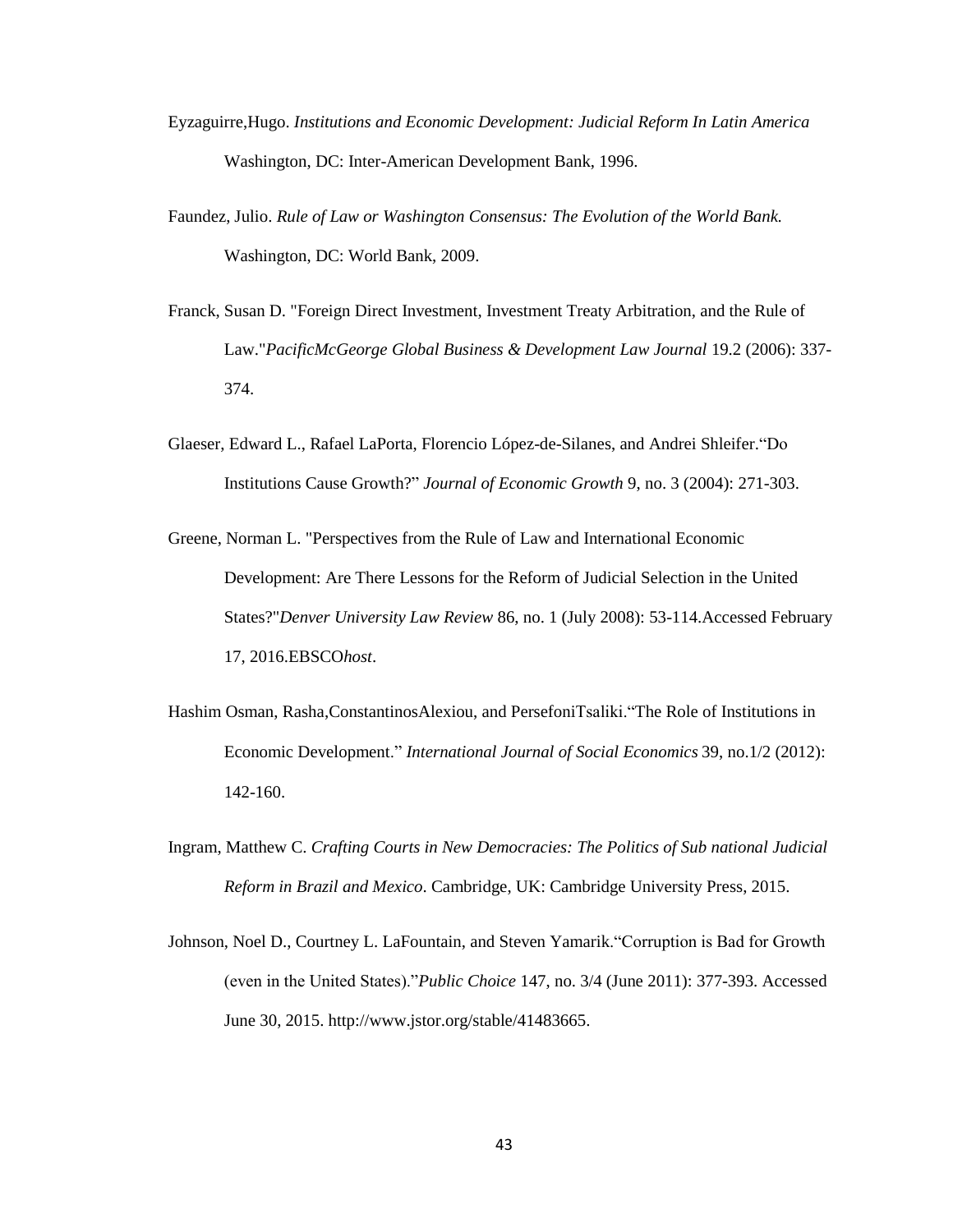Klerman, Daniel M.. "Legal Infrastructure, Judicial Independence, and Economic Development."USC Center in Law, Economics and Organization Research Paper No.C06-1 USC, Legal Studies Research Paper No.C06- 1.http://dx.doi.org/10.2139/ssrn.877490.

- Knack, Stephen, and Phillip Keefer. "Institutions and Economic Performance: Cross-Country Tests Using Alternative Institutional Measures."*Economics and Politics* 7, no. 3 (November 1995): 207-227.
- Kutan, Ali M., Thomas J.Douglas, William Q. Judge."Does Corruption Hurt Economic Development? Evidence From Middle Eastern, North African and Latin American Countries." Economic Performance in the Middle East and North Africa: Institutions, Corruption and Reform (2009). doi: 10.4324/9780203879771.
- Laver,Roberto. "The World Bank and Judicial Reform: Overcoming `Blind Spots' in the Approach to Judicial Independence," *Duke Journal of Comparative & International Law* 22, no. 2 (2012): 183-238. [http://Scholarship.Law.Duke.Edu/Djcil/Vol22/Iss2/2.](http://scholarship.law.duke.edu/Djcil/Vol22/Iss2/2)
- Lev, Daniel S. "Comments on the Judicial Reform Program in Indonesia," in *Current Developments in Monetary and Financial Law*, vol.4, edited by IMF, Washington, DC: IMF, 2005.
- Lewis, Margaret K. "Criminal Law Pays: Penal Law's Contribution to China's Economic Development." *Vanderbilt Journal of Transnational Law*47, no. 2 (Mar. 2014): 371-450. Accessed February 17, 2016.*LegalTrac*.
- Macaulay, Fiona. "Knowledge Production, Framing and Criminal Justice Reform in Latin America."*Journal of Latin American Studies* 39,no. 3 (August 2007): 627-651. Accessed June 29, 2016.http://www.jstor.org/stable/40056546.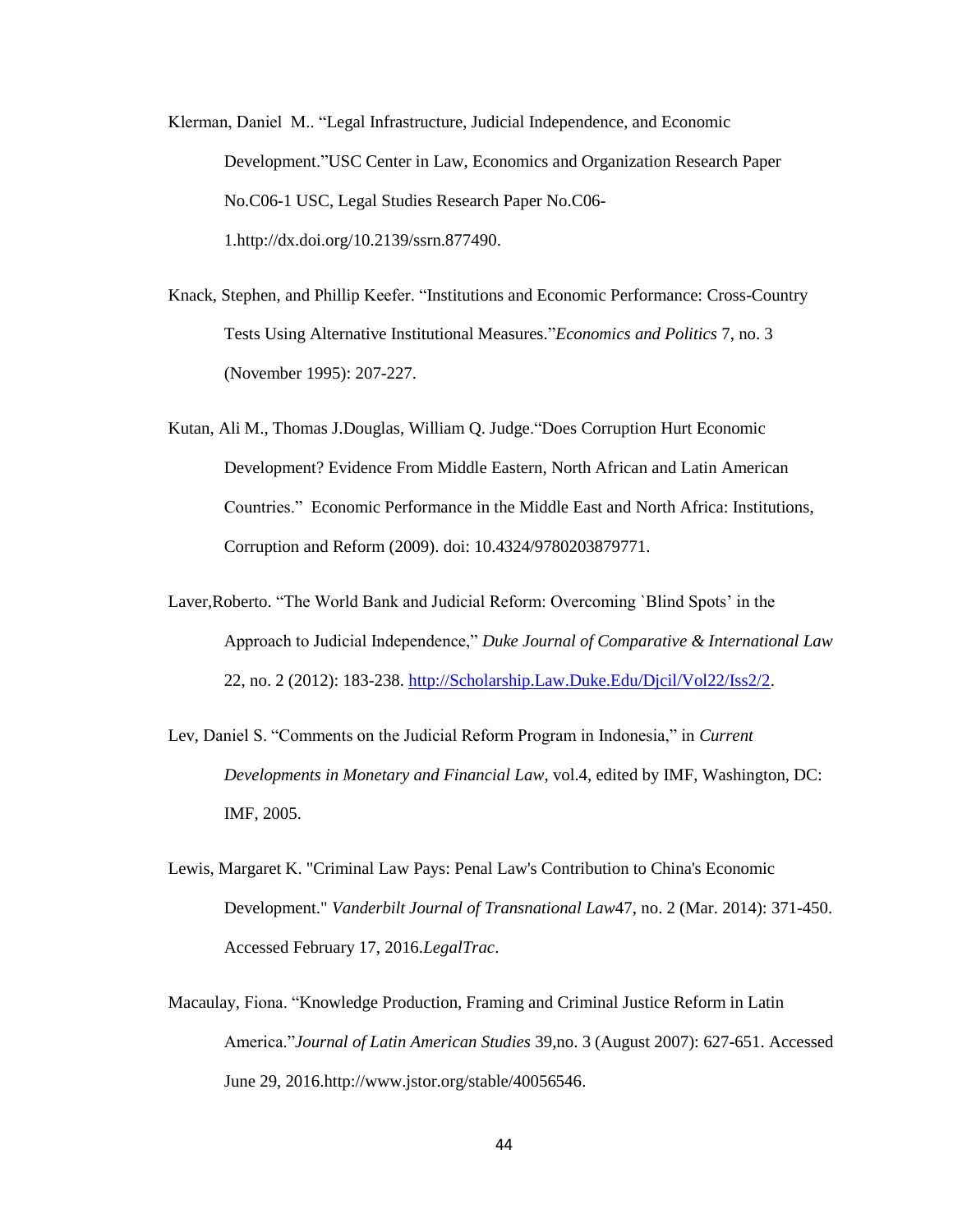- Mennen, Tiernan, Eric Frye, and Richard Messick, "Enforcement of Anti-corruption Laws: The Need for Performance Monitoring." In *Transparency International Global Corruption Report 2007*, edited by Diana Rodriguez, 310-313.Cambridge, UK: Cambridge University Press, 2007.
- Messick, Richard E. "Judicial Reform and Economic Development: A Survey of the Issues," *The World Bank Research Observer* 14, no. 1 (1999): 117-36.
- Nagle, Luz Estella. "The Cinderella of Government: Judicial Reform in Latin America." *California Western International Law Journal* 30, no. 2 (April 15, 2000): 345- 379*.*Accessed March 2, 2016.Retrieved EBSCOhost.
- North, Douglass.*Institutions, Change, and Economic Performance* (Cambridge, UK: Cambridge University Press, 1990).
- North, Douglass."Economic Performance through Time."*American Economic Review* 84, no. 3, (June 1994): 359-368.
- North, Douglass.*The Contribution of the New Institutional Economics to an Understanding of the Transition Problem*. Helsinki: UNU/WIDER, 1997.
- Nwabuzor, Augustine. "Corruption and Development: New Initiatives in Economic Openness and Strengthened Rule of Law. *Journal of Business Ethics* 59, no.1-2 (2005): 121-138. http://dx.doi.org/10.1007/s10551-005-3402-3.
- Olson, Margaret. "Document Analysis."In*Encyclopedia of Case Study Research*, edited by Albert J. Mills, Gabrielle Durepos and Eiden Wiebe, 319-21. Thousand Oaks, CA: Sage, 2010. http://dx.doi.org.proxy.lib.duke.edu/10.4135/9781412957397.n120.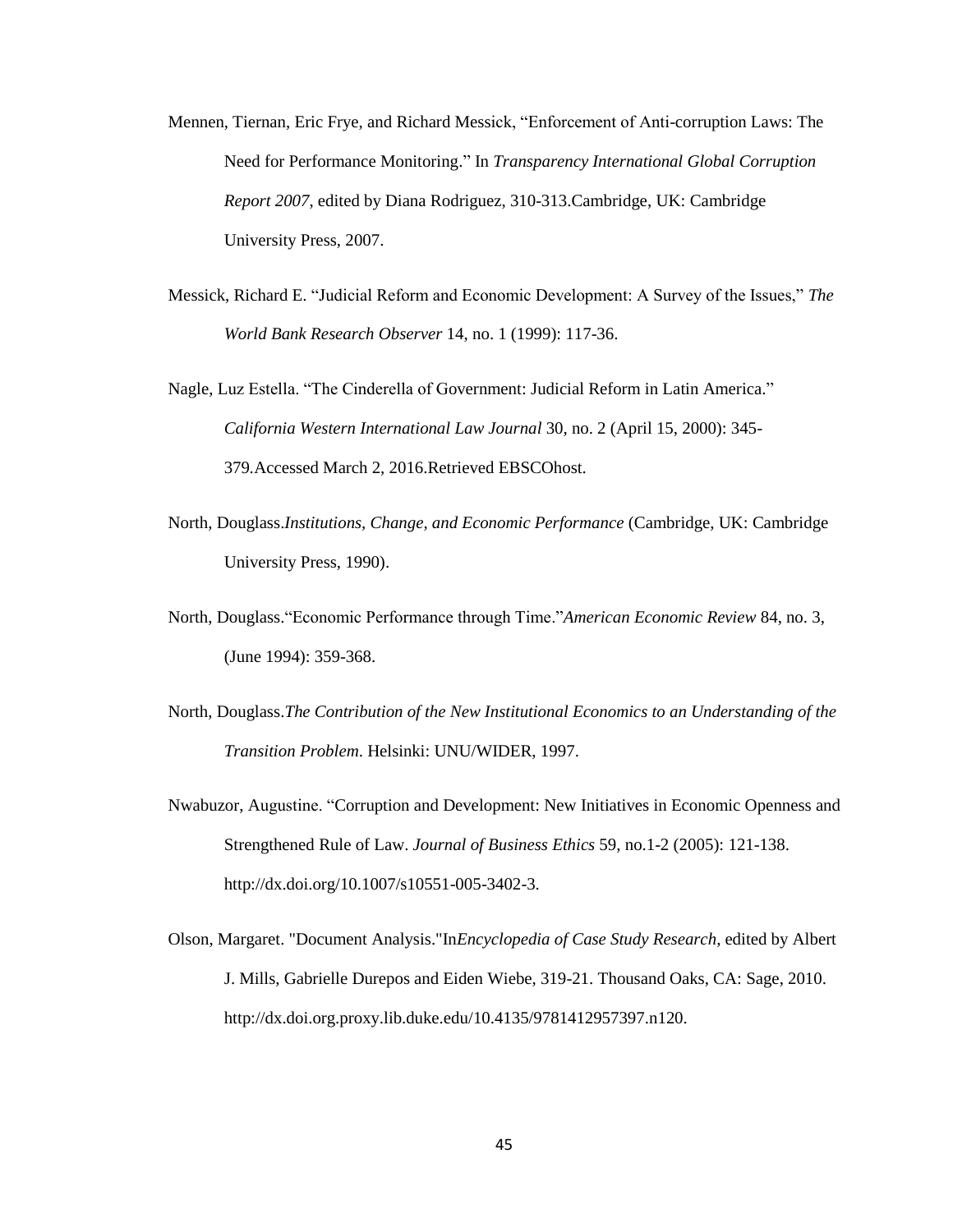- Pepys, Mary Noel. "Corruption within the Judiciary: Causes and Remedies."In*Transparency International Global Corruption Report 2007*, edited by Diana Rodriguez, 3-10. Cambridge, UK: Cambridge University Press, 2007.
- Peters, E. "Impact of FDI on Economic Development, International Law and Development." vol. one, Edited By Paul J. I. M. De Waart Paul
- Pinheiro, ArmandoCastelar."Judicial System Performance and Economic Development."(1996). http://www.bndes.gov.br/SiteBNDES/export/sites/default/bndes\_pt/Galerias/Arquivos/co nhecimento/ensaio/ensaio2.pdf.
- Placid, Debbie M.*The Caribbean Single Market and Economy (CSME): Testing the Rule of Law in the Caribbean Economic Development Plan*, 2006.
- Pompe, Sebastiaanand Wolfgang Bergthaler."Reforming the Legal and Institutional Framework for the Enforcement of Civil and Commercial Claims in Portugal." IMF Working Paper No. 15/279, 2015. Washington, DC: IMF.
- Posadas,Alejandro."Combating Corruption under International Law."*Duke Journal of Comparative & International Law*10 (2000): 345-414. http://scholarship.law.duke.edu/djcil/vol10/iss2/4,p409.
- Posner, Richard A."Creating a Legal Framework for Economic Development." *The World Bank Research Observer* 13, no. 1(1998): 1–11. http://www.jstor.org/stable/3986386.
- Rapley, Tim. "Exploring Documents."In*Doing Conversation, Discourse and Document Analysis*, edited by Tim Rapley, 112-25. London: Sage, 2007. http://dx.doi.org.proxy.lib.duke.edu/10.4135/9781849208901.n9.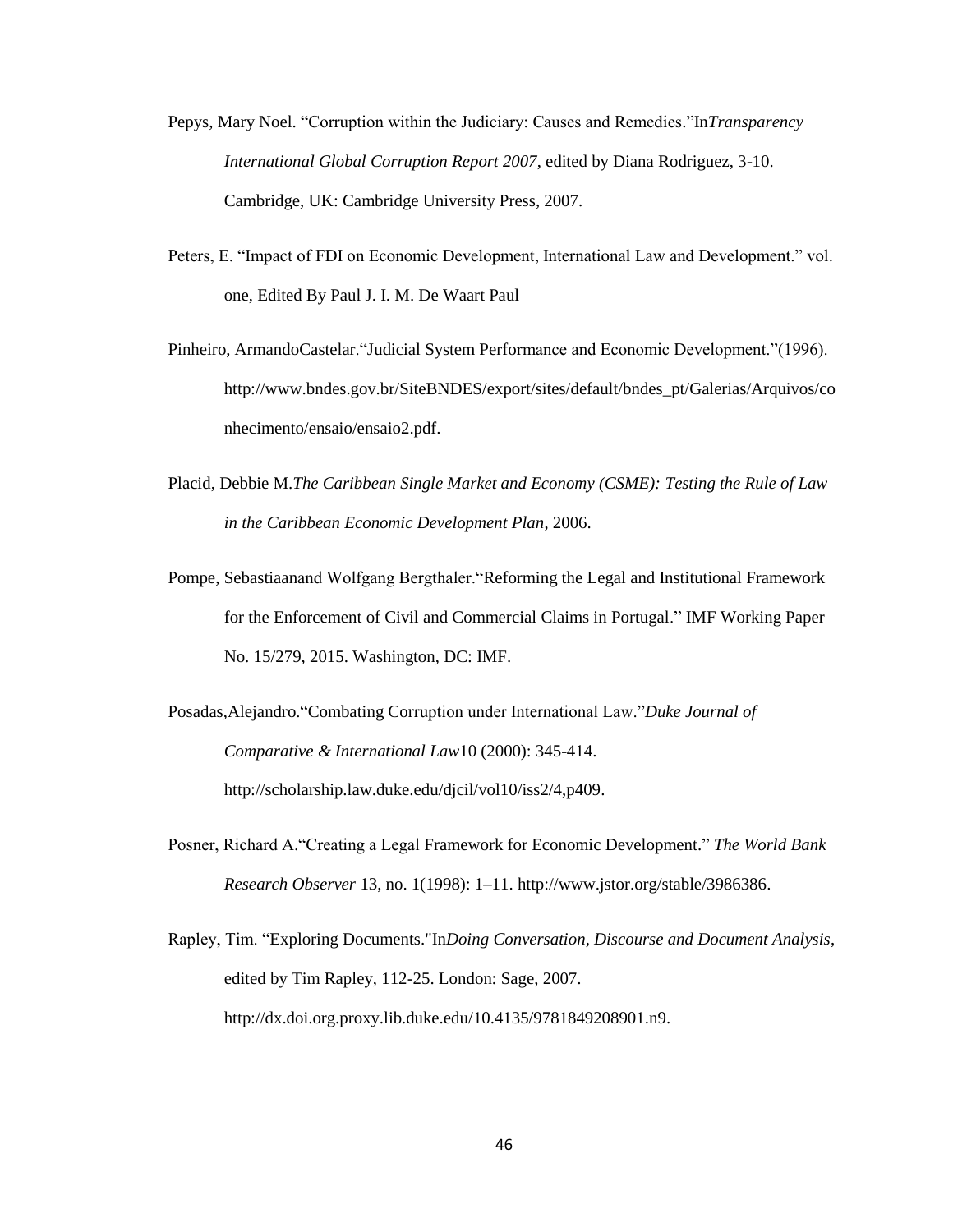- Rose-Ackerman, Susan. "Corruption: Greed, Culture, and The State," *The Yale Law Journal,* 120 (2010). http://www.Yalelawjournal.Org/Forum/Corruption-Greed-Culture-And-The-State.
- Roussey, L., and B.Deffains."Trust in Judicial Institutions: An Empirical Approach." *Journal of Institutional Economics* 8, no. 3(2012): 351- 369.http://dx.doi.org/10.1017/S174413741200001X.
- Rowat, Malcom, Waleed H.Malik, and MariaDakolias, eds. "*Judicial Reform in Latin America and the Caribbean: Proceedings of a World Bank Conference*." World Bank Technical Paper,No. WTP 280. Washington, DC : The World Bank (1995). http://documents.worldbank.org/curated/en/1995/08/697108/judicial-reform-latinamerica-caribbean-proceedings-world-bank-conference.
- Salminen, Airi, KatriKauppinen, and MerjaLehtovaara."Towards a Methodology for Document Analysis." *Journal of the American Society for Information Science*48, no. 7 (July 1997): 644-655.
- Skaar, Elin, IngridSamset, and Siri Gloppen. (2004)"Aid to Judicial Reform: Norwegian and International Experiences."CMI Report R, Bergen: Chr. Michelsen Institute, 2004.
- Skapardas,Stergio, Rodrigo Soares, Alys Willman, and Stephen C. Miller. "The Costs of Violence." Social Development Department, Washington, DC: The World Bank, 2009. http://siteresources.worldbank.org/EXTSOCIALDEVELOPMENT/Resources/244362- 1239390842422/6012763-1239905793229/costs\_of\_violence.pdf.
- Soreide, Tina, Rose-Ackerman, Susan, Corruption in State Administration (August 3, 2015). Yale Law & Economics Research Paper No. 529. Available at SSRN: http://ssrn.com/abstract=2639141.